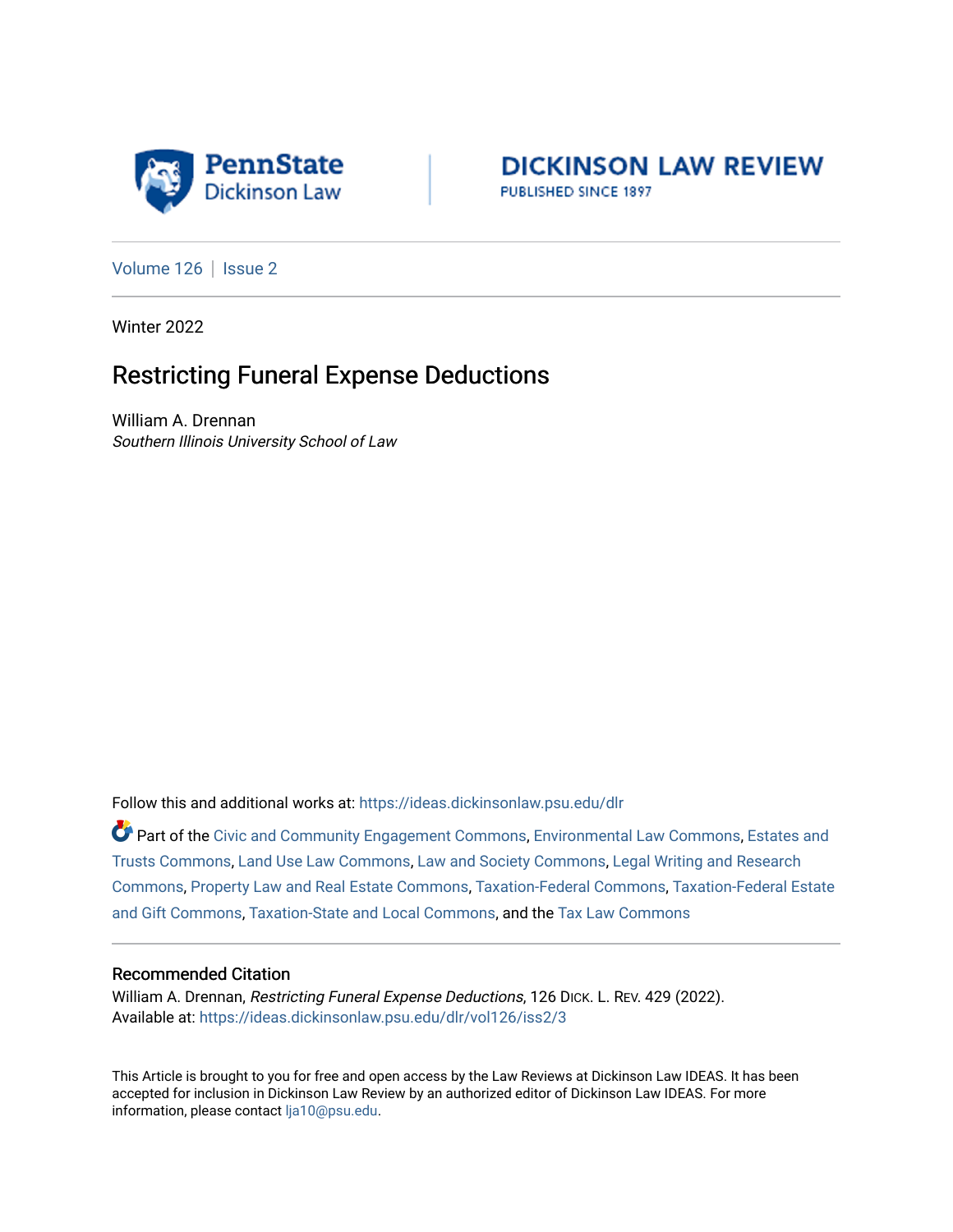# Restricting Funeral Expense Deductions

# William A. Drennan\*

#### **ABSTRACT**

During the Middle Ages, the wealthy often requested burial in mass graves with their fellow mortals, as a sign of humility. But since the rise of the cult of the individual during the Renaissance, individual burial plots have been an expression of prestige, wealth, and social status for some. For example, Leona Helmsley, real estate baroness and "Queen of Mean," dedicated \$3 million upon her death for the care and maintenance of her 1300 square foot, \$1.4 million mausoleum. Respectful disposition of the body is a hallmark of civilization and a common law requirement of estate administration, but an extravagant burial is a personal choice which can impose significant costs on future generations.

A tax deduction for discretionary spending is a government subsidy which shifts part of that cost to other taxpayers. The current federal estate tax deduction for funeral expenses, combined with accommodating laws for administering decedents' estates, allow the rich to shift 40 percent of the entire cost of big-money burials to other taxpayers. These deductible big-money burials can monopolize substantial, valuable real estate and significantly contribute to environmental pollution. An analysis of current case law reveals that estate and trust law doctrines generally fail to recognize the potential dual character of burial expenses and fail to curb excesses.

This Article asserts that funeral expenses, including burial and related costs, can have a dual character. On the one hand, to the extent of the reasonable cost of a respectful burial, a federal estate tax deduction is appropriate because a decent disposition is mandated by law and social norms—those expenses are not

<sup>\*</sup> Professor, Southern Illinois University School of Law. Member, American Law Institute. Partner and Associate, Husch Blackwell Sanders LLP (1985–2005). New York University School of Law, LL.M. (Executive) (2013); Washington University School of Law, LL.M. in Intellectual Property (2003); Washington University School of Law, LL.M. in Taxation (1997); St. Louis University School of Law, J.D. (1985). Professor Drennan practiced law full-time for 20 years in the areas of tax, estate planning, and business law. Special thanks to Tiffany Ketchum, Class of 2021, for her excellent research and editorial assistance. Also, special thanks to Amanda Reiter, J.D., for her excellent editorial assistance.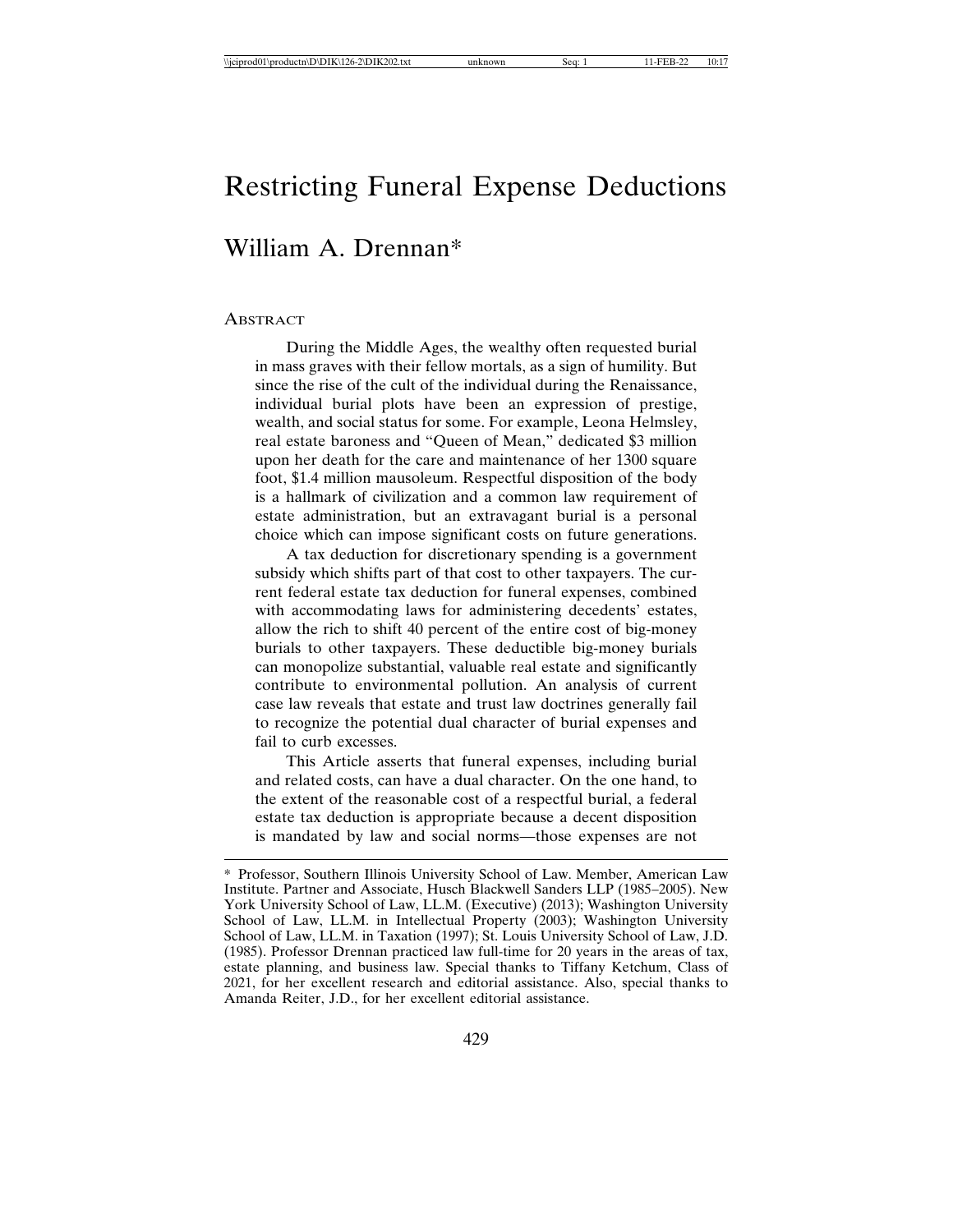voluntary. In contrast, this Article asserts that excessive funeral and burial expenses are a voluntary transfer of personal wealth at death, and those expenses should not be deductible. Other taxpayers should not have to subsidize land-hoarding, environmentally-damaging burials of the wealthy.

#### TABLE OF CONTENTS

|                                                                                                                              |                                                                                                     | 430 |
|------------------------------------------------------------------------------------------------------------------------------|-----------------------------------------------------------------------------------------------------|-----|
|                                                                                                                              | I. EXTRAVAGANT BURIALS AND THE COSTS TO FUTURE                                                      |     |
|                                                                                                                              |                                                                                                     | 432 |
|                                                                                                                              | A. Respectful Disposition and the Average American                                                  |     |
|                                                                                                                              |                                                                                                     | 432 |
|                                                                                                                              | B. Exorbitant Burials of the Rich                                                                   | 437 |
|                                                                                                                              |                                                                                                     | 438 |
|                                                                                                                              | II. ESTATE TAX DEDUCTION FOR BIG-MONEY BURIALS.                                                     | 444 |
|                                                                                                                              | A. Federal Estate Tax Generally and "Swollen"                                                       |     |
|                                                                                                                              |                                                                                                     | 444 |
|                                                                                                                              | Funeral Expense Deduction-Uncle Sam Pays 40<br>В.                                                   |     |
|                                                                                                                              | $Percent \dots \dots \dots \dots \dots \dots \dots \dots \dots \dots \dots \dots \dots \dots \dots$ | 446 |
|                                                                                                                              | C. Promoting Big-Money Burials with State Probate                                                   |     |
|                                                                                                                              |                                                                                                     | 448 |
| HI.                                                                                                                          | RECHARACTERIZING BIG-MONEY BURIALS AND                                                              |     |
|                                                                                                                              | REFORMING THE TAX LAW                                                                               | 452 |
|                                                                                                                              | Policies for Recharacterizing—Motives for<br>A.                                                     |     |
|                                                                                                                              |                                                                                                     | 452 |
|                                                                                                                              | A Hint of Bifurcation in State Probate Laws<br>В.                                                   | 457 |
|                                                                                                                              | C. The Dubious Regulatory Attempt to Restrain                                                       |     |
|                                                                                                                              | Funeral Expense Deductions                                                                          | 459 |
|                                                                                                                              | D. Reform Options and Considering Cremation and                                                     |     |
|                                                                                                                              |                                                                                                     | 465 |
|                                                                                                                              | E. Choosing a Reform Option                                                                         | 470 |
| $Conv]$ $\ldots$ $\ldots$ $\ldots$ $\ldots$ $\ldots$ $\ldots$ $\ldots$ $\ldots$ $\ldots$ $\ldots$ $\ldots$ $\ldots$ $\ldots$ |                                                                                                     | 473 |
|                                                                                                                              |                                                                                                     |     |

#### **INTRODUCTION**

Death may be the great equalizer,<sup>1</sup> but the law favors the wealthy by subsidizing exorbitant, land-hoarding burials. At death, an individual cannot lawfully direct that \$1,000 be thrown into the sea,<sup>2</sup> but a wealthy testator's will can validly direct the executor to spend millions for a tomb and gravesite for his or her perpetual

<sup>1.</sup> Elizabeth Howell Boldt, Note, *Nail in the Coffin: Can Elderly Americans Afford to Die?*, 21 ELDER L.J. 149, 150 (2013).

<sup>2.</sup> *See* RESTATEMENT (FIRST) OF TRUSTS § 124 cmt. g (AM. L. INST. 1935).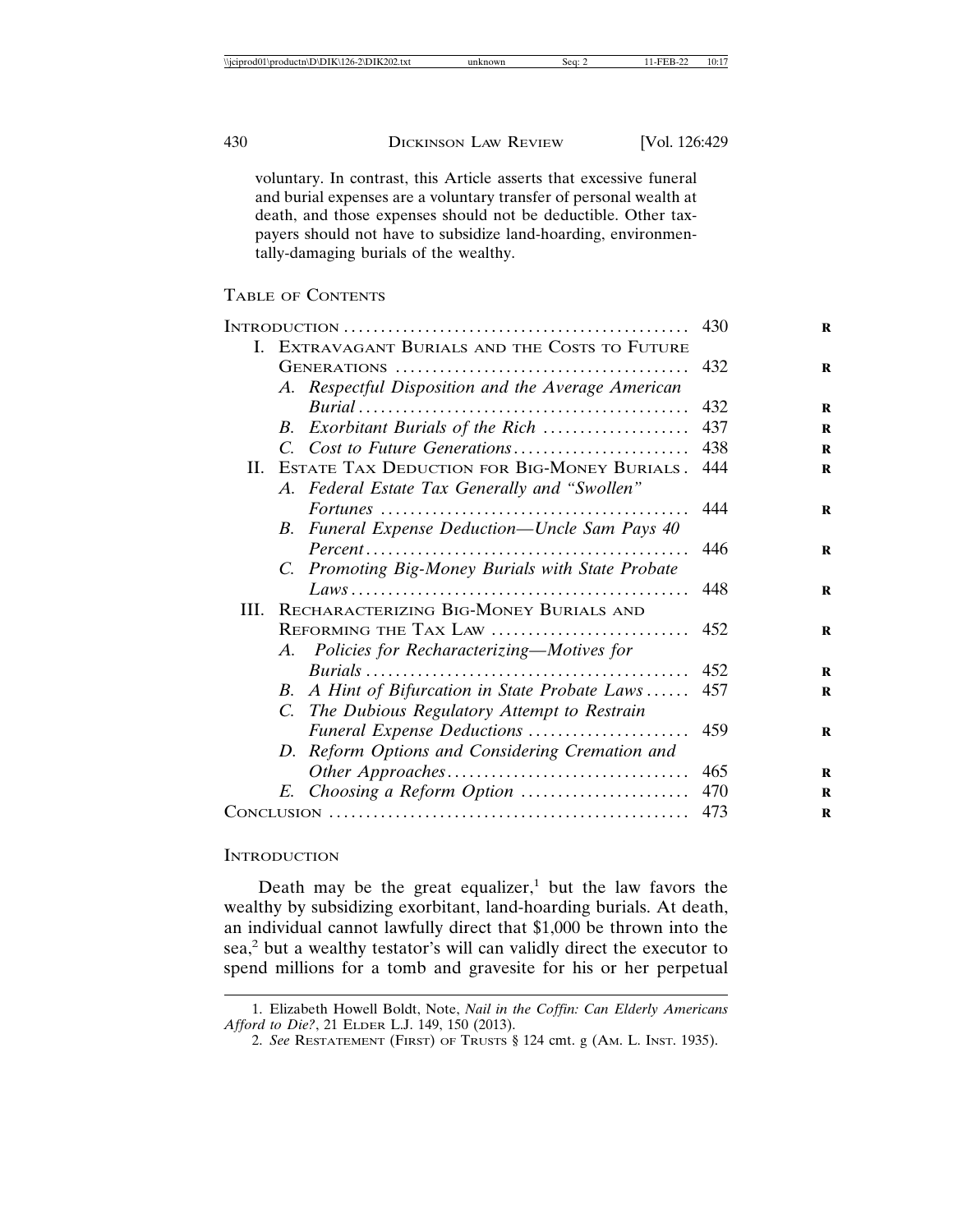burial.<sup>3</sup> At death, an individual cannot direct that his or her residence remain vacant for a year,<sup>4</sup> but an affluent testator can direct that a large and valuable real estate parcel containing his or her tomb shall be used for no other purpose in perpetuity.<sup>5</sup> Not only do the current estate administration laws permit big-money burials, but the federal estate tax system forces other taxpayers to cover 40 percent of the cost.6

Extravagant burials have a notorious history from the time of the great pyramids of the ancient Egyptian pharaohs,<sup>7</sup> to the Taj Mahal,<sup>8</sup> to Leona Helmsley's more recent \$1.4 million mausoleum in Sleepy Hollow, New York. The latter allows the "Queen of Mean" and her husband to occupy 1,300 square feet forever enough room for 4 New York City micro apartments on ground level, without even considering the potential multi-level uses.<sup>9</sup> Ded-

It seems, as a general rule, that if, by statute or common law, a devise or bequest for [the] care of a private burial lot or monument is valid in the first instance, it will not be rendered invalid either because the amount set aside for the scheme exceeds what would ordinarily be a reasonable sum to expend for such purpose or because, in view of the decedent's position in life or the size of [the] estate, it seems excessive.

M.C. Dransfield, Annotation, *Gift for Maintenance or Care of Private Cemetery or Burial Lot, or of Tomb or of Monument, Including the Erection Thereof, as Valid Trust*, 47 A.L.R.2d 596, § 2 (1956)

4. *See* RESTATEMENT (FIRST) OF TRUSTS § 124 cmt. G (AM. L. INST. 1935) ("It is capricious to provide that . . . a field shall be sowed with salt or that a house shall be boarded up and remain unoccupied.").

5. *See infra* notes 152–56 and accompanying text.

6. *See* I.R.C. § 2053(a)(1); *see infra* notes 256–59 and accompanying text.

7. *See* Keith Eggener, *Building on Burial Ground*, PLACES J. (Dec. 2010), https://bit.ly/3mEFd6L [https://perma.cc/3L8c-MSEC] ("The first-known architect, the Egyptian Imhotep, is best remembered as the builder of a tomb.").

8. *See Taj Mahal Tomb*, FAMOUSWONDERS, https://bit.ly/3AOR6vq [https:// perma.cc/3DYN-GVTX] (last visited Sept. 27, 2021) (housing the tombs of Emperor Shah Jahan who died in 1666 and Mumtaz Mahal, his chief consort, who died in 1638).

9. Larry McShane, *Helmsley Reserved \$1.4M Room, Forever*, SEATTLE TIMES (Aug. 22, 2007, 12:00 AM), https://bit.ly/3F1Z9rq [https://perma.cc/8RZH-5M4L]; Kim Turner, *Tiny Living, Big City: What's the Deal with Micro-Apartments,* GROUND FLOOR (Nov. 6, 2018), https://bit.ly/3zPLL5Z [https://perma.cc/9EK3- JHN2] (discussing apartments ranging from 260 to 360 square feet).

<sup>3.</sup> *See, e.g.*, *In re* Baeuchle's Will, 82 N.Y.S.2d 371 (Sur. Ct. 1948) (involving \$150,000 in 1946, which if adjusted for changes in the cost of living index would be the equivalent of approximately \$2.15 million in 2021, *see* C*alculate the Value of \$1.00 in 1946*, DOLLARTIMES, https://bit.ly/3ifn7pi [https://perma.cc/7A8Q-F9B2] (last visited Sept. 26, 2021)); A.W. Gans, Annotation, *Amount of Funeral Expenses Allowable Against Decedent's Estate*, 4 A.L.R.2d 995 § 7(b) (1949) ("[I]n specific holdings the courts have concluded that a testator may, in [a] will, devise the expenditure of as large a portion of [the] estate as [the testator] sees fit for funeral or burial expenses, and that such wishes shall be carried out so long as the rights of estate creditors are not jeopardized nor sacrificed."). Additionally: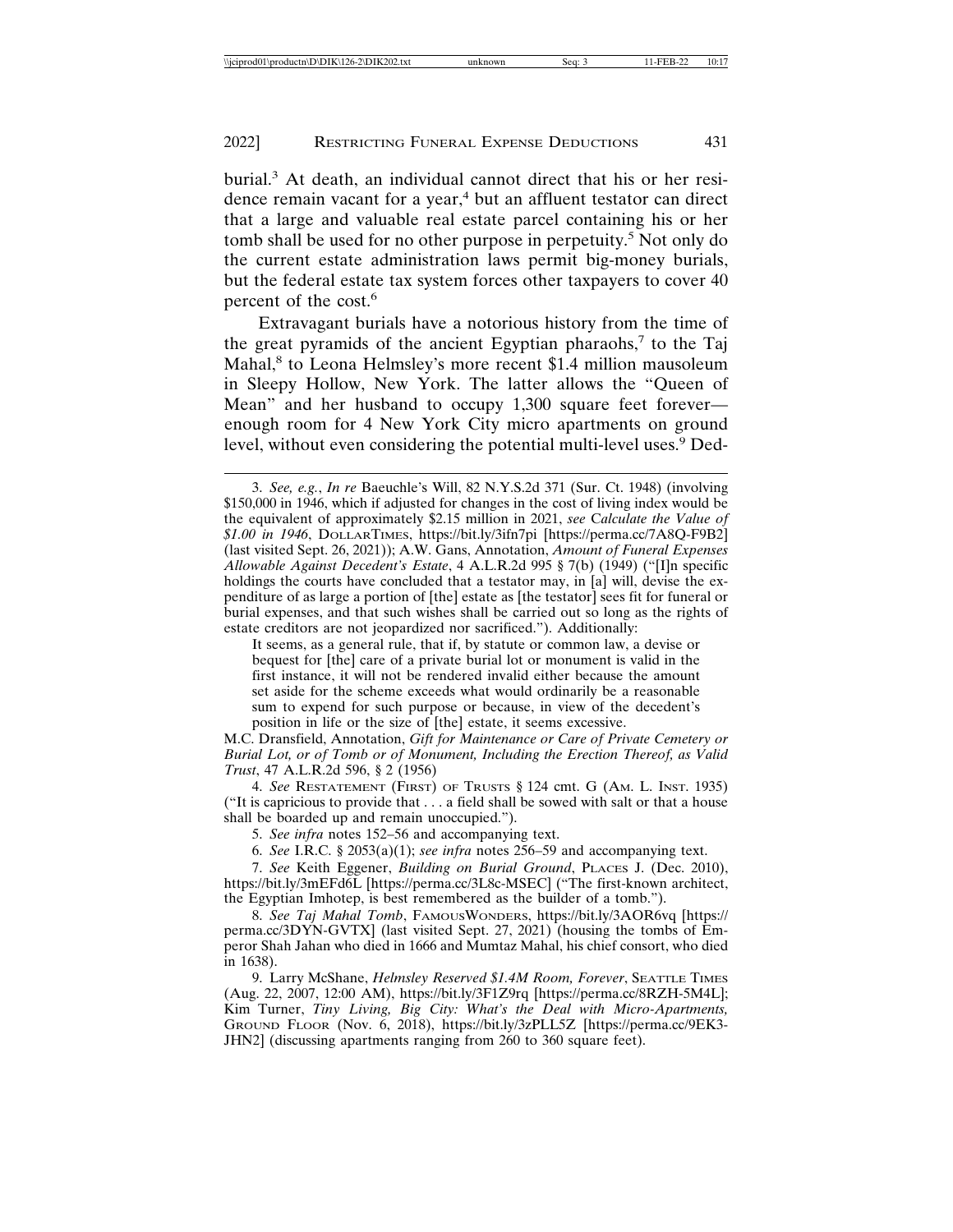ication of valuable real estate exclusively for the burial of one or two people in perpetuity is "not the norm in much of the rest of the world,"<sup>10</sup> but in the United States, the government subsidizes it with a tax deduction.

A combination of legal rules promote exorbitant, land-hoarding burials. While other commentators have focused on the laws and customs that shifted control of burials from families and churches before the Civil War to professional undertakers and the rest of the funeral industry by World War I,<sup>11</sup> this Article focuses on the federal estate tax deduction and the related trust and estate laws that promote expensive burials for the rich.

Part I of this Article discusses typical American burials, exorbitant burials, and the societal costs of exorbitant burials such as excessive land use, the consumption of various resources, and the environmental damage from releasing embalming fluid and other chemicals and metals into the ground. Part II discusses the federal estate tax, the deduction for funeral expenses, including burial and related costs, and the estate administration rules that intertwine with this federal tax deduction. Part III analyzes policy concerns, relevant estate and trust law doctrines, and a dubious regulatory attempt to restrain the deduction, as well as options for removing the artificial tax incentive encouraging wasteful burials of the wealthy. This Article proposes a cap on the amount of the deduction with reference to the federal gift tax annual exclusion amount.

I. EXTRAVAGANT BURIALS AND THE COSTS TO FUTURE **GENERATIONS** 

#### *A. Respectful Disposition and the Average American Burial*

For tens of thousands of years, people have wanted to deal respectfully with the remains of the dead.12 This desire has been

<sup>10.</sup> Eggener, *supra* note 7.

<sup>11.</sup> *See, e.g.*, Tanya Marsh, *Rethinking the Law of the Dead*, 48 WAKE FOREST L. REV. 1327, 1330–36 (2013); Ann M. Murphy, *Please Don't Bury Me in that Cold, Cold Ground: The Need for Uniform Laws on the Disposition of Human Remains*, 15 ELDER L.J. 381, 387–89 (2007) ("In the period of approximately fifty years, the care of . . . the dead moved from the family to the funeral industry. By the year 2002, every state except Colorado licensed funeral directors, and most states licensed funeral homes."); JESSICA MITFORD, THE AMERICAN WAY OF DEATH RE-VISITED (VINTAGE BOOKS 2000) (1963).

<sup>12.</sup> Murphy, *supra* note 11, at 384; SARAH MURRAY, MAKING AN EXIT: FROM THE MAGNIFICENT TO THE MACABRE—HOW WE DIGNIFY THE DEAD 126 (2011) (discussing how a "bison leg with the flesh still attached . . . in the tomb of a Neanderthal man that lived roughly [70] thousand years ago" was likely done as a sign of respect).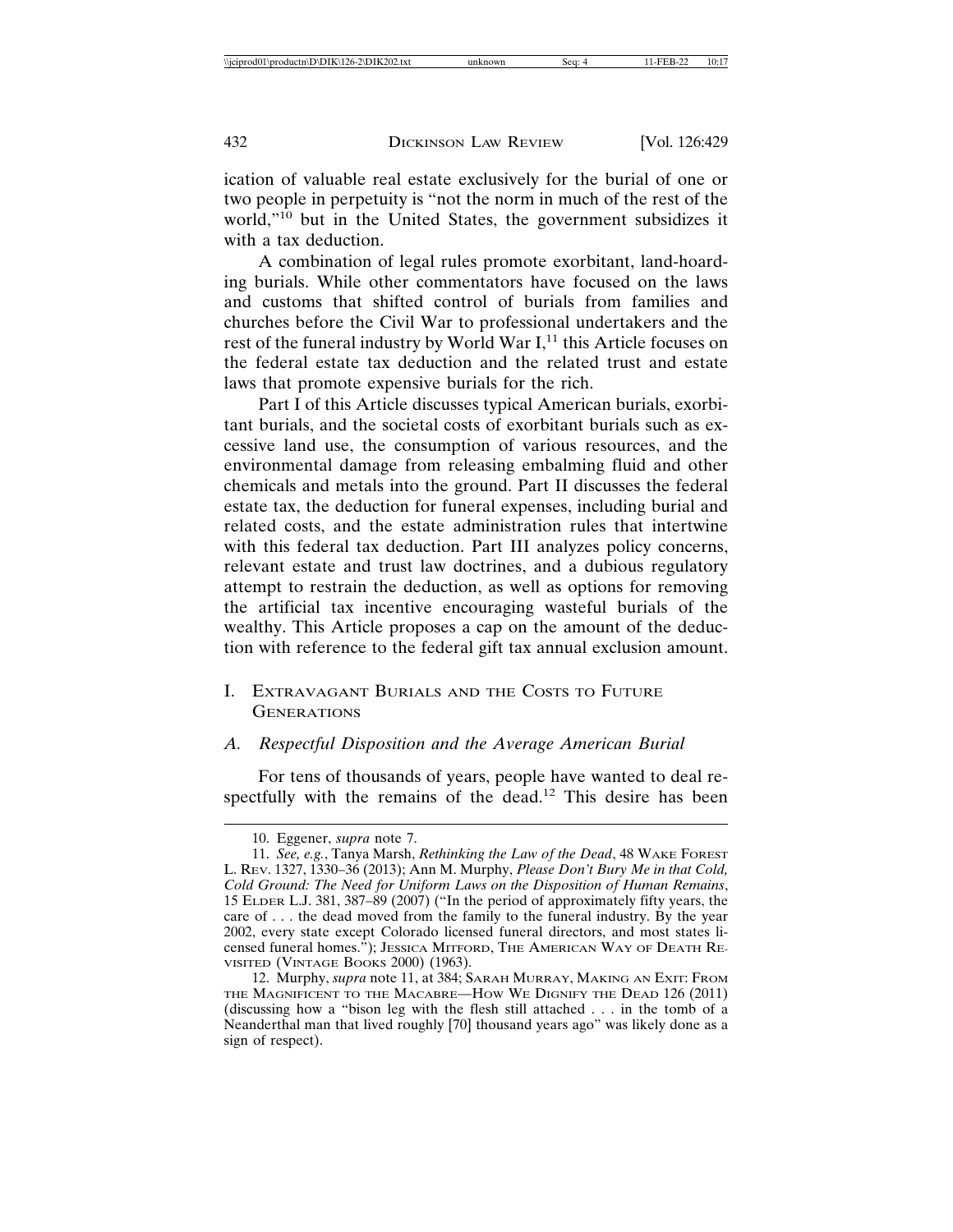called a "mark of human civilization,"13 and a "defining human trait."14 Elephants, dolphins, giraffes, killer whales, and other animals appear to mourn over a corpse, and scientists describe these behaviors as death rituals,<sup>15</sup> but burial and cremation seem to be uniquely human responses.

Throughout much of human history, burial has been a preferred method. Neanderthals were burying their dead over 70,000 years ago.16 Stone Age homo sapiens were cremating around 3,000  $B.C.E.<sup>17</sup>$  In the Eighth Century B.C.E., Homer told the story of Priam, the father of Hector, petitioning Achilles to allow the dignified burial of his son.18 The Roman Empire generally cremated their dead, but "burial became the most widely accepted mode during the reign of Constantine."<sup>19</sup>

By 400 C.E., burial was the accepted mode of disposition throughout Europe.20 Historically, "[t]hose practicing the Abrahamic religions of Christianity, Judaism, and Islam bury their dead."21 During the Middle Ages, wealthy people often chose to be buried in common or mass graves "to convey humility."<sup>22</sup> But in "the Renaissance, the new cult of the individual contributed to the spread of private tombs and monuments,"23 and burial places, likes

15. Jason G. Goldman, *Death Rituals in the Animal Kingdom*, BBC (Sept. 18, 2012), https://bbc.in/2XRILsm [https://perma.cc/8UX2-HUNU] (discussing behaviors of elephants, chimpanzees, gorillas, baboons, macaques, lemurs, geladas, and western scrub jays that may be characterized as "death rituals"); Mike Baker, *Orca That Carried Dead Calf for 7 Days Gives Birth Again*, N.Y. TIMES (Sept. 6, 2020), https://nyti.ms/3a6hXat [https://perma.cc/Z3UE-52EQ] (describing "a dramatic saga of apparent mourning" that "covered about 1,000 miles").

16. *See* MURRAY, *supra* note 12, at 126.

17. Murphy, *supra* note 11, at 384.

18. *See id.* at 400; HOMER: THE ILIAD, Book XXIV, 468–620 (762 B.C.E.).

19. *See* Murphy, *supra* note 11, at 385–86 (referring to the conversion of the Roman emperor Constantine to Christianity); *see also Constantine*, HIST. WORLD, https://bit.ly/3pPdTET [https://perma.cc/QEH9-ZW9A] (last visited Oct. 31, 2021) (reporting that Constantine reigned from 306 C.E. to 337 C.E.).

20. *See* Murphy, *supra* note 11, at 386.

21. Khushbu Solanki, Note, *Buried, Cremated, Defleshed by Buzzards? Religiously Motivated Excarnatory Funeral Practices Are Not Abuse of Corpse*, 18 RUTGERS J.L. & RELIGION 350, 350 (2017) ("[In contrast,] Hindus, Jains, Sikhs, and Buddhists cremate and store or spread the ashes."); *see also* Boldt, *supra* note 1, at 157 ("[T]he practice of Judaism 'abhors' cremation, as the preservation of the dead body from utter destruction is of religious importance. On the other hand, practitioners of Hinduism . . . choose cremation . . . [to] free . . . the spirit of worldly attachment.").

22. Eggener, *supra* note 7.

23. *Id.*

<sup>13.</sup> Eggener, *supra* note 7; *see also* Marsh, *supra* note 11, at 1327 (using the phrase "hallmarks of humanity").

<sup>14.</sup> Murphy, *supra* note 11, at 400.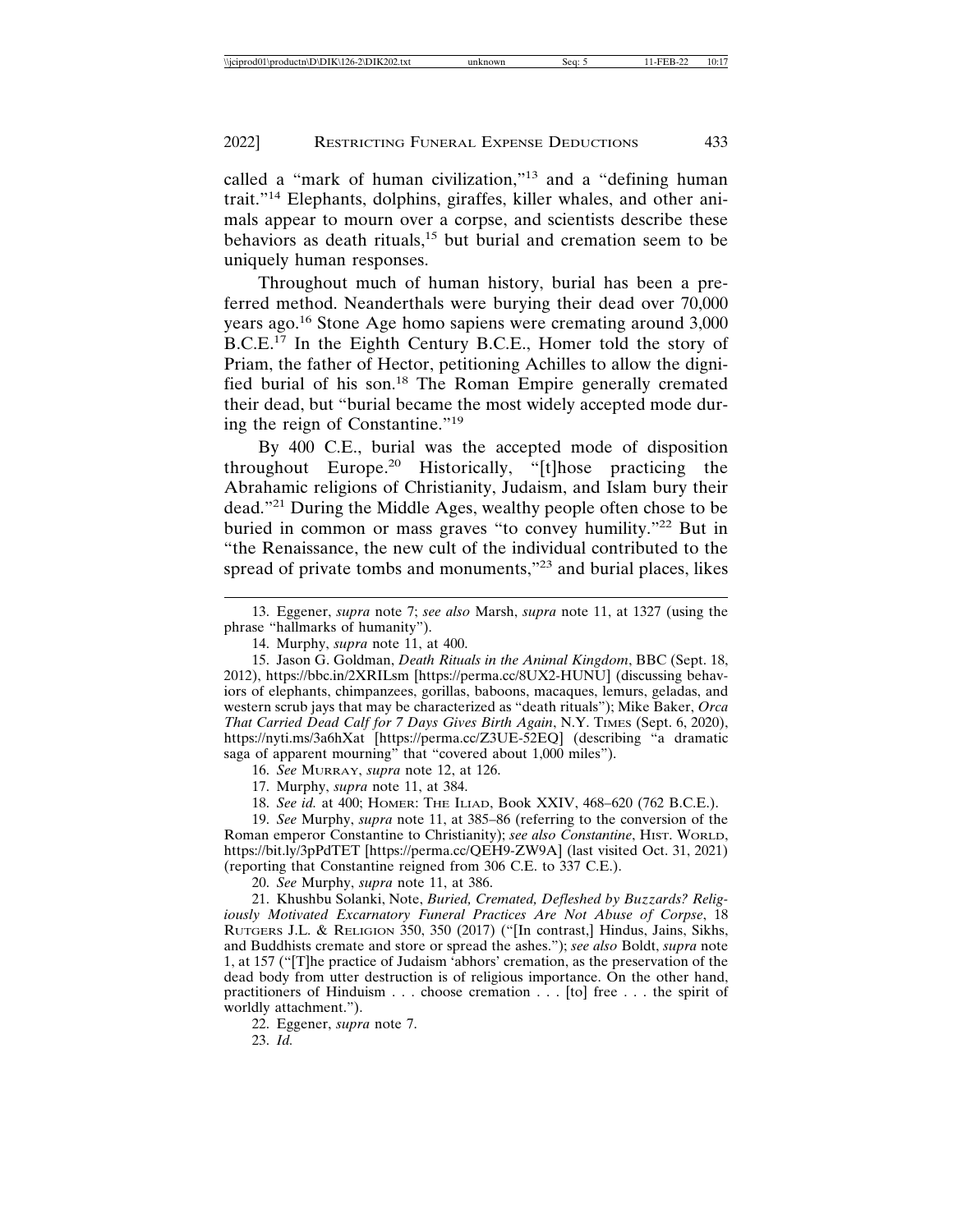homes, became "an expression of social status and individual personality."<sup>24</sup> By the 18th century, individual burial plots and markers became the norm.<sup>25</sup>

U.S. burial practices and laws trace back to the English and their ecclesiastical courts.26 Historically, "Americans . . . always buried their dead, whether at home, in churchyards, potter's fields, town commons, or municipal burying grounds."27 In the vast majority of cases, the colonists buried their dead, in simple containers,<sup>28</sup> in what might be called a "green burial" today.29 In the early 19th century, some used entombment—burying above ground—but interment (burial in the ground) continued to be very common.<sup>30</sup>

The U.S. Civil War death toll brought significant changes to funeral and burial costs and procedures, particularly the preference for embalming. Throughout recorded history, it seems part of treating a decedent with respect has been burying the decedent close to his or her home.<sup>31</sup> With so many soldiers dying on distant battle fields, an enormous demand developed for embalming, so the corpses could be shipped long distances back home and remain suitable for public viewing.<sup>32</sup>

Other legal commentators have discussed in detail the changes in U.S. funeral and burial practices in the late 1800s through the 1950s in connection with the development of legislative and administrative regimes to regulate embalming, license funeral directors, and expand the duties which may be performed legally only by licensed professionals.33 These changes distanced families from the

27. Eggener, *supr*a note 7.

28. *See* Marsh, *supra* note 11, at 1329 ("Corpses were washed, wrapped in a shroud or placed in a simple box, and buried in the ground.").

29. *See infra* note 292 and accompanying text (describing the modern green burial).

30. *See* Murphy, *supra* note 11, at 386.

31. *See* MURRAY, *supra* note 12, at 181–212.

32. Marsh, *supra* note 11, at 1330; Murphy, *supra* note 11, at 386–87 (explaining that the public transportation of President Abraham Lincoln's body from Washington D.C. to his hometown of Springfield, Illinois in 1865, passing through 180 cities, helped popularize embalming); Jeremiah Chiappelli & Ted Chiappelli, *Drinking Grandma: The Problem of Embalming*, 71 J. ENV'T HEALTH, 24, 24 (2008) ("The final train ride of Abraham Lincoln's embalmed body from Washington D.C. to Illinois raised awareness even more."). *See generally* Fred Barbash, *Lincoln's Corpse and Its Grand Yet Ghoulish Odyssey*, WASH. POST (Apr. 17, 2015), https://wapo.st/3EExgEM [https://perma.cc/Z77V-SP6V].

33. *See, e.g*., Marsh, *supra* note 11, at 1331–36; Boldt, *supra* note 1, at 153–54.

<sup>24.</sup> *Id.*

<sup>25.</sup> *Id.*

<sup>26.</sup> *See* Murphy, *supra* note 11, at 397 (explaining how the English common law courts had jurisdiction over property, and the English ecclesiastical courts had jurisdiction over the human body).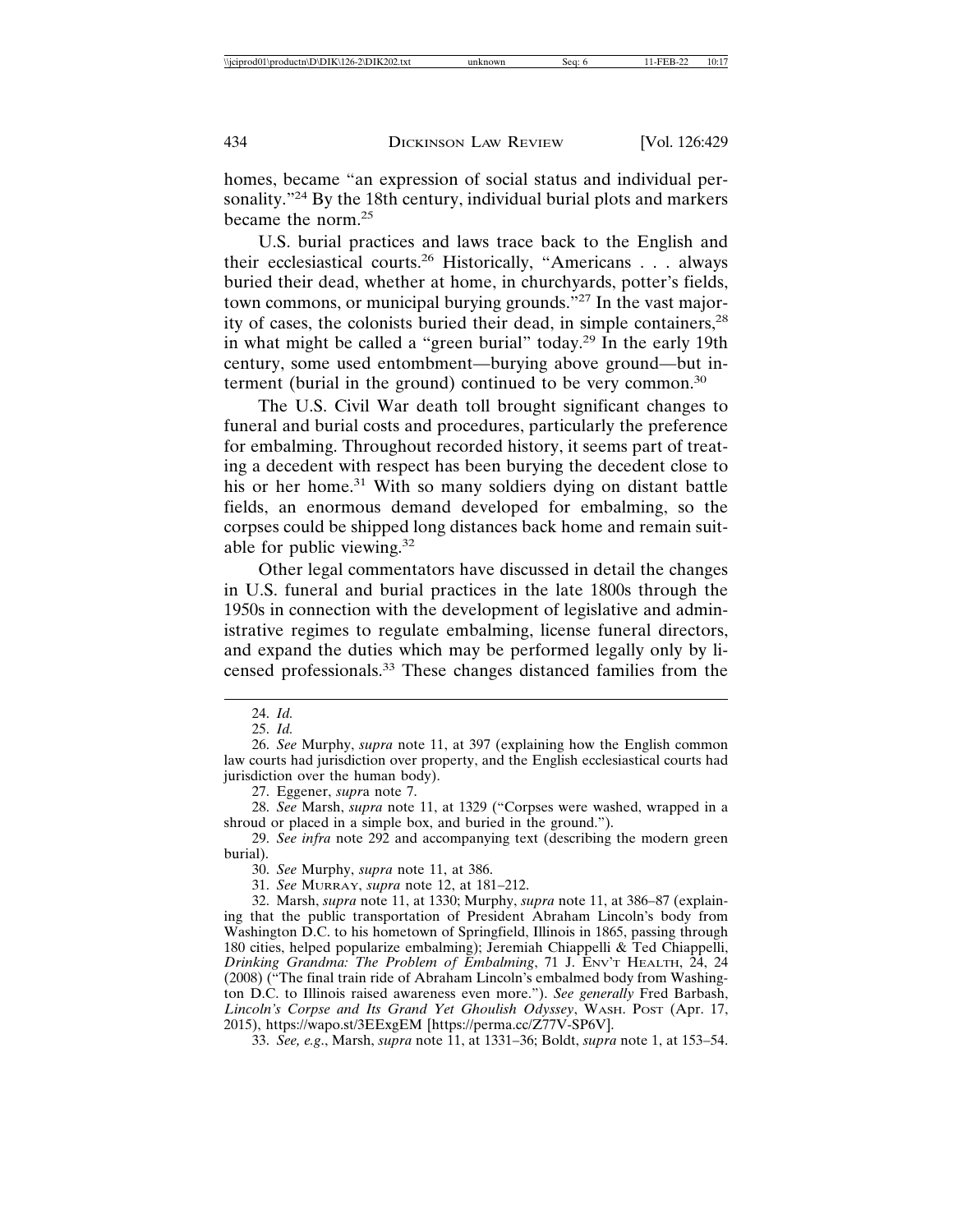dead, placing funerals and burials in the hands of for-profit businesses.<sup>34</sup>

The resulting uniformity led to what came to be described as the "American Way of Dying"<sup>35</sup> or the "typical American burial."<sup>36</sup> This included prompt transportation of the body to the undertaker after death, embalming, a casket, open viewing of the body at an elaborate funeral, a burial vault, and an underground burial.37 In addition, there developed an expectation that the tomb and surrounding real estate would be maintained and dedicated exclusively as the burial place of one person, or a couple, for all time.

By 2010, for wealthy Americans, "burial in perpetuity [in] perpetual-care cemeteries [was] the norm."38 Things have changed a bit in the past decade. The typical American burial is still popular, but it is in decline. In 1947, only 4 percent of dead bodies in the United States were cremated, and 96 percent were buried.<sup>39</sup> In 1994, 25 percent of the American dead were cremated.40 In 2019, it was projected that almost 55 percent would be cremated.<sup>41</sup> The cre-

37. *See* Megan C. Wells, *Dead Bodies Everywhere (Dun Dun Dun): Funeral Trends in the Recession and the Laws Regulating These Changes*, 2 EST. PLAN. & CMTY. PROP. L.J. 485, 491 (2010).

38. Eggener, *supra* note 7 (finding that in the United States, the cremation rate exceeded the burial rate in 2015); Sandee LaMotte, *Cremation Has Replaced Traditional Burials in Popularity in America and People Are Getting Creative with Those Ashes*, CNN HEALTH (Jan. 23, 2020), https://cnn.it/39TladI [https://perma.cc/ WHJ3-27MK] ("Cremation became the top choice in 2015"); *2020 Cremation & Burial Projects Cremation Rate of 87% by 2040*, NFDA NEWS (July 6, 2020), https:/ /bit.ly/3zSByFH [https://perma.cc/FQb5-25WU] ("[T]he national cremation rate surpassed the casketed burial rate for the first time in U.S. history [in 2015.]").

39. AM. SOC'Y OF PLAN. OFFS., CEMETERIES IN THE CITY PLAN 2 (1950), https://bit.ly/3ocJ6zx [https://perma.cc/5CYN-HTTD].

40. Chiappelli & Chiappelli, *supra* note 32, at 27.

41. *Statistics: Rates of Cremation and Burial*, NFDA (Aug. 31, 2019), https:// bit.ly/3BHvDUX [https://perma.cc/J5W8-GKTV] ("[T]he 2019 cremation rate is projected to be 54.8% and [the] burial rate is projected to be 39.0%."); *NFDA News Releases: Cremation Is Here to Stay: Aging Baby Boomers Provided Catalyst in Shift Beyond Traditional Burial*, NFDA (July 15, 2019), https://bit.ly/3zVbzO1 [https://perma.cc/H4JX-WCGY] ("[F]or the fourth consecutive year, [cremation] has outpaced the rate of burial.") [hereinafter *NFDA News Release: Cremation Is Here to Stay*].

<sup>34.</sup> *See* Marsh, *supra* note 11, at 1330 ("As embalming became a uniquely American social norm, families and religious organizations lost control of their dead.").

<sup>35.</sup> Marsh, *supra* note 11, at 1327 (citing MITFORD, *supra* note 11).

<sup>36.</sup> Marie, *A Green and Frugal Funeral*, PRAIRIE ECO-THRIFTER (Apr. 13, 2012), https://bit.ly/3CNqKek [https://perma.cc/2DVB-HTEJ]; Isabelle Kohn, *This Flesh-Eating Mushrooms Suit is the Coolest, Most Impactful Way to Die*, ROOSTER (Aug. 18, 2016), https://bit.ly/2YfpqSi [https://perma.cc/28CS-NT94].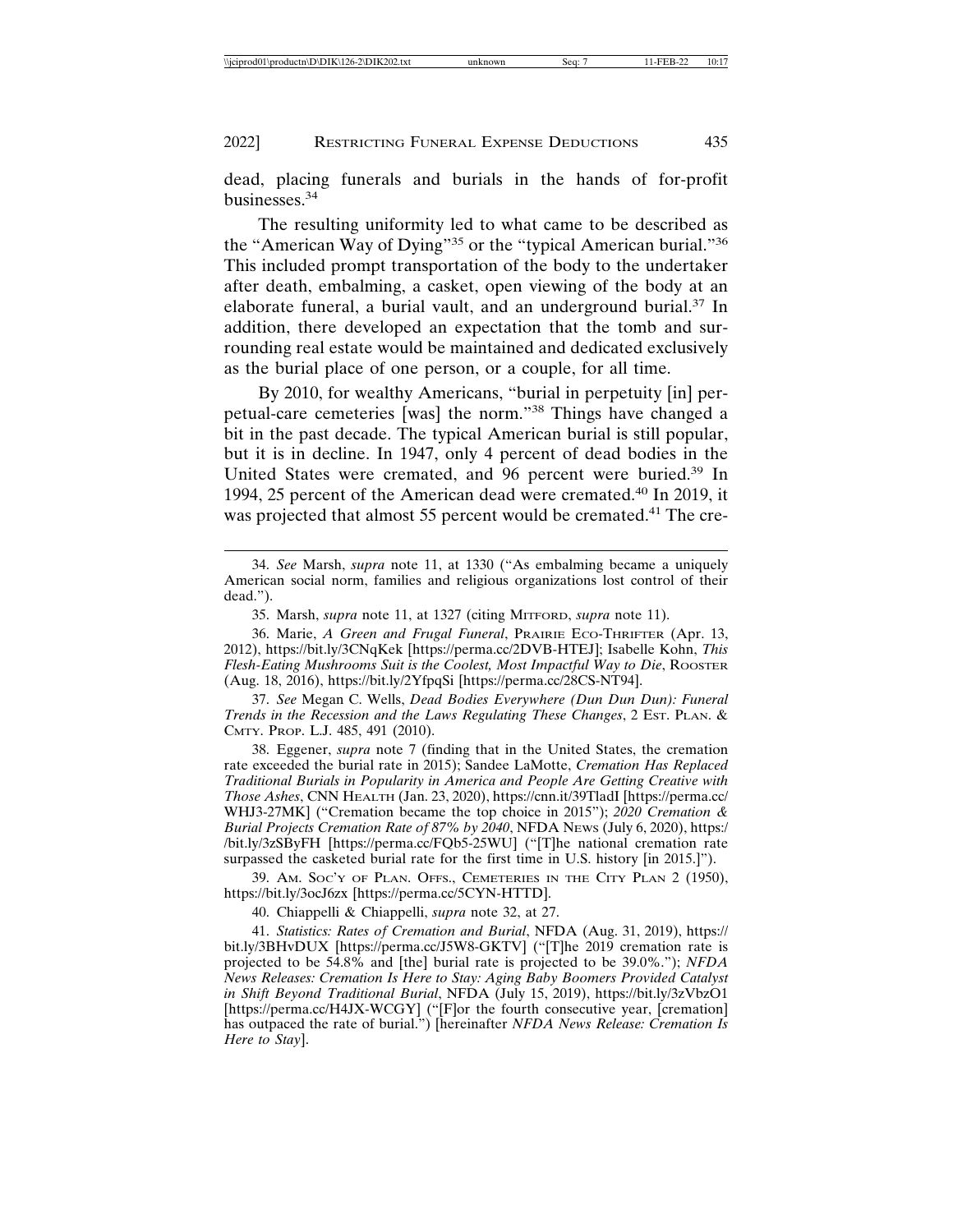mation rate varies widely from state to state<sup>42</sup> and from country to country.43 The National Funeral Directors Association predicts that by 2040, the cremation rate will exceed 78 percent, and the number of casketed burials will account for less than 16 percent of U.S. deaths.44 A major reason cited is the comparatively low cost of cremation, which generally ranges from \$800 to \$4,000.<sup>45</sup>

Nevertheless, the typical American burial remains very popular. In 2019, it was estimated that 39 percent of decedents were buried.46 Many families favor burial for religious reasons.47 As of December 2019, the National Funeral Directors Association calculated the median cost of a funeral and burial at \$9,135.48 Add the cost of the cemetery plot (perhaps \$1,500), a tombstone (perhaps \$1,500), flowers, and the cost of publishing the obituary, and the average total cost may be approximately \$12,500. While burial and cremation are popular, today consumers can choose from several other disposition methods.49 One commentator states, "[T]here is

43. *See id.* (listing the cremation rates for Japan 99.97%; South Korea 90.5%; India 84%; United Kingdom 77.05%; Canada 68.4%; China 48.5%; France 32%; Ireland 20%; Spain 16%).

44. *NFDA News Releases: Cremation Is Here to Stay, supra* note 41 ("By 2040 ... the cremation rate in the U.S. is projected to be 78.7% while the burial rate is predicted to be just 15.7%.").

45. Jane Thompson, *Cremation Costs Breakdown Guide: How You Can Save \$2450*, CREMATION INST. (Aug. 2, 2020), https://bit.ly/3B8nc5L [https://perma.cc/ Z6HY-JUD3] (listing the "maximum" costs in a few of the most expensive cities as New York \$10,200, Washington, D.C. \$7,600, Houston \$6,800, Chicago \$4,600, Nashville \$4,400); *see also* Chiappelli & Chiappelli, *supra* note 32, at 27. *But see* Sara Marsden*, Cremation Costs in 2020: How Cremation Is Disrupting the Funeral Industry*, DFS MEM'LS (Aug. 1, 2020), https://bit.ly/3D0BMMP [https://perma.cc/ 4LLD-5N7Z] (listing the cost of basic cremation (also called "direct cremation") in 18 major U.S. cities, with Chicago having the most expensive rate at \$1,165 and Tucson, Arizona having the lower rate with a rate of \$455).

46. *Statistics*, NFDA https://bit.ly/3BHvDUX [https://perma.cc/J5W8-GKTV] ("According to the 2021 NFDA Cremation & Burial Report, in 2021, the projected burial rate is 36.6% and projected cremation rate is 57.7%.").

47. *See infra* notes 296–309.

48. *2019 NFDA General Price List Study Shows Funeral Costs Not Rising as Fast as Rate of Inflation*, NFDA (Dec. 19, 2019), https://www.bit.ly/2Y3IXW1 [https://perma.cc/9KWH-86U6] (including the transfer of remains to the funeral home, embalming, use of facilities and staff for viewing and the funeral ceremony, hearse, service car, printed material, the metal burial casket, and a vault).

49. *See infra* notes 288–89, 291–94 and accompanying text.

<sup>42.</sup> *See List of Countries by Cremation Rate*, WIKIPEDIA, https://bit.ly/ 3zVoBLi [https://perma.cc/PY3M-VVEW] (last visited Aug. 25, 2021) (listing the cremation rate in 2014 for the following states: Nevada 75.9%; Washington 75.2%; Florida 62.7%; California 61.65; Illinois 42.6%; New Jersey 41.2%; New York 40.1%; Texas 39.5%; Tennessee 30.3%; Utah 29.7%; Kentucky 24.6%; Alabama 22.9%, and Mississippi 19.7%).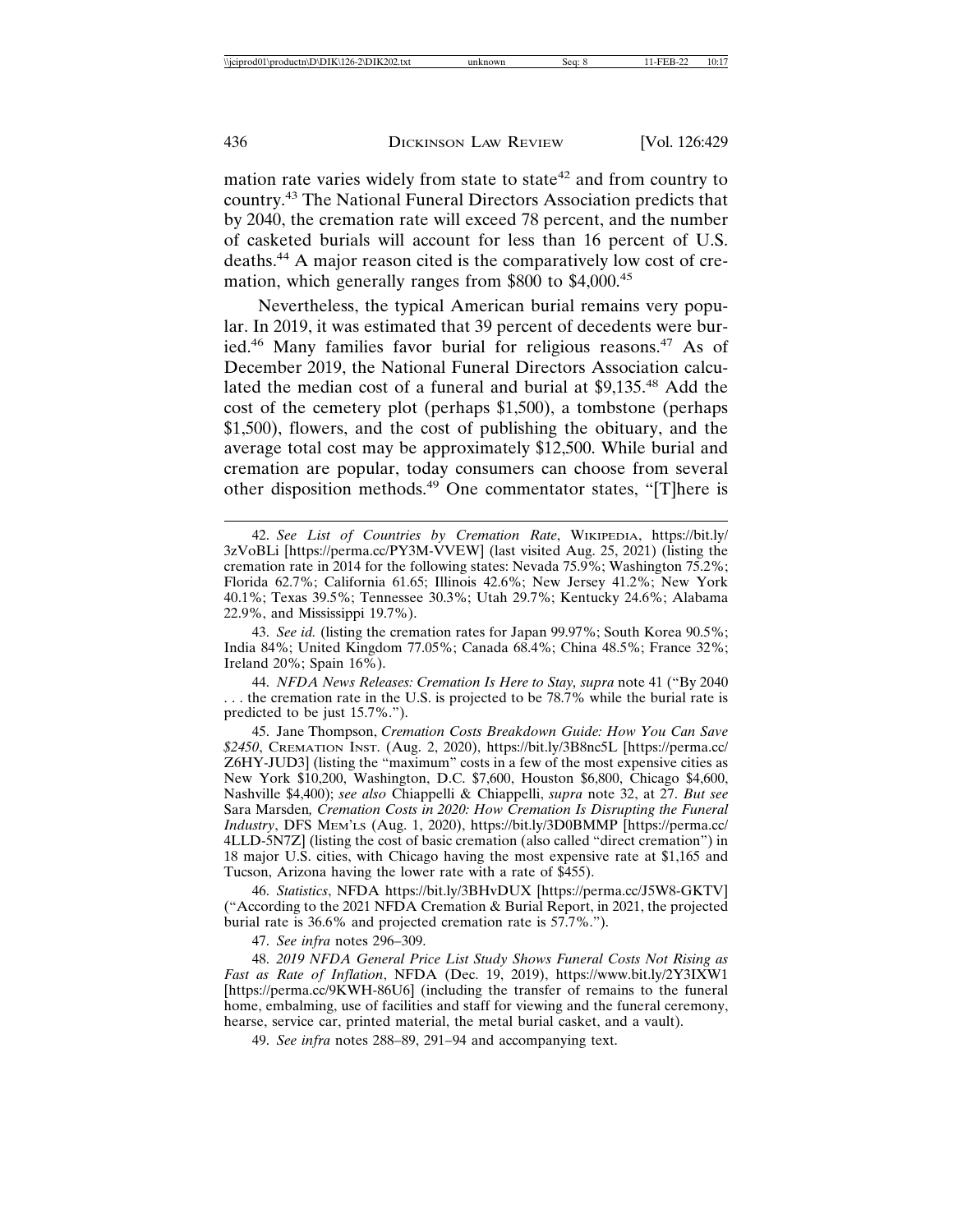no limit to the human imagination, especially when it comes to getting rid of dead bodies."<sup>50</sup>

#### *B. Exorbitant Burials of the Rich*

"Life is fleeting . . . and . . . [p]eople engage in numerous activities to transcend death."51 For the affluent, a parting attempt at permanence may be arranging an extravagant perpetual burial.<sup>52</sup> It has been said, "The choice of burials accord . . . [a way of] immortalizing their memories."<sup>53</sup>

History is replete with stories about the human desire for outrageous tombs and the expansive real estate dedicated to them. The ancient Egyptian pyramids of the pharaohs vividly demonstrate the possible extravagance when big resources are available for burial. These tombs have been described as the "most magnificent manmade structures in history."54 Early step-pyramids date as early as 2950 B.C.E and rose over 200 feet.<sup>55</sup> The most famous step-pyramid "was surrounded by a complex of courtyards, temples, and shrines where Dsojer could enjoy his afterlife."<sup>56</sup> The largest pyramid, the Great Pyramid at Giza, was built as the tomb of Pharaoh Khufu who reigned from 2589 to 2566 B.C.E. It is over 450 feet high with sides averaging over 755 feet.<sup>57</sup> "Approximately 2.3 million blocks" of stone (averaging about 2.5 tons each) had to be cut, transported, and assembled to build Pharaoh Khufu's Great Pyramid."<sup>58</sup>

54. *Egyptian Pyramids*, HIST., https://www.bit.ly/3zSDfmz [https://perma.cc/ R24R-3RW7] (Sept. 30, 2019).

56. *Id.*

57. *Id.*

<sup>50.</sup> KATHY BENJAMIN, FUNERALS TO DIE For 15 (2013).

<sup>51.</sup> *See* RAY D. MADOFF, IMMORTALITY AND THE LAW: THE RISING POWER OF THE AMERICAN DEAD 152 (2010) [hereinafter MADOFF, IMMORTALITY] (discussing "having children . . . creating art, building skyscrapers, adding a link in the chain of knowledge, and fighting for causes they believe in").

<sup>52.</sup> *See id.* (observing that the "most tangible [attempt at immortality] is the common practice of placing a stone marker at the location of a person's physical remains").

<sup>53.</sup> Lisa Dingman, *Rest in Peace: 10 Expensive Locations to Lay Down the Dead*, RICHEST (Jan. 4, 2014), https://www.bit.ly/3CYnqg9 [https://perma.cc/XC2X-6RT2].

<sup>55.</sup> *Id.* ("[R]oyal tombs were carved into rock and covered with flat-roofed rectangular structures known as 'mastabas' which were precursors to the pyramids.").

<sup>58.</sup> *Id.* The next largest pyramid, built as a tomb for Pharaoh Khufu's son, included the statue of the Great Sphinx, which is 240 feet long and 66 feet high. *Id.* ("The ancient Greek historian Herodutus wrote that it took 20 years to build and required the labor of 100,000 men, but later archeological evidence suggests . . . 20,000."). "The last of the great pyramids was built during the reign of Pepy II" who reigned for 94 years from 2278 to 2184 B.C.E. *Id.* There were at least 118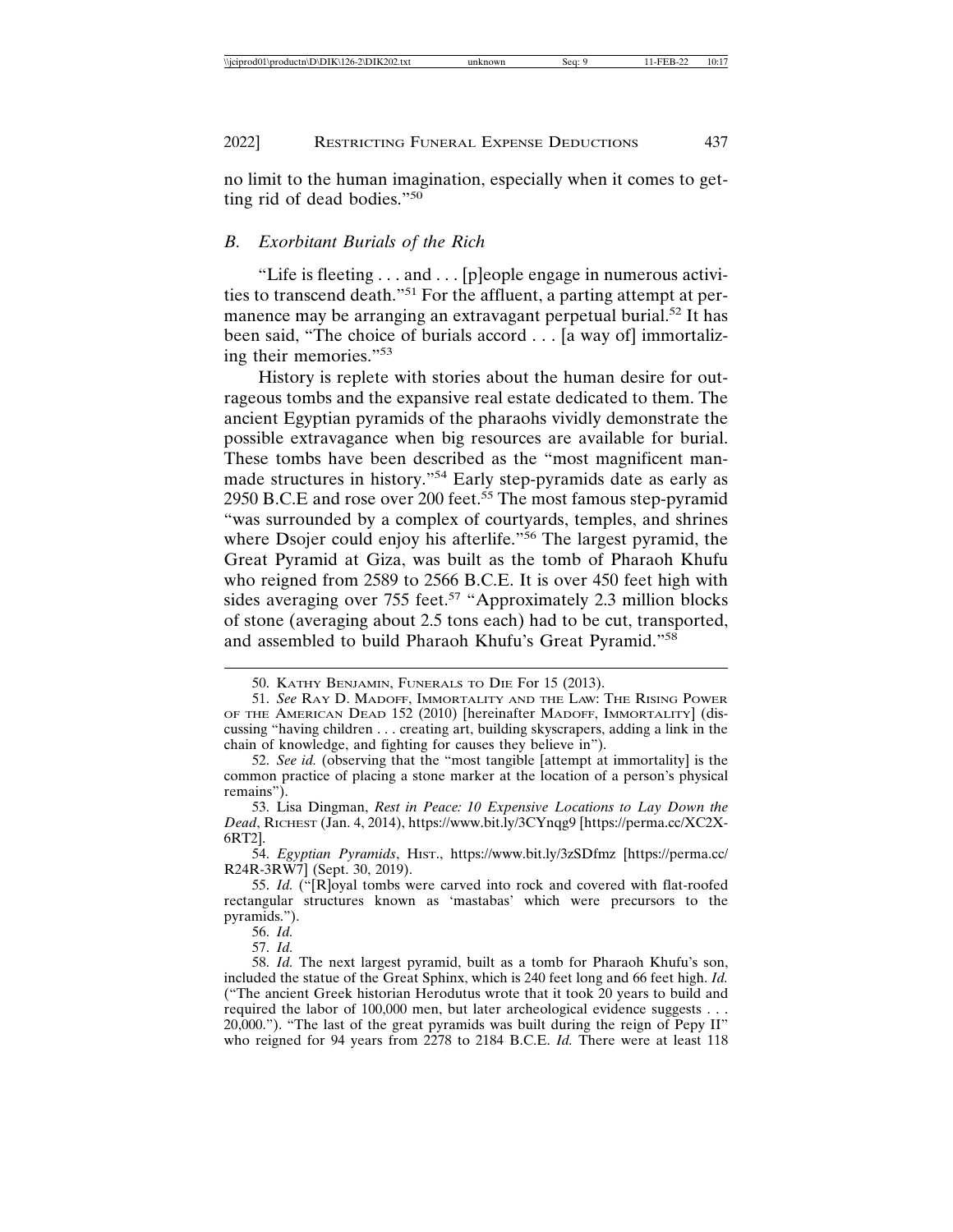The word "mausoleum" descends from the tomb of Mausolus, a governor of the Persian Empire in an area of present-day Turkey.59 He died in 353 B.C.E., and his mausoleum "stood 145 feet high, topped with a bronze statue of a chariot drawn by [4] horses. It was surrounded by [36] columns with a statue in between each pair. The walls were covered in great friezes of mythical battles. Huge sections were made of solid marble."<sup>60</sup> Mausolus's widow employed hundreds of the best craftsmen, "including the four most famous Greek sculptors of the day."<sup>61</sup>

An Anglo-Saxon king was buried in a "[90]-foot wooden vessel containing priceless treasures."62 In the late 1800s, Henry Scarlett of Upton, Georgia "selected a mound of granite that was 100 feet by 250 feet and . . . professionally engraved" as his tombstone.<sup>63</sup>

### *C. Cost to Future Generations*

"[B]urial [can be] selfish for the impact it has"64 because of the real estate it monopolizes, and the environmental consequences of what is buried with the decedent.

Burial in perpetuity can tie up valuable real estate, rendering it unproductive. Normally, to allow future generations to use land productively, the law greatly restricts the ability of the dead to impair the future use of real estate. A court likely would declare a testamentary direction to destroy the testator's residence void as against public policy.<sup>65</sup> A farmer's directions to sow his field with salt upon his death likely would be unenforceable.<sup>66</sup> And the rule

65. *See, e.g.*, Eyerman v. Mercantile Tr. Co., 524 S.W.2d 210, 213 (Mo. Ct. App. 1975) (ruling that the testator's direction, in her will, to destroy her historic residence, with a current value of \$40,000 and which likely would have cost \$200,000 to replace, was void); *see also* RESTATEMENT (FIRST) OF TRUSTS § 124 cmt. g (AM. L. INST. 1935) (declaring unenforceable a decedent's direction that a "house shall be boarded up and remain unoccupied").

66. RESTATEMENT (FIRST) OF TRUSTS § 124, cmt. g (AM. L. INST. 1935).

great pyramids constructed. Jeffrey Fleishman, *Egypt: Make That 118 Pyramids*, L.A. TIMES (Nov. 11, 2008), https:/lat.ms/3usvliB [https://perma.cc/X3PD-T62Q].

<sup>59.</sup> *See* BENJAMIN, *supra* note 50, at 47.

<sup>60.</sup> *Id.*

<sup>61.</sup> *Id.*

<sup>62.</sup> MURRAY, *supra* note 12, at 116.

<sup>63.</sup> BENJAMIN, *supra* note 50, at 129.

<sup>64.</sup> Mic Max Planke, *Traditional Burials Are Ruining the Planet—Here's What We Should Do Instead*, INSIDER (APR. 7, 2016), https://bit.ly/3F4hEvf [https:// perma.cc/Q7XH-CXCE] (quoting Kate Kalanick, executive director of the Green Burial Council); *see also* Becky Gillette, *Kick the Formaldehyde Habit—Be a Sour Cherry*, ES INDEP. (Sept. 20, 2017), https://bit.ly/3imeEAJ [https://perma.cc/SFQ7- PV6U] ("'It is arrogance to think we should take up a permanent spot on earth that is perpetually marked instead of just being returned to the earth from which we came.'" (quoting Vickie Kelley of the National State Burial Association)).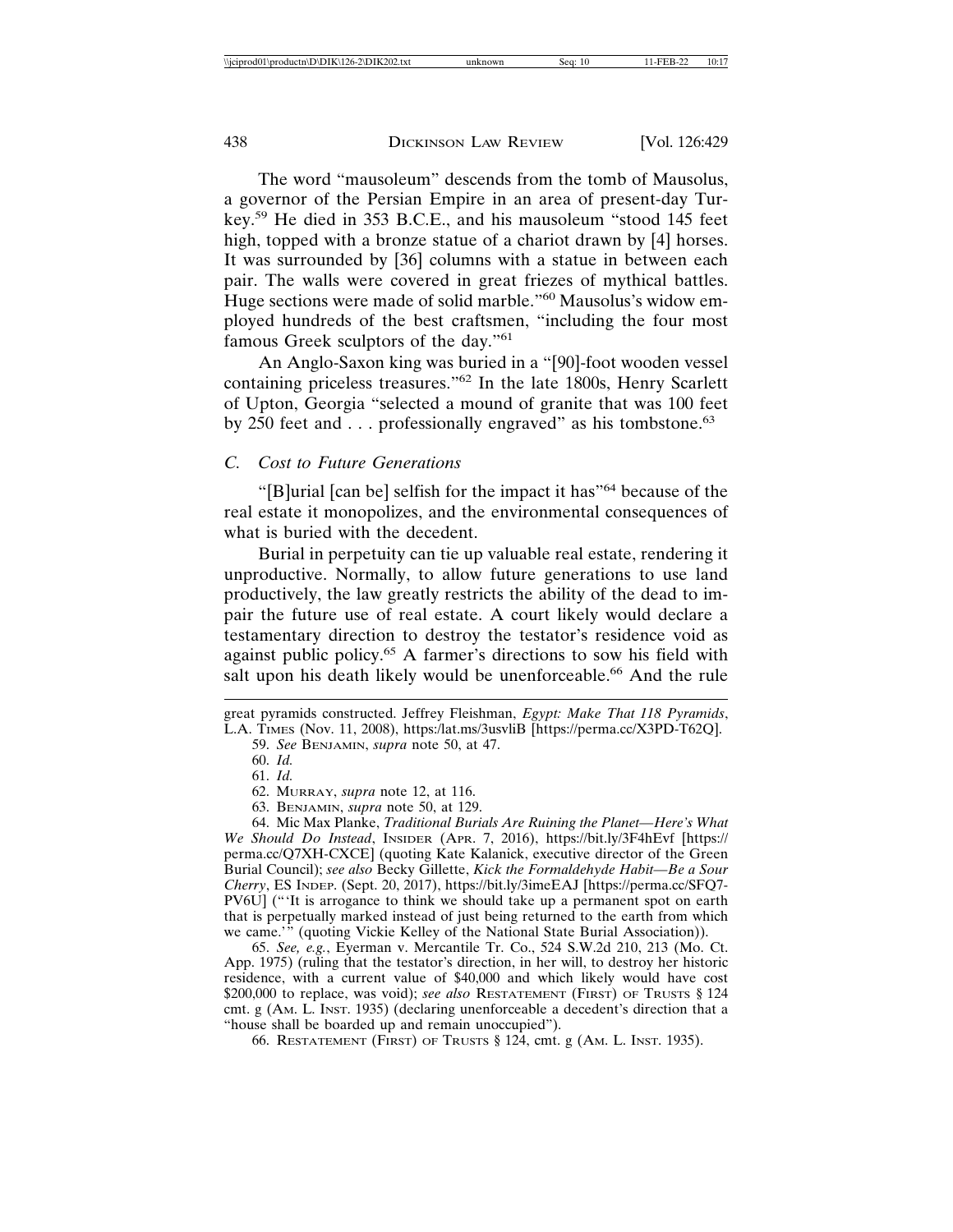against perpetuities, when applicable, will render otherwise legitimate directions regarding property void if they would extend beyond the specified period, often approximately 100 years.<sup>67</sup>

Nevertheless, in *Traditional Burials Are Ruining the Planet— Here's What We Should Do Instead*, the director of a nonprofit organization comments that when it comes to burial, "Americans . . . [feel] they own a 4[-foot]-by-8[-foot] plot for eternity."68 The wealthy often claim much more.<sup>69</sup>

If exclusive, land-hoarding burials truly were perpetual, Malthusian-type projections would suggest dire land-use consequences. "In the last 50,000 years . . . around 101 billion people have . . . died on planet Earth. Like it or not, everyone alive today—seven billion of us—is likely to join them within the next century. So what will we do with all the bodies?"70 "If the idea of 'perpetual' care were pursued far enough, we should eventually use all our land for the interment of the dead and have no land left for the living."71 Writing in 1950, one group stated, "[W]e have already reached the point at which the distribution of land between the living and the dead is a serious problem."72

70. Zoria Gorvett, *The Buildings Designed to House the Dead,* BBC (Nov. 28, 2017), https://bbc.in/3uzen23 [https://perma.cc/MAL8-ZEX5]. Every year, approximately 2.5 million people die in the United States alone. Marsh, *supra* note 11, at 1338.

<sup>67.</sup> *See* Mark Glover, *A Social Welfare Theory of Inheritance Regulation*, 2018 UTAH L. REV. 411, 448 (2018) ("After this period, the donor can no longer exert control over her property.").

<sup>68.</sup> Planke, *supra* note 64 (quoting Kate Kalanick, executive director of the Green Burial Council).

<sup>69.</sup> *See e.g*., Dingman, *supra* note 53 (referring to a 756-square foot mausoleum site at Green-Wood Cemetery in New York); Daniel Trotta, *New York's Helmsley to Rest in \$1.4 Mln Mausoleum*, REUTERS (AUG. 21, 2007, 8:20 PM), https://reut.rs/3ivR7gG [https://perma.cc/5ZAG-FS4D] ("[She] will be lavishly laid to rest in a mausoleum worth \$1.4 million—more than the average Manhattan apartment."); Gerry W. Beyer, *Leona Helmsley's Will—A Detailed Analysis*, LAW PROFESSOR BLOGS NETWORK: WILLS, TRUSTS & ESTS. PROF BLOG (Aug. 30, 2007), https://bit.ly/3zVisPb [https://perma.cc/G77X-MHRU] (describing a \$3 million "Helmsley Perpetual Care Trust" to maintain her mausoleum and the "burial places of various other family members"); McShane, *supra* note 9 (reporting that the Helmsley mausoleum is 1,300 square feet).

<sup>71.</sup> AM. SOC'Y OF PLAN. OFFS., *supra* note 39, at 1; *see also* Gorvett, *supra* note 70 ("One study predicted that if burials remain as popular in 2050 as they were in 2014, the world will need to set aside around another 2,059 square miles (6,500 sq km) of land—an area more than 5 times the size of New York City.").

<sup>72.</sup> AM. SOC'Y OF PLAN. OFFS., *supra* note 39, at 1.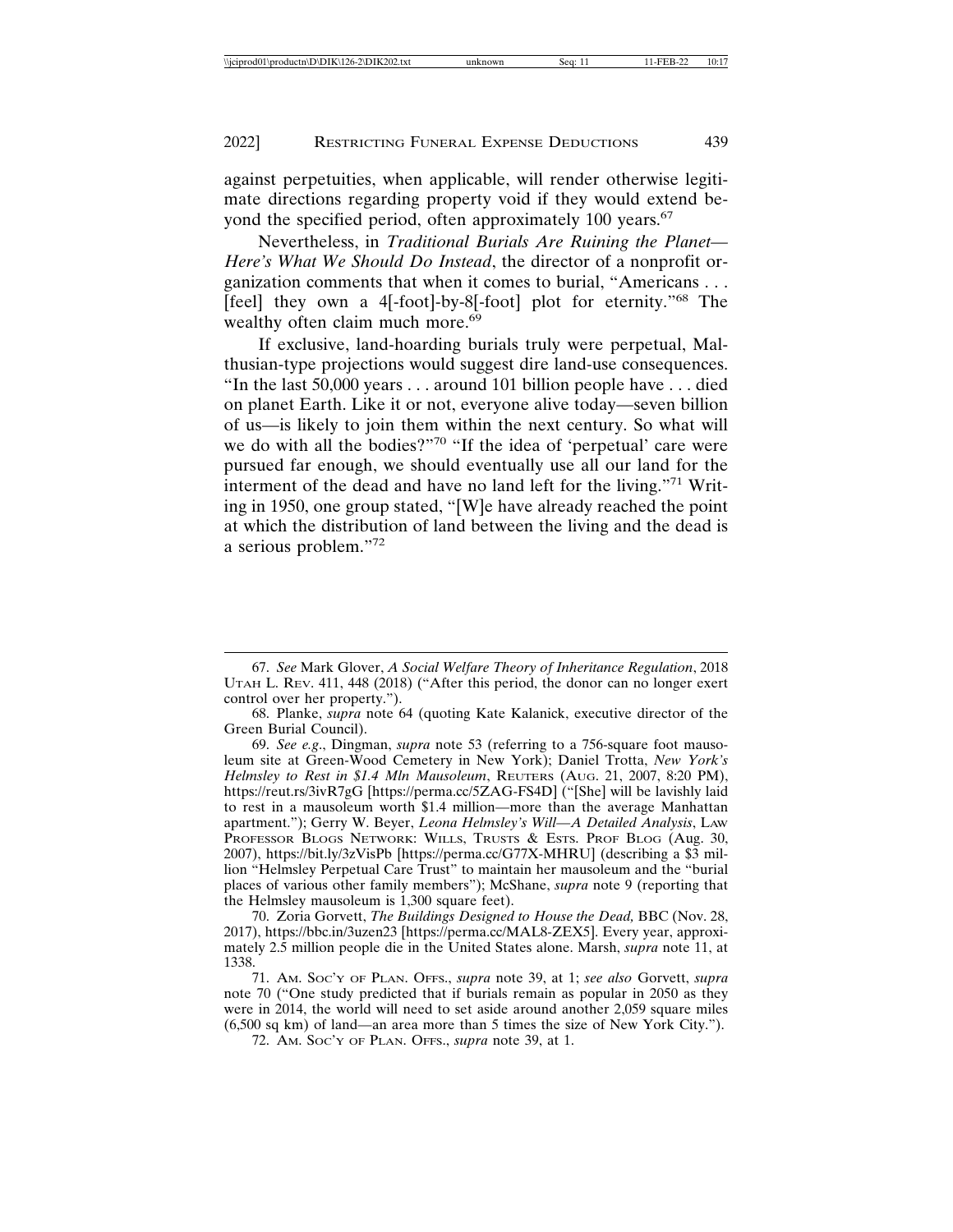Currently, cemetery land shortages occur in major cities<sup>73</sup> because people usually wish to be buried where they lived.74 This desire traces back to ancient times.<sup>75</sup> Today, as so many people live in cities "where land is not in oversupply,"76 metropolitan situations highlight how perpetual burials can monopolize valuable land.

A 2010 article titled *City Cemeteries Face Gridlock*77 reports that "the heart of  $[New York]$   $[Clity \dots$  is fast running out of graveyard space." Some 60,000 New Yorkers die each year, and only 25 percent are cremated, so cemeteries are "squeezing coffins into every barren inch, narrowing paths [and] stacking coffins ninedeep."78 The demand has also driven up prices to the point that "burial plots in centrally located cemeteries rival the most expensive real estate in the city."79 Also, even disregarding the need for future cemeteries, "[t]he problem with traditional cemeteries is you can't do anything else with the land once bodies are under the ground, [and] . . . 'dead' cemeteries that are a few hundred years old [turn] into eyesores."80 Several cities facing real estate shortages are using high-rise buildings designed to house the dead, including "Oslo, Verona, Mexico City, Mumbai . . . Paris," Santos, Brazil, and Tel Aviv.<sup>81</sup>

A potentially mitigating factor regarding land use is that even when a burial plot is sold as perpetual, or the consumer is promised perpetual care of the burial plot, the burial may not be perpetual. "Ever since humankind started burying [the dead] . . . people have worried about their bodies being moved from those same graves. History has shown that the idea of a 'final' resting place was little

<sup>73.</sup> *See* Marc Santora, *City Cemeteries Face Gridlock*, N.Y. TIMES (AUG. 13, 2010), https://nyti.ms/3orX3eD [https://perma.cc/S8BS-BPYN]; *see also* Chloe Hadjimatheou, *Why Greeks Are Exhuming Their Parents*, BBC NEWS (Nov. 26, 2015), https://bbc.in/3zY1Jeg [https://perma.cc/Q8WJ-36A4] ("Cemeteries in Greek cities are so overcrowded that bodies are often only kept in the ground for three years.").

<sup>74.</sup> *See, e.g.*, MURRAY, *supra* note 12, at 181–211; BENJAMIN, *supra* note 50, at 130–33.

<sup>75.</sup> This desire traces at least back to the days of Alexander the Great. He "died in present-day Iraq [in 323 B.C.E.] . . . 1,800 miles away [from] his home country of Macedonia." BENJAMIN, *supra* note 50, at 133. Despite extensive planning and preparation, Alexander's body apparently never made it back to Macedonia and ended up in Egypt. *Id.* at 134. An even further journey was necessary for Genghis Khan. "[M]any historians believe [he] died in Egypt [around 1227], [and his funeral] procession had to walk 4,000 miles to Mongolia." *Id.* at 131.

<sup>76.</sup> AM. SOC'Y OF PLAN. OFFS., *supra* note 39, at 2.

<sup>77.</sup> Santora, *supra* note 73.

<sup>78.</sup> *Id.*

<sup>79.</sup> *Id.*

<sup>80.</sup> Planke, *supra* note 64, at 4.

<sup>81.</sup> Gorvett*, supra* note 70.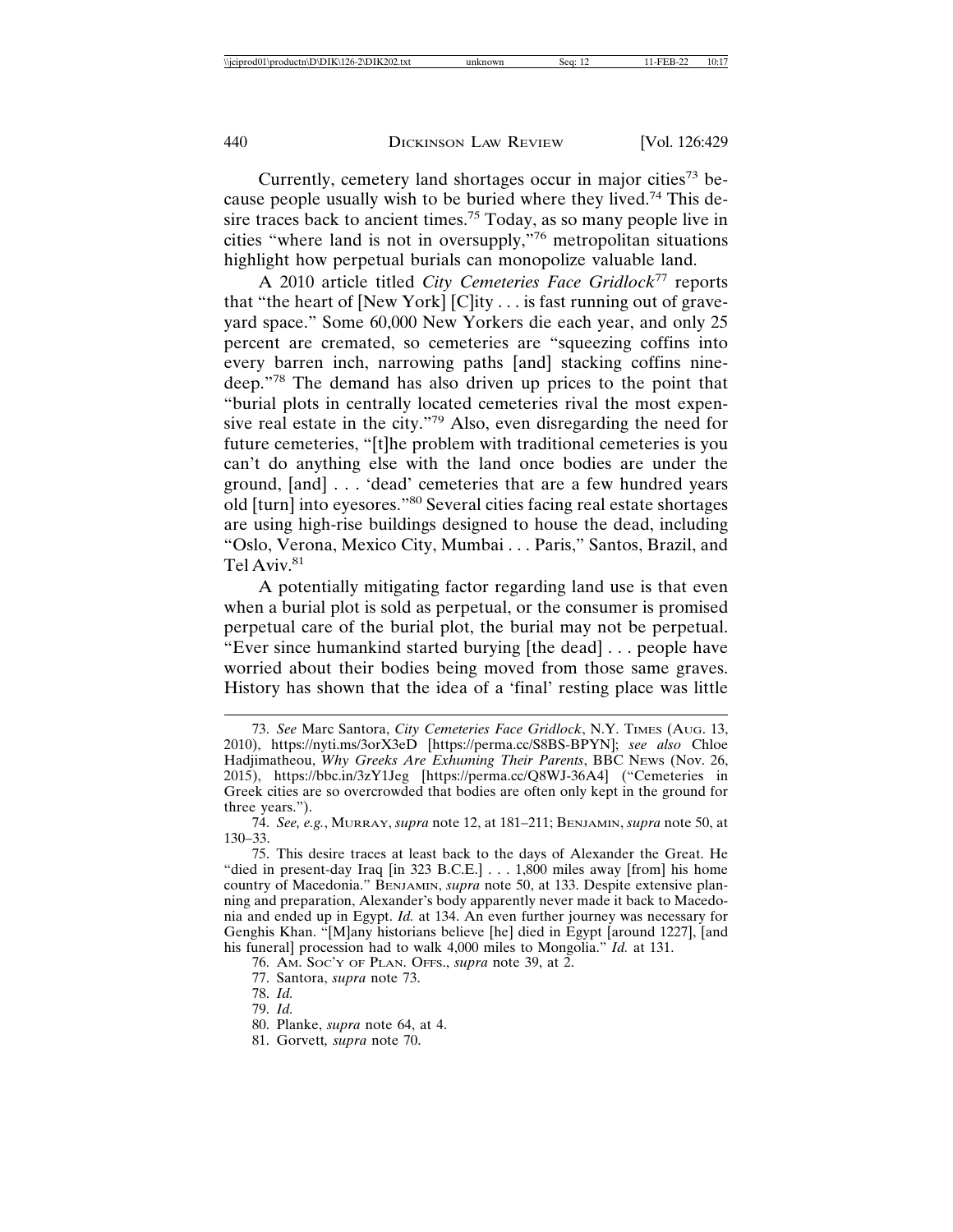more than a nice lie people told themselves during a difficult time."82 "In reality, [the practical need for] space meant that after a decent interval had passed (and everyone who cared had died) the fight for the space where a person was buried became a free-forall<sup>"83</sup>

Generally, under state law, cemeteries that offer perpetual care must put aside 5 to 15 percent of the lot sale price into a maintenance fund for perpetual care, but typically there is "no guarantee the cemetery will be properly maintained forever. [There has been] a rise in the number of cemeteries going broke and defunct from either mismanagement, theft of the maintenance funds, or low returns because of poor investments."84 Also, a court can declare a cemetery in disrepair a nuisance,<sup>85</sup> and the government can acquire cemetery property through its power of eminent domain.<sup>86</sup>

In addition to impairing land use, there is the environmental impact of everything buried with the corpse, specifically the formaldehyde and related embalming chemicals,<sup>87</sup> the casket, and the burial vault. In *Drinking Grandma: The Problem of Embalming*, the authors point out, "Despite the casket, the body's fluids will inevitably leach into the groundwater."<sup>88</sup> Studies dating to the late 19th century demonstrated leaching. In those days, embalmers used arsenic<sup>89</sup> instead of formaldehyde, and groundwater downstream from cemeteries had elevated arsenic levels "as well as higher levels of copper, zinc, and lead, all elements associated with caskets."<sup>90</sup> Attempts to make caskets air-tight and water-tight have led to a phenomenon termed "exploding casket syndrome."91 Basically, efforts to make caskets air-tight and water-tight lead to a disturbing

82. BENJAMIN, *supra* note 50, at 59.

83. *Id.*

84. *Consumer's Guide to Cemetery Purchases*, FUNERAL CONSUMER ALL. (Nov. 19, 2010), https://bit.ly/3uMacjT [https://perma.cc/SJ99-XXK2].

85. *See* AM. SOC'Y OF PLAN. OFFS., *supra* note 39, at 5.

86. *Id.*

87. Julia Calderone, *Burying Dead Bodies Takes a Surprising Toll on the Environment*, INSIDER (NOV. 4, 2015), https://bit.ly/3itUXXH [https://perma.cc/ 6DBP-VSLT] (listing phenol, methyl alcohol, and glycerin).

88. Chiappelli & Chiappelli, *supra* note 32, at 24.

89. *See id.* (explaining that arsenic was banned because of harmful health effects and because it interfered with criminal cases when arsenic poisoning was suspected).

90. *Id.*

91. Josh Slocum, *What You Should Know About Exploding Caskets*, WASH. POST (Aug. 11, 2014), https://wapo.st/3urrgeE [https://perma.cc/FZV2-9JK7] ("The dead will naturally decompose [from the work of anaerobic bacteria], no matter how much money we spend on bags and boxes," and a sealed above ground casket in a mausoleum will eventually become a "pressure cooker and burst[ ] from accumulated gases and fluids of the decomposing body.").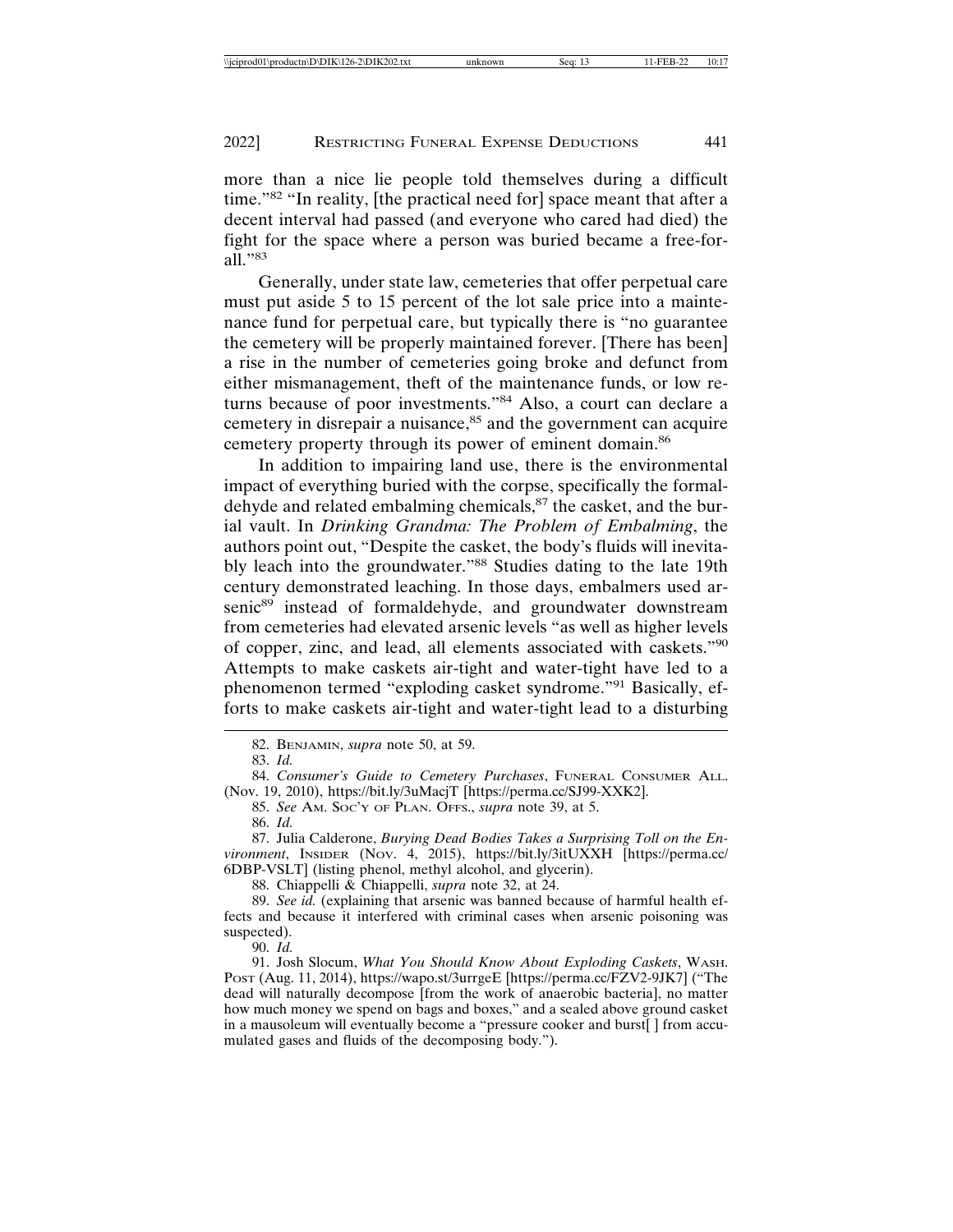conclusion because heat, gas, and liquid build up inside the coffin as the body decomposes, eventually causing an explosion. $92$ 

An embalmer typically pumps approximately 1 gallon of formaldehyde mixed with other chemicals into a corpse for every 50 pounds of body weight.93 The goal is to delay the body's bacteria from decomposing the decedent's flesh long enough for the public viewing,94 but if excess formaldehyde is used, the body will appear stiffer and less lifelike.<sup>95</sup> If two million Americans were being embalmed each year, "roughly seven million gallons of formaldehyde [were] being deliberately placed in the soil each year."<sup>96</sup> In weight, "[a]bout 800,000 tons of formaldehyde-based embalming fluid is buried annually in U.S. graveyards,"<sup>97</sup> and there appears to be no benefit to embalming after the public viewing. It does not "delay the natural decomposition of human remains for a long-term or indefinite time."<sup>98</sup>

In 2004, the International Agency for Research on Cancer classified formaldehyde as a known carcinogen,<sup>99</sup> and the National Cancer Institute has reported that formaldehyde increases the risks of brain cancer and leukemia.100 The Occupational Safety and Health Administration lists formaldehyde as a toxic chemical.<sup>101</sup> In 1987, the Environmental Protection Agency described formaldehyde as a "probable carcinogen."102 In the article titled *Drinking Grandma: The Problem of Embalming*, an environmental consult-

94. *See* Shannon Palus, *How to Be Eco-Friendly When You're Dead*, ATL. (Oct. 30, 2014), https://bit.ly/3kVVsvd [https://perma.cc/8EC9-FD88]; Chiappelli & Chiappelli, *supra* note 32, at 24 (describing how embalming fluid was used because it was effective in killing the microorganisms responsible for decomposition).

95. Chiappelli & Chiappelli, *supra* note 32, at 25.

96. *Id.*

97. William Reville, *Which to Choose: Burial or Cremation?*, IRISH TIMES (Jan. 15, 2018, 2:16 PM), https://bit.ly/2XXL5hv [https://perma.cc/SS4K-8AJ7].

98. 16 C.F.R. § 453.3(e)(1) (1994) (prohibiting funeral directors from representing to customers that embalming will delay decomposition). A court has ruled that these regulations are enforceable. Harry and Bryant Co. v. FTC, 726 F.2d 993, 996 (4th Cir. 1984) (discussing investigations and public hearings finding that a significant number of funeral providers had misrepresented the extent to which their services have "preventative and protective value"); *see also* Chiappelli & Chiappelli, *supra* note 32, at 25 (stating that embalming is designed to keep a cadaver looking fresh for the funeral service, but not much longer).

99. Chiappelli & Chiappelli, *supra* note 32, at 25.

100. *Id.*

101. *Id.*

102. *Id.*

<sup>92.</sup> *Id.*

<sup>93.</sup> *See* Planke, *supra* note 64; *see also* Chiappelli & Chiappelli, *supra* note 32, at 24 (stating it takes roughly 3.5 gallons of formaldehyde to embalm the average adult).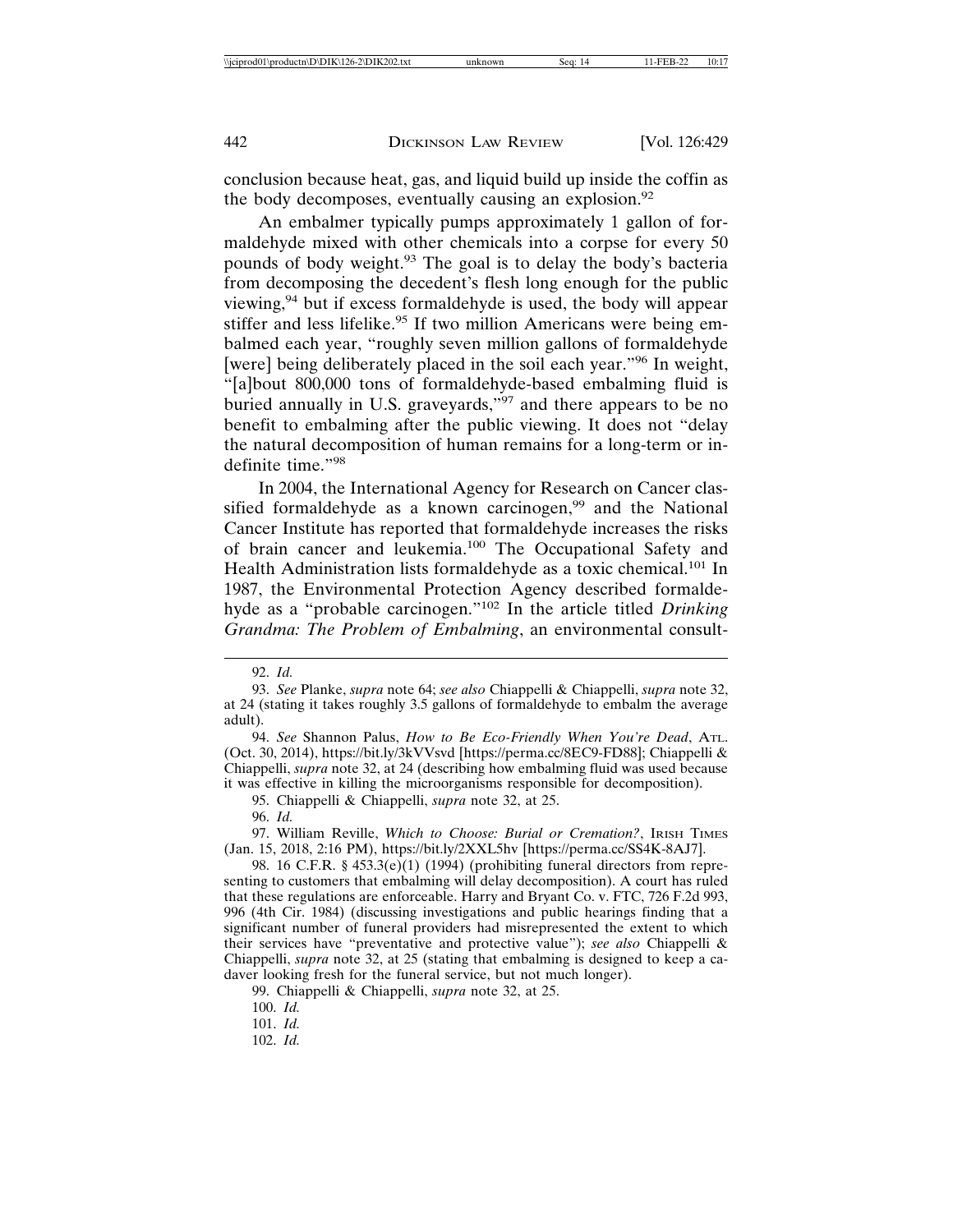ant noted that the release into the groundwater likely will be slower than the article's inflammatory title suggests; "we're probably drinking great-grandma" rather than grandma.<sup>103</sup>

Nevertheless, even critics of formaldehyde embalming admit that the adverse effect of its eventual leaching into the ground has never been adequately assessed.<sup>104</sup> "A 1980s White House groundwater task force report raised the possibility that cemeteries would be a potential pollution source, but concerns were dismissed because of the lack of studies about the problem." Also, formaldehyde defenders argue, "There is a lot of uncertainty in the data,"<sup>105</sup> and the classification of formaldehyde as a carcinogenic was based on inadequate research.106 Formaldehyde is used in a variety of products including asphalt shingles, paints, and varnishes, as well as numerous car parts.<sup>107</sup> Its supporters assert that the "use of formaldehyde is not a major environmental issue."<sup>108</sup>

In regard to caskets and burial vaults, one commentator remarked, "Yes, loved ones need to be memorialized. But who's to say thousands of pounds of metal is still the best way to do it."<sup>109</sup> Based on approximately 1.2 million people being buried each year in the United States, the amount of material buried every year is staggering—"30 million pounds of hardwood, 2,700 tons of copper and bronze, 104,272 tons of steel, and 1,636,000 tons of reinforced concrete for burial vaults and caskets."110 Other commentators note that 10 acres of a cemetery may contain 1,000 tons of "highly environmentally impactful" casket steel, $111$  and enough wood to build 40 houses.112 The Green Burial Council reports that traditional burials in the United States each year result in burying 20 million feet of wood, 1.6 million tons of reinforced concrete, 17,000 tons of

104. *See* Reville, *supra* note 97; Chiappelli & Chiappelli, *supra* note 32, at 25.

106. *Id.* at 14 ("Recent literature reviews . . . of the . . . data conducted . . . have cast considerable doubt on the validity of NCI's findings and [the International Agency for Research on Cancer's] reclassification.").

107. *Id.* at 10.

108. *Id.* at 4.

109. Planke, *supra* note 64.

110. *Environmental Impact of Burial Funerals, What Funeral Homes Don't Want You to Know*, SAFE PASSAGE URNS, https://bit.ly/3kYWh6J [https:// perma.cc/3U8K-VZV6] (last visited Nov. 3, 2021).

111. *Environmental Impact of Death*, SEVEN PONDS, https://bit.ly/3JCZO51 [https://perma.cc/ANP6-USPB] (last visited Dec. 29, 2021).

112. Reville, *supra* note 97.

<sup>103.</sup> *Id.* at 27 (quoting Julie Weatherington-Rice, an environmental consultant).

<sup>105.</sup> Maureen Robinson, *The Strange Case of Dr. Jekyll and Formaldehyde: Is It Good or Is It Evil?*, DODGE MAG., Fall 2009, at 4, 4, https://bit.ly/3ii5bu8 [https:// perma.cc/8BZH-L8QH].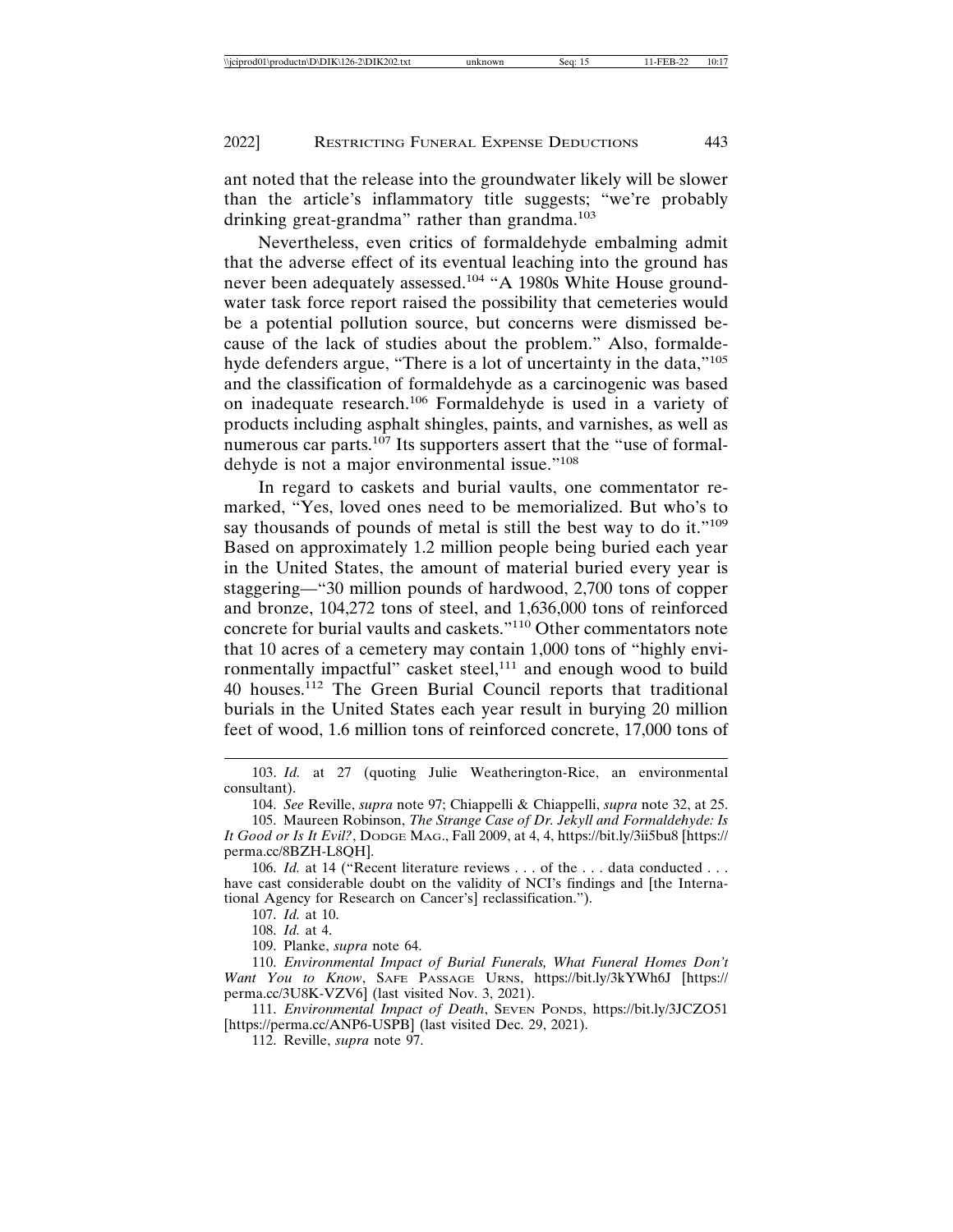copper and bronze, and 64,500 tons of steel.<sup>113</sup> The funeral industry has drawn special criticism for the sale of expensive caskets.<sup>114</sup> Studies dating back to the 19th century showed "higher levels of copper, zinc, and lead, all elements associated with caskets"115 in the groundwater downstream from cemeteries.

In addition to the buried material, "[t]he whole burial process is a CO2 emissions nightmare. So much energy is required to manufacture a casket and to transport it."116 Emissions come from cutting down trees, manufacturing the caskets, and transporting the wood and the caskets. Each year "[t]he amount of wood needed to create caskets is equivalent to [4] million square acres of forest, which contains enough trees to sequester 65 million tons of carbon dioxide a year."117

II. ESTATE TAX DEDUCTION FOR BIG-MONEY BURIALS

#### *A. Federal Estate Tax Generally and "Swollen" Fortunes*

The federal estate tax is a transfer tax, $118$  effectively imposed at a flat 40 percent rate,<sup>119</sup> generally on the amount of the decedent's transferable property at death. A deduction is allowed for certain involuntary transfers the decedent's estate must make at death, such as amounts needed to pay the decedent's debts, claims against the estate, and administrative expenses required to administer the estate.<sup>120</sup> Deductions are also allowed for transfers to charity<sup>121</sup> and to a surviving spouse. $122$ 

As the federal estate tax effectively applies at a high flat rate, namely 40 percent, a deduction from the federal estate tax is very

120. I.R.C. § 2053(a).

<sup>113.</sup> Sonya Vatomsky, *Thinking About Having a "Green Funeral"? Here's What to Know*, N.Y. TIMES (Mar. 22, 2018), https://nyti.ms/2YdxvHi [https:// perma.cc/3D9Z-LQPZ].

<sup>114.</sup> *See* Slocum *supra* note 91 (describing deceptive sales tactics used in the funeral industry).

<sup>115.</sup> Chiappelli & Chiappelli, *supra* note 32, at 24.

<sup>116.</sup> *See Environmental Impact of Burial Funerals, What Funeral Homes Don't Want You to Know*, *supra* note 110; *see also* Calderone, *supra* note 87 (listing the many materials that go into a burial).

<sup>117.</sup> SAFE PASSAGE URNS, *supra* note 110.

<sup>118.</sup> *See* NEWMAN ET AL., *infra* note 124, at 148.

<sup>119.</sup> I.R.C. § 2001(c) (setting forth a graduated "rate schedule" but the amounts of tax that would have been imposed at the rates below 40% listed in the schedule generally will be avoided because of the exemption equivalent under IRC § 2010(c)); Ashlea Ebeling, *IRS Announces Higher Estate and Gift Tax Limits for 2020*, FORBES, https://bit.ly/3ooyH5m [https://perma.cc/4U2D-S7XA] (Oct. 28, 2020) [hereinafter Ebeling *2020*] (referring to "today's flat 40% rate").

<sup>121.</sup> *Id.* § 2055(a).

<sup>122.</sup> *Id.* § 2056(a).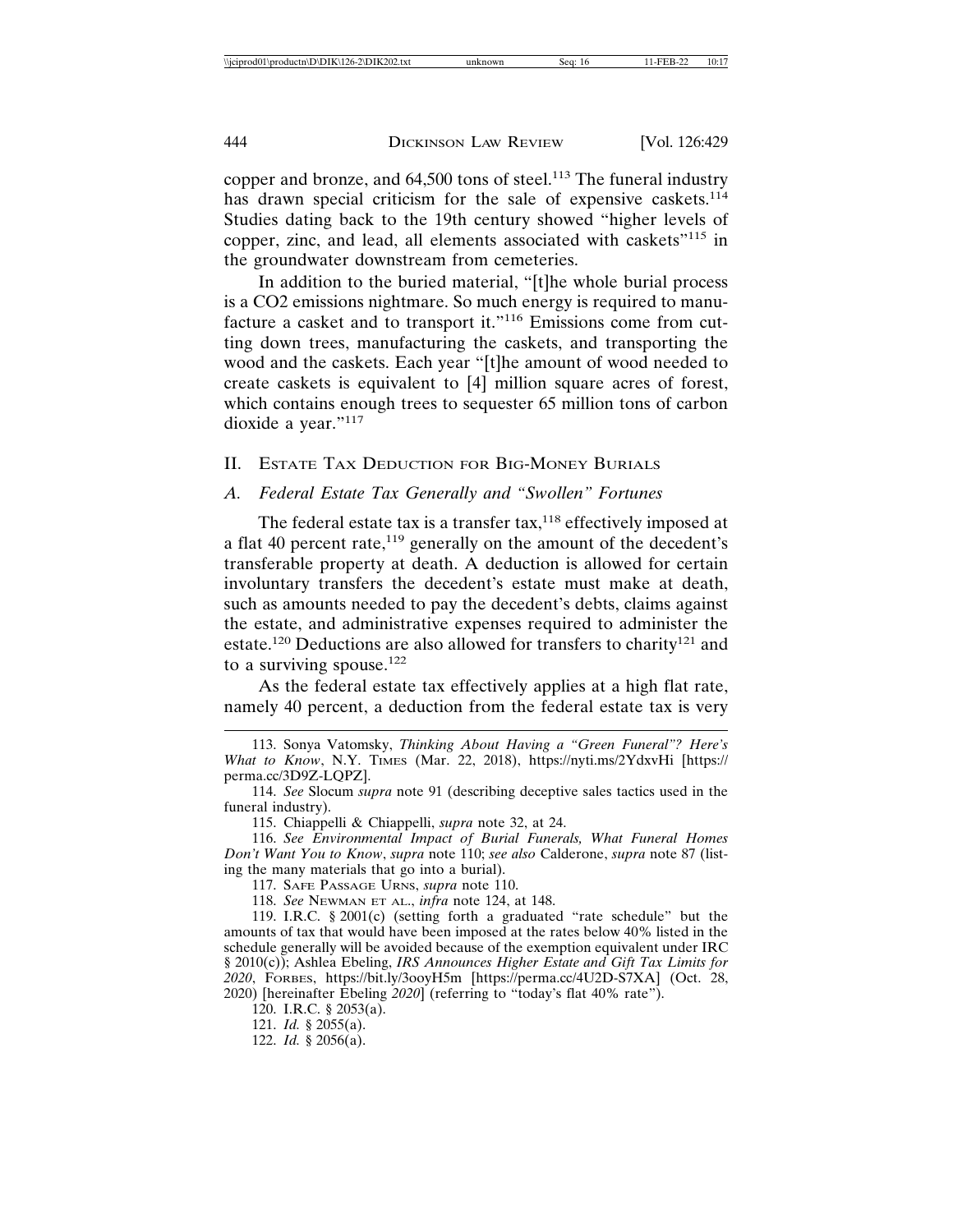valuable. For every dollar deducted, a family saves  $40^{123}$  cents in federal estate taxes. In effect, a federal estate tax deduction is a subsidy<sup>124</sup>—for every dollar deducted, the family shifts 40 cents of the cost of the item to other U.S. taxpayers.<sup>125</sup>

Historically, the federal government used the estate tax to raise significant tax revenue during times of public crisis or great public need.126 Although the federal estate tax recently has applied only to the very wealthy,<sup>127</sup> the federal government has applied the federal estate tax more broadly in the past to raise substantial revenue.<sup>128</sup> For example, in 1977, decedents dying with a net estate over \$120,667 paid the estate tax, and decedents dying from 1987 through 1997 paid the federal estate tax if their net estate exceeded \$600,000.<sup>129</sup> The federal government could reverse the 2017 tax changes and expand the reach (and rate) of the federal estate tax in the future to raise revenue for important public purposes, such as dealing with pandemics.<sup>130</sup>

125. *See* Allan J. Samansky, *Nonstandard Thoughts About the Standard Deduction*, 1991 UTAH L. REV. 531, 546 (1991) ("The government generally bears part of the cost of any deductible expenditure."); John S. Lowe, *Severance Taxes as an Issue of Energy Sectionalism*, 5 ENERGY L.J. 357, 357 (1984) ("[T]he deductions [have been viewed] as unnecessary subsidies to the oil industry . . . that increase the tax burden . . . citizens must bear.").

126. *See* Debra R. Silberstein, *A History of the Death Tax: A Source of Revenue, or a Vehicle for Wealth Redistribution?*, 17 PROB. & PROP. 3 (2003) (discussing the enactment of a "legacy tax" in 1797 to pay for the construction of the U.S. Navy, and the use of an inheritance tax to finance and recover from the Civil War, and the enactment of an estate tax to finance World War I).

127. The threshold for paying federal estate tax has risen at an amazing pace. The threshold (also called the "exemption equivalent") rose from \$120,608 in 1977, to \$275,000 in 1982, to \$600,000 for 1987 through 1997, to \$1 million in 2002, to \$3.5 million in 2009, to \$5 million in 2010, and to \$10 million in 2017. *See* RAY D. MADOFF, CORNELIA R. TENNEY, MARTIN A. HALL & LISA N. MINGELLA, PRACTI-CAL GUIDE TO ESTATE PLANNING § 5.02[A], at 5006 (2014) [hereinafter MADOFF, PRACTICAL GUIDE] (listing the exemption equivalents before 2013); *see also* Ashlea Ebeling, *Final Tax Bill Includes Huge Estate Tax Win for the Rich: The \$22.4 Million Exemption*, FORBES (Dec. 21, 2017, 8:46 AM), https://bit.ly/3uG7Ra7 [https://perma.cc/W7SN-YJ6R]. *See generally* I.R.C. § 2010(c).

128. *See* Silberstein, *supra* note 126.

129. *See* MADOFF, PRACTICAL GUIDE, *supra* note 127, § 5.02, at 5006.

130. *See* Ebeling *2020*, *supra* note 119 ("Democratic presidential hopefuls say they'll bring the [exemption equivalent] back to its 2009 level of \$3.5 million, with a graduated rate up to 77%, compared to today's flat 40% rate"); *see also* Jeffrey M. Glogower, Stephen J. Bahr & Adam W. Randle, *Impact of President Biden's Tax Plan on Estate Planning*, 6 NAT'L. L. REV. 275 (2021) (noting that the Biden Administration's 2022 revenue proposals would not change the federal estate tax,

<sup>123.</sup> For example, a \$1,000 deduction would reduce the amount of tax otherwise payable by \$400.

<sup>124.</sup> *See* JOEL. S. NEWMAN, DOROTHY A. BROWN & BRIDGET J. CRAWFORD, FEDERAL INCOME TAXATION: CASES, PROBLEMS, AND MATERIALS 485 (7th ed. 2019) (discussing a tax deduction as a "subsidy").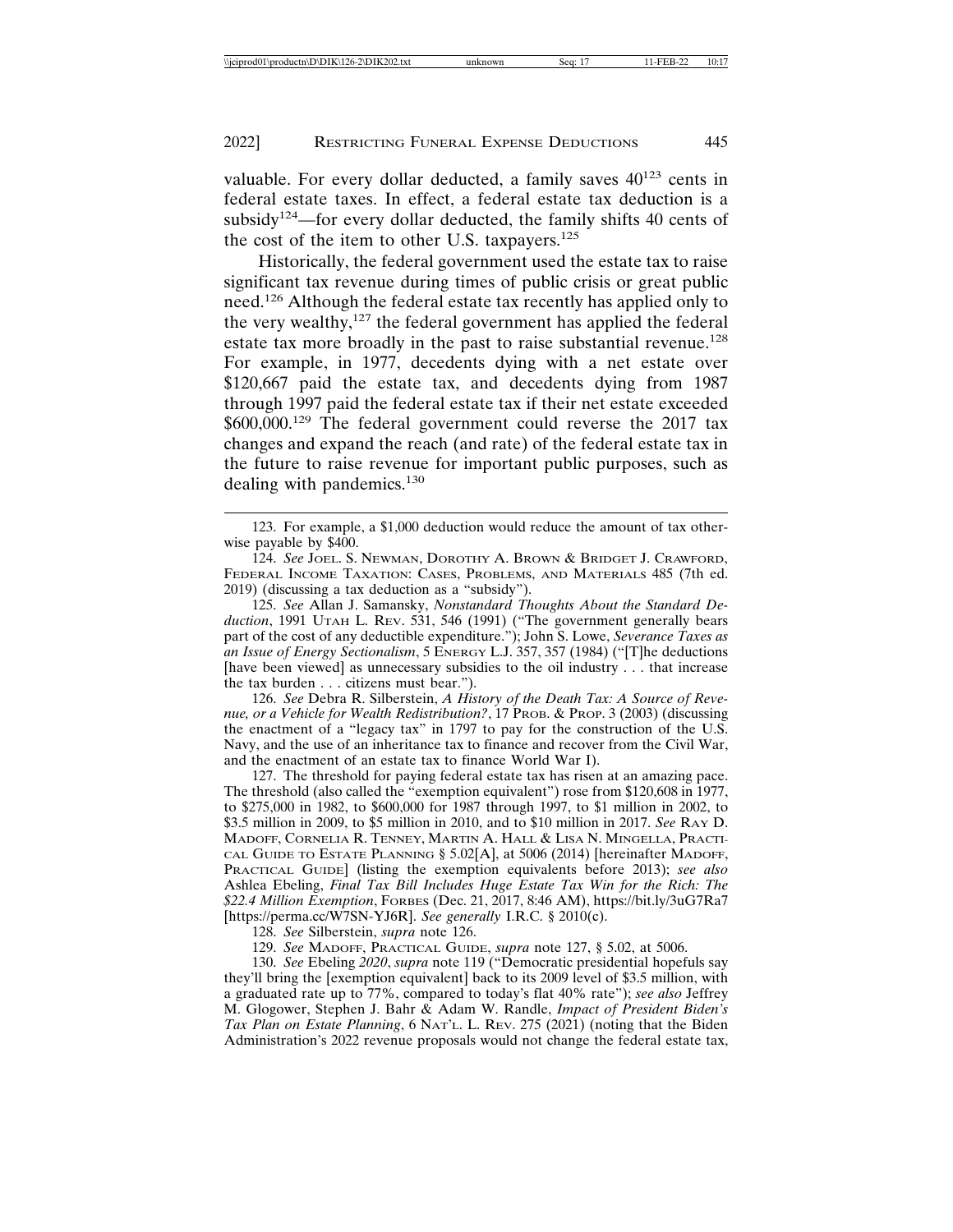The federal estate tax has the potential to redistribute wealth and promote equal opportunity.<sup>131</sup> Industrialist Andrew Carnegie proposed that at least 50 percent of a large estate should be collected in taxes at death because the excess wealth would "deaden the talents and energies" of the surviving family members and "tempt them to lead a less useful and worthy life."132 President Theodore Roosevelt asserted that the federal estate tax "should . . . put a constantly increasing burden on the inheritance of those swollen fortunes which it is certainly of no benefit to this country to perpetuate."133

# *B. Funeral Expense Deduction—Uncle Sam Pays 40 Percent*

One of the deductions from the gross estate in calculating federal estate tax liability is funeral expenses.134 Some amount of funeral expenses are unavoidable, and a corresponding deduction is necessary so that only the amount the decedent can pass to family or other beneficiaries is taxable.135 The key statutory language for the deduction has remained unchanged since at least  $1916$ ,  $136$  providing as follows: a deduction is permitted for "funeral expenses . . . as are allowable by the laws of the jurisdiction . . . under which the estate is being administered."137 Thus, the federal statute effectively provides that as long as the funeral expenses may be paid from the estate under the applicable state probate laws, then the funeral expenses will be deductible in calculating the federal estate tax. Al-

131. *See generally* Anne L. Alstott, *Equal Opportunity and Inheritance Taxation*, 121 HARV. L. REV. 469, 470 (2007) ("[T]he present estate tax . . . only weakly track[s] the equal opportunity principle.").

132. Louis Eisenstein, *The Rise and Decline of the Estate Tax*, 11 TAX L. REV. 223, 226 (1956) (citing ANDREW CARNEGIE, THE GOSPEL OF WEALTH xxii (1933)).

133. *Id.* at 229 (emphasis added) (quoting 17 WORKS OF THEODORE ROOSEVELT 432–34 (mem'l ed. 1925)).

134. I.R.C. § 2053(a)(1).

135. RICHARD B. STEPHENS ET AL., FEDERAL ESTATE AND GIFT TAXATION ¶ 5.03, §§ 5–6, 5–7 (9th ed. 2013); *see also* Estate of Cafaro v. Comm'r, T.C.M. (CCH) 1002 (1989) ("[The estate tax is imposed only on] what actually passes in value from the dead to the living."); *infra* note 259.

136. Michael H. Tow, Note, *Estate of Love and 2053(a)(2): Why State Law Should Control the Determination of Deductible Administrative Expenses*, 12 VA. TAX REV. 283, 290 (1992); *see also* Iglehart v. Comm'r, 77 F.2d 704, 712 (5th Cir. 1935) (referring to § 303(a)(1) of the Revenue Act of 1926).

137. *See* I.R.C. § 2053(a)(1); *see also* Estate of Cardeza v. Comm'r, 5 T.C. 202, 203 (1945) (referring to "section 812(b) of the Internal Revenue Code," which is the predecessor of current I.R.C. § 2053(a)(1)) *aff'd*, 173 F.2d 19 (3d Cir. 1949)).

but adding that the "absence of any proposed changes . . . currently does not mean that such changes will not be proposed by the Biden Administration at a later date").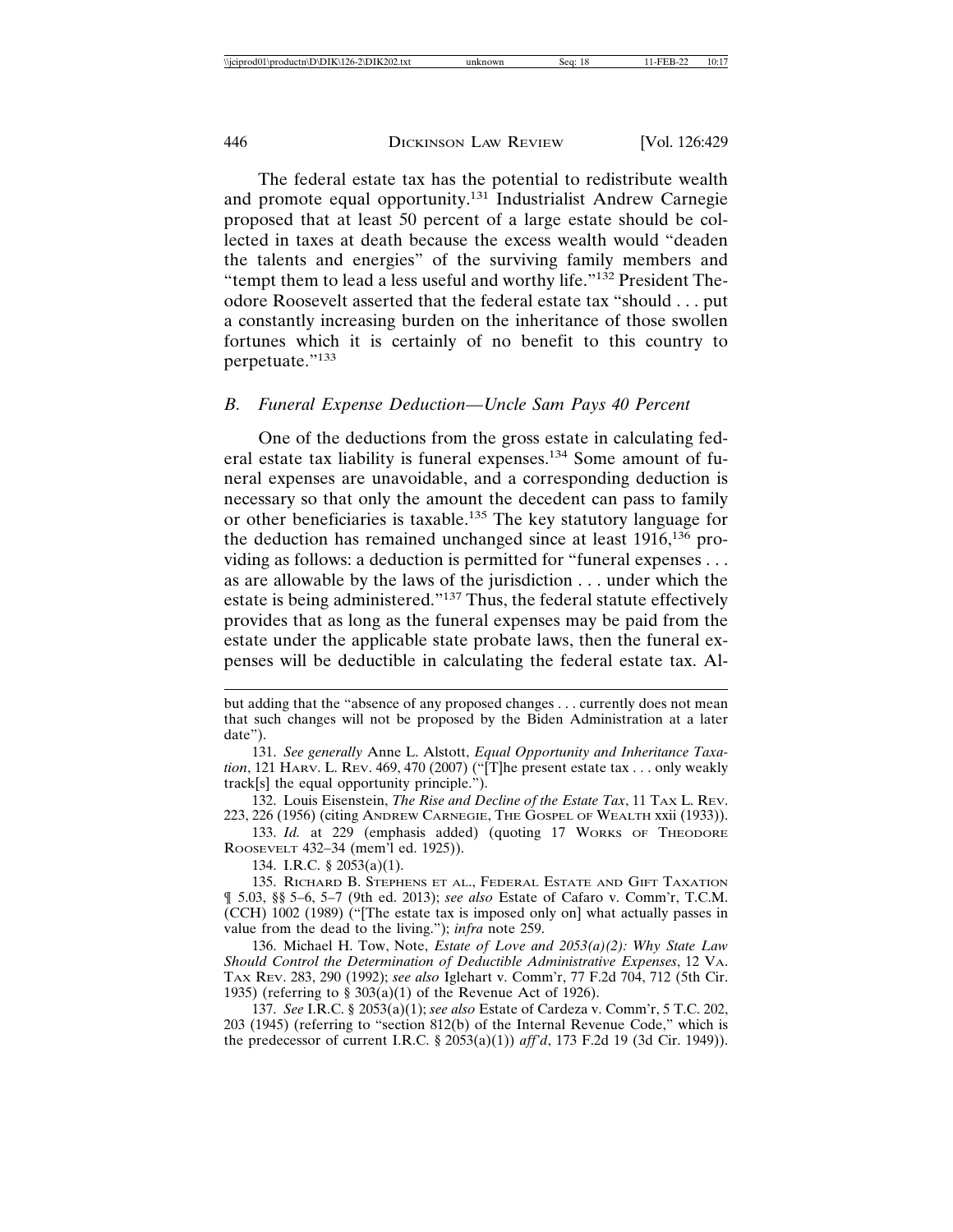though the statute refers to any amount that is "allowable," it is clear that the estate must actually pay the amount to deduct it.<sup>138</sup>

*Estate of Cardeza v. Commissioner*139 demonstrates the importance of state probate law in calculating the federal deduction. Upon her death in 1939, Charlotte Cardeza "bequeathed \$25,000 in trust for the perpetual maintenance" of a mausoleum previously erected where she, her son, and her daughter-in-law would be interred.140 Based solely on changes to the consumer price index, \$25,000 in 1939 would be the equivalent of \$492,026.98 in 2021.<sup>141</sup>

The executors claimed the full amount as an immediate funeral expense deduction on Charlotte's federal estate tax return. The Internal Revenue Service ("IRS") challenged the deduction, arguing that the cost of perpetual care of a grave was not a "funeral expense," in part, because the Pennsylvania inheritance tax statute listed amounts for perpetual care of a grave separately from funeral expenses.142 The Tax Court rejected the IRS position and stressed that the federal funeral expense deduction statute (current I.R.C.  $\S 2053(a)^{143}$  focused on whether the amount would be "allowed" as a funeral expense under the applicable state probate law,144 and treatment under state tax law did not control.<sup>145</sup>

138. FEDERAL ESTATE AND GIFT TAXATION., *supra* note 135, ¶ 5.03(2)(b), §§ 5–15.

139. *Est. of Cardeza*, 5 T.C. 202.

140. *Id.* at 207–08 ("She directed in her will that the [trust's] net income be used for perpetual care, upkeep, maintenance, repairs and replacements of the mausoleum, and that flowers or other emblems be placed thereon on Christmas Day, New Year's Day, April ninth, and Easter Day each year thereafter."). The will also provided that if her son had any children in the future, those grandchildren could be buried in the mausoleum. *Id.* at 208. The testator's only son was 64 years old. Presumably the son's wife was 59-years old because she was born on March 27, 1880, and the decedent passed away on August 1, 1939. They had no children at the time. *Id.* at 202. The court noted a urologist's opinion, based on examinations performed in 1939 and 1944, that the 64-year old son could procreate. *Id.* at 208.

141. *See* Ian Webster, INFLATION CALCULATOR, https://bit.ly/39PXu9V [https://perma.cc/Y3PW-L2PC] (last visited Sept. 19, 2021) (stating that \$1 in 1939 would be worth \$19.73 in 2021).

142. 5 T.C. at 220 (describing the Pennsylvania statute).

143. I.R.C. § 812(b)(1) .

144. 5 T.C. at 220; *see also* FEDERAL ESTATE AND GIFT TAXATION, *supra* note 135,  $\oint 5.03(1)(a)$ ,  $\oint 5-8$  ("This is a classic example of [an] express reference to local law for a principle to be applied in the implementation of a federal statute.").

145. The Tax Court relied upon two Pennsylvania probate law cases. One of the Pennsylvania probate cases held that a \$5,000 bequest to a trust for the maintenance of the testator's cemetery plot and the structures therein was a "funeral expense" (and therefore not subject to the inheritance tax) because it "may be said to belong to the original expenses" of buying along with the cost of the burial lot and the tombstone. 5 T.C. at 220 (discussing *In re* Dingee's Est., 14 Pa. D. 225 (Orphans' Ct. 1905)). The other Pennsylvania probate case held that \$700 set aside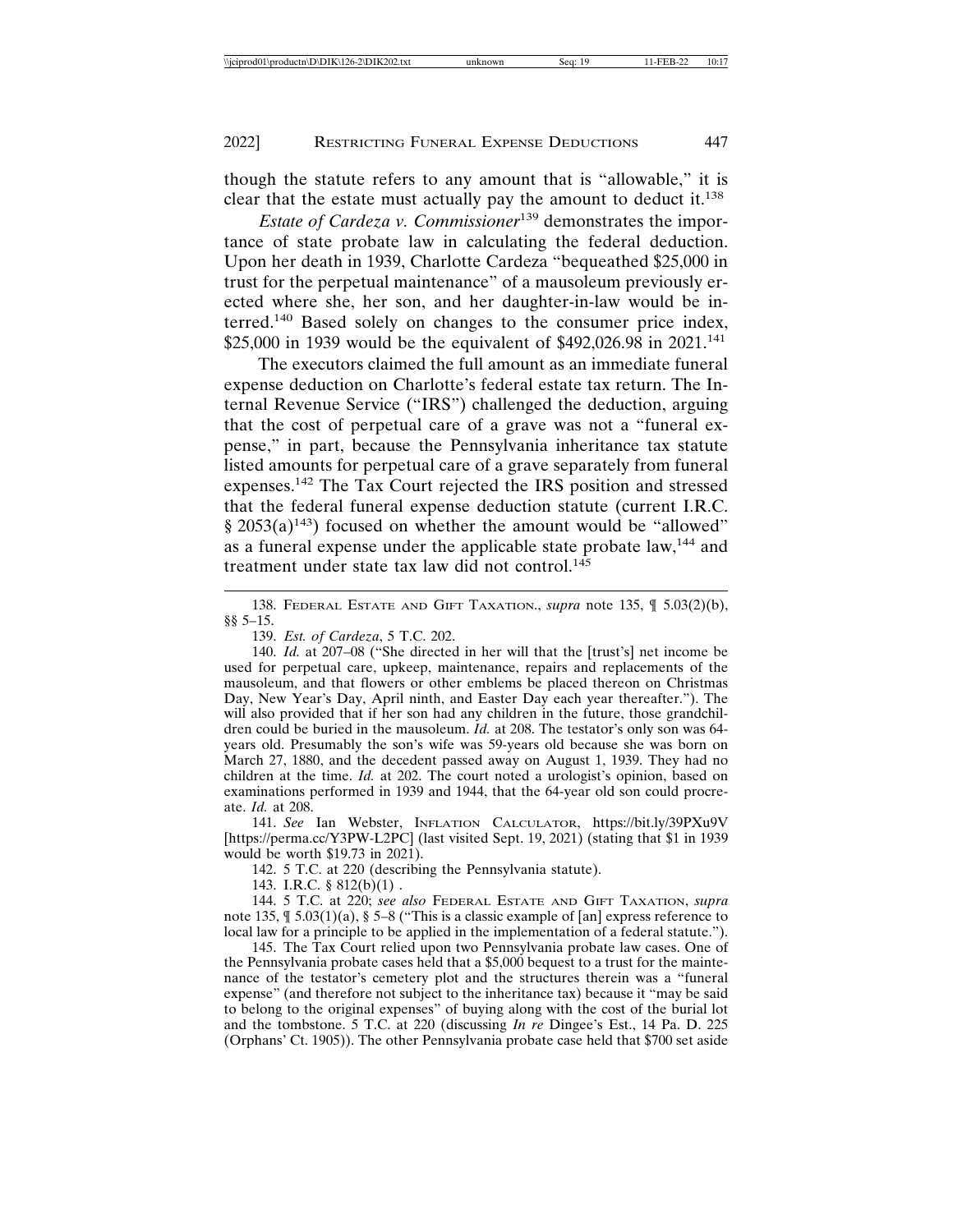The Third Circuit affirmed stating that the funeral expense deduction is an "instance where Congress, rather than attempting uniformity [by enacting a federal standard] specifically has contemplated that local law determines the quantum of the deduction."146 Leading commentators have explained this reliance on local probate law: "[The possible] state-to-state disparities might seem unwarranted [since this is a federal tax deduction], but they reflect differences in the amounts available for distribution to the beneficiaries of the estate—the base on which the estate tax is imposed."147 In other words, executors will pay allowable funeral expenses before making payments to any will or trust beneficiaries, and therefore the amount of the funeral expenses will reduce the amounts the decedent's estate pays to those beneficiaries.<sup>148</sup> Thus, funeral expenses reduce what the decedent transfers to beneficiaries and should be treated the same as debts owed by the decedent or claims against the decedent's assets.

# *C. Promoting Big-Money Burials with State Probate Laws*

Under state probate laws, courts will allow the wealthy to spend enormous amounts on land-hoarding burial plots and mausoleums, and their maintenance.<sup>149</sup> This hands-off approach when the wealthy specify their wishes in their will is in sharp contrast to what happens for many of the less-affluent dead. Funeral

*Id.*

for the "care of a grave [were] almost as essential" as the cost of purchasing the burial lot, and therefore those amounts were part of the funeral expenses. 5 T.C. at 221 (discussing *In re* Middleton's Est., 13 Pa. D. 811 (Orphans' Ct. 1904)).

<sup>146.</sup> Comm'r v. Cardeza's Est., 173 F.2d 19, 23 (3d Cir. 1949) (emphasis added). The Pennsylvania statute referred to "reasonable and customary funeral expenses," 5 T.C. at 220, and neither the Tax Court nor the Third Circuit in *Cardeza's Estate* made an attempt to apply a federal "reasonableness" test. Indeed, the Third Circuit stated that Congress rejected such an approach. *See* 173 F.2d at 23.

<sup>147.</sup> BORIS B. BITTKER & LAWRENCE LOKKEN, FEDERAL TAXATION OF IN-COME, ESTATES AND GIFTS, ¶ 131.2, at 131–36 (2d ed. 1993) ("Amounts the executor spends, without regard to the wishes of the beneficiaries but with the approval of the probate court, differ from amounts the beneficiaries voluntarily spend from their own resources, even if they use funds inherited from the decedent.").

<sup>148.</sup> *See infra* note 204 and accompanying text.

<sup>149.</sup> *See* Gans, *supra* note 3, § 7(a) noting:

Where a decedent leaves a will in which he expresses his desires with respect to the amount of funeral expenses, the courts generally attempt to carry out his wishes. This is so whether he authorizes unusually large funeral expenses . . . although in unusual circumstances, the courts may vary his expressed desires.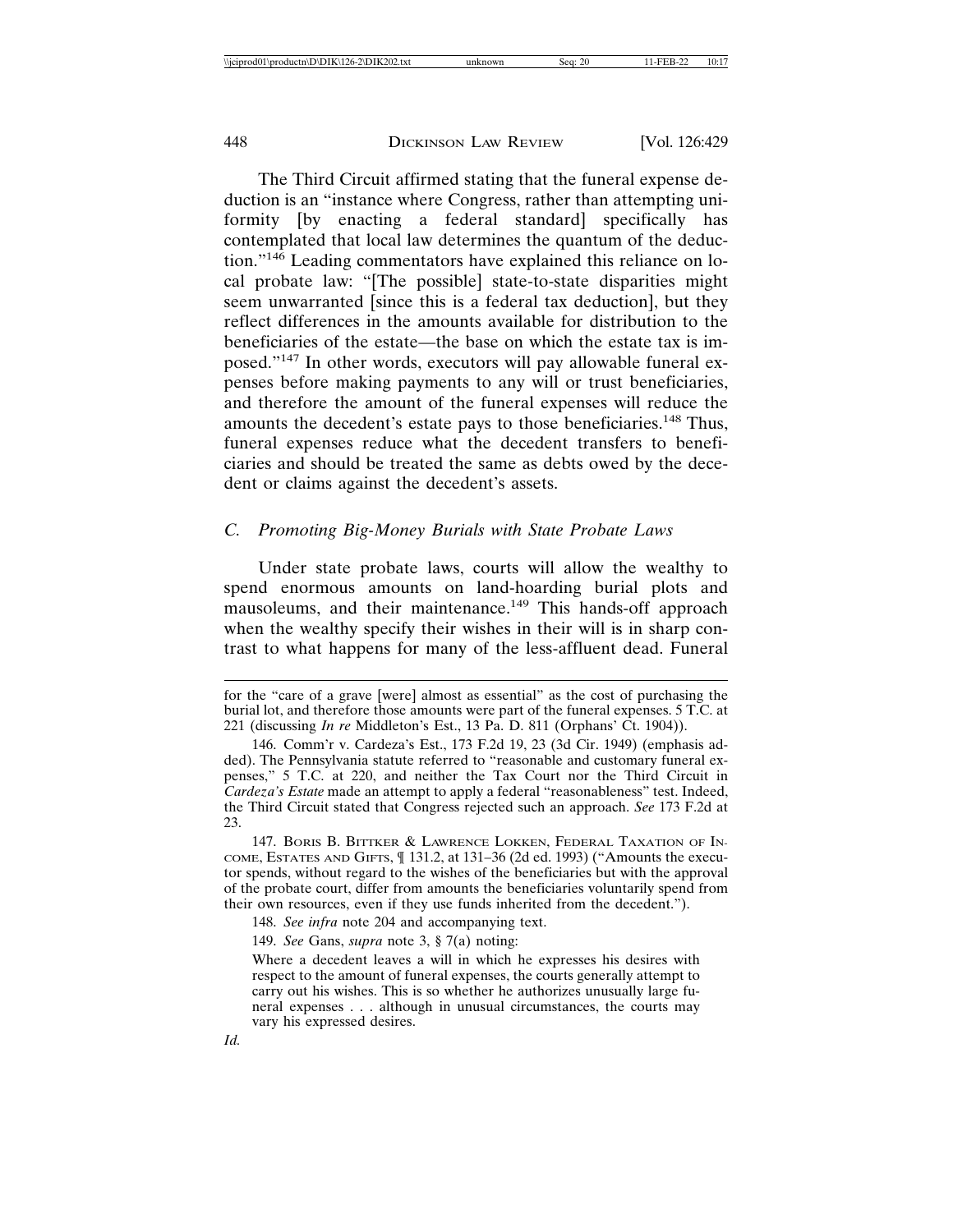expenses<sup>150</sup> of the less wealthy are severely restricted if the payment of the funeral expenses would prevent any of the decedent's creditors from being paid.<sup>151</sup>

When a decedent is solvent and specifies in his or her will the type of funeral and burial, or the expected funeral and burial costs, the court may allow the payments even when the amount is excessive. In these situations, no creditor is harmed; it simply means that the voluntary transfers to one or more beneficiaries will be smaller. For example, in *In re Baeuchle's Will*,<sup>152</sup> a 77-year-old widow died with approximately \$175,000 in personal property. She was survived by two sisters, three brothers, and three nieces (the children of a predeceased sister). Her will left only \$100 to each brother and sister, \$2,700 to various friends, and the rest of her estate (amounting to approximately \$150,000 after the payment of administrative expenses and other miscellaneous funeral expenses) for (i) a cemetery plot, (ii) a new mausoleum for herself and the remains of her predeceased husband, and (iii) the perpetual care of her cemetery plot and mausoleum.153 The will specified that the executor purchase a plot in the Woodlawn Cemetery, located in the Bronx, New York.154 Woodlawn Cemetery has been described as the most expensive graveyard in the world.155 Based solely on changes in the cost-of-living index since 1946, the \$150,000 for these burial expenses would be worth almost \$2.15 million in 2021.<sup>156</sup>

Her surviving brothers and sisters sued and argued that only a reasonable amount should be allowed as funeral expenses and that the excess should be paid to them as her next of kin under the intestacy laws. The court stressed that the language of the decedent's will was unambiguous in specifying that she wished the entire resi-

- 153. *Id.* at 373–74.
- 154. *Id.* at 374.

156. *See* DOLLARTIMES, https://bit.ly/3orkzbm [https://perma.cc/V5UW-9J26] (last visited Oct. 1, 2021) (stating that \$1 in 1946 would be worth \$14.31 in 2021).

<sup>150.</sup> Under the catch-all phrase "funeral expenses," courts tend to lump together all the various expenses involved, including costs of transporting the corpse, embalming, the undertaker's other services, the funeral ceremony, the flowers, the casket, the burial vault, the monument, the cemetery plot, the tomb or mausoleum, and the cost of perpetual care for the cemetery plot, tomb or mausoleum. *See, e.g.*, *In re* Colton's Est., 38 Pa. D. & C. 123 (Orphans' Ct. 1940); *In re* Baeuchle's Will, 82 N.Y.S.2d 371 (Sur. Ct. 1948); *In re* Churchill's Est., 223 N.Y.S. 846 (Sur. Ct. 1927) (including the costs of the minister, sexton, and janitor).

<sup>151.</sup> *See infra* notes 206–15 and accompanying text.

<sup>152.</sup> *In re* Baeuchle's Will, 82 N.Y.S.2d 371.

<sup>155.</sup> BENJAMIN, *supra* note 50, at 115 ("While even the cheapest plots in [Woodlawn] cemetery will run you more per square foot than you paid for your home, the kicker is the cost for enough land to build a family mausoleum . . . [a] cool \$1.5 million.").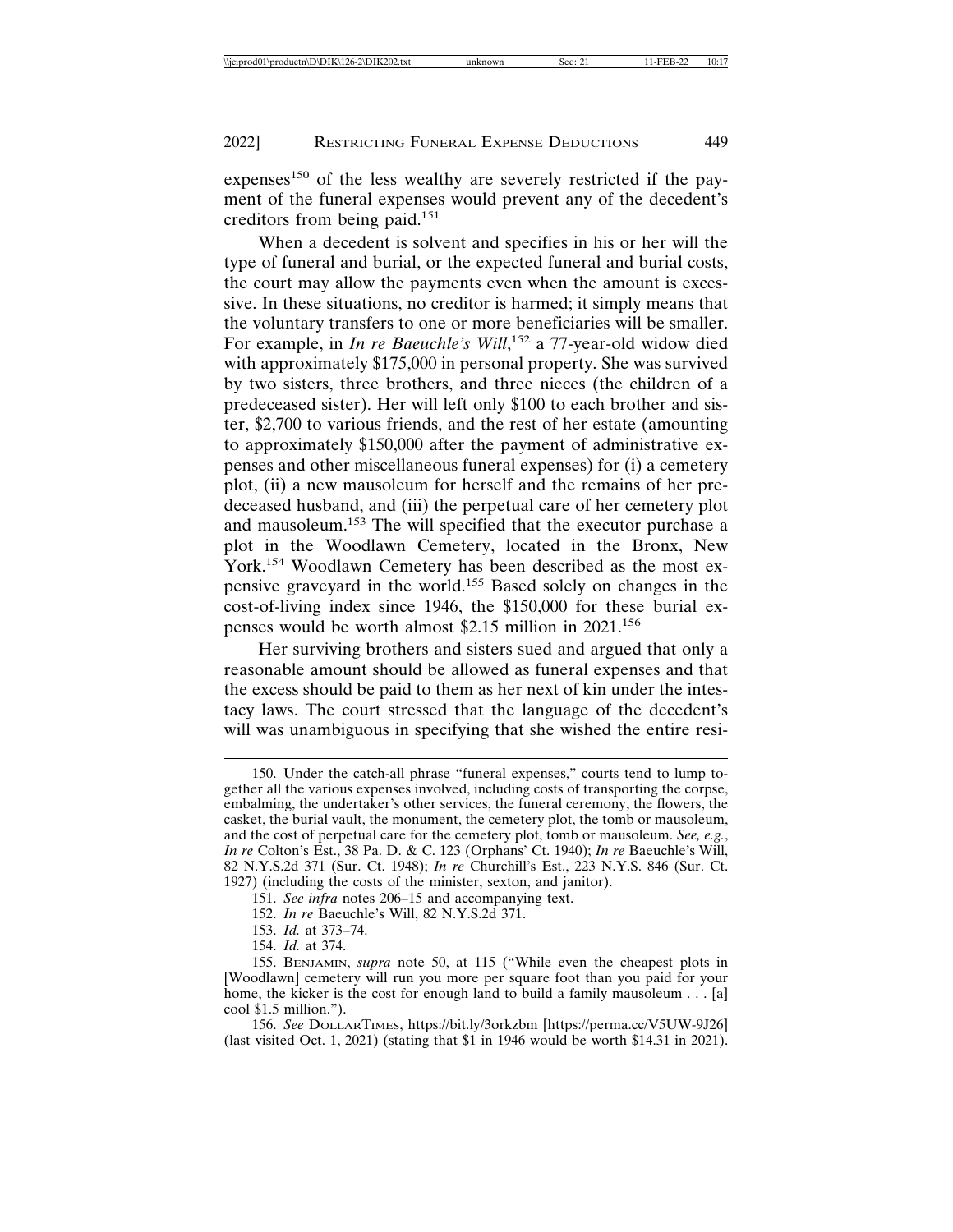due of her estate to accomplish the three purposes specified—"the purchase of a burial plot, the erection of a mausoleum thereon, and  $\ldots$  the perpetual care of both."<sup>157</sup> "It is clear that she did not intend to leave any part of her residuary estate undisposed of,"158 which would allow it to pass to her family by intestacy. As a matter of policy, the court stressed the importance of testamentary freedom, observing that the only restrictions on a testator's ability to direct where his or her property should go under applicable state law were limitations on the portion of an estate that could pass to charity, $159$ and restrictions on the ability to disinherit a surviving spouse.<sup>160</sup> Beyond these two restrictions, "a person may will his property as he pleases, and the courts are to carry out the directions, [and] not add to, or take from them."<sup>161</sup>

In response to the argument that the amount spent was totally unreasonable when considering the decedent's status in life and the family background, the court replied, "It does not seem that the folly or the wisdom of [the testatrix's] directions are the concern of her kin or the court."<sup>162</sup> Furthermore, the court observed, "[W]here a testator gives a clear direction to expend her residuary estate, and there are no prior interests requiring protection, the court . . . lacks power to reduce the amount and award the excess to the next of  $\mathrm{kin}$ ."163

Also, in *In re Houston's Estate*,<sup>164</sup> a court endorsed this approach in dicta stating, "A testator may provide for any extravagant exhibitions at his funeral he chooses, and those to whom his estate passes will not be denied the pleasure of contributing to the cost of most any kind of spectacle that catches their fancy."<sup>165</sup>

158. *Id.*

160. 82 N.Y.S.2d at 375.

161. *Id. But see* Jeffrey G. Sherman, *Posthumous Meddling: An Instrumentalist Theory of Testamentary Restraints on Conjugal and Religious Choices*, 1999 U. ILL. L. REV. 1273 (discussing public policy as a possible restriction on testamentary freedom).

162. 82 N.Y.S.2d at 377.

163. *Id.* at 378.

164. *In re* Houston's Est., 21 Pa. D. 395 (Orphans' Ct. 1911).

165. *Id.* at 396.

<sup>157. 82</sup> N.Y.S.2d at 375.

<sup>159.</sup> *Id.* The court's reference likely was to so-called "mortmain statutes" which traditionally prevented a decedent from leaving more than a certain percentage of his or her total wealth to charity. *See* Jeffrey G. Sherman, *Can Charitable Influence Ever Be "Undue" Influence*, 73 BROOK. L. REV. 579, 606 (2008) (discussing New York's 50% approach); ROGER W. ANDERSEN & IRA MARK BLOOM, FUNDAMENTALS OF TRUSTS AND ESTATES 344 (5th ed. 2017) ("Mortmain statutes took either or both of two approaches. They limited the percentage of property which [the] testator could give to charity, or they prohibited (or limited) charitable gifts made in a set period before death.").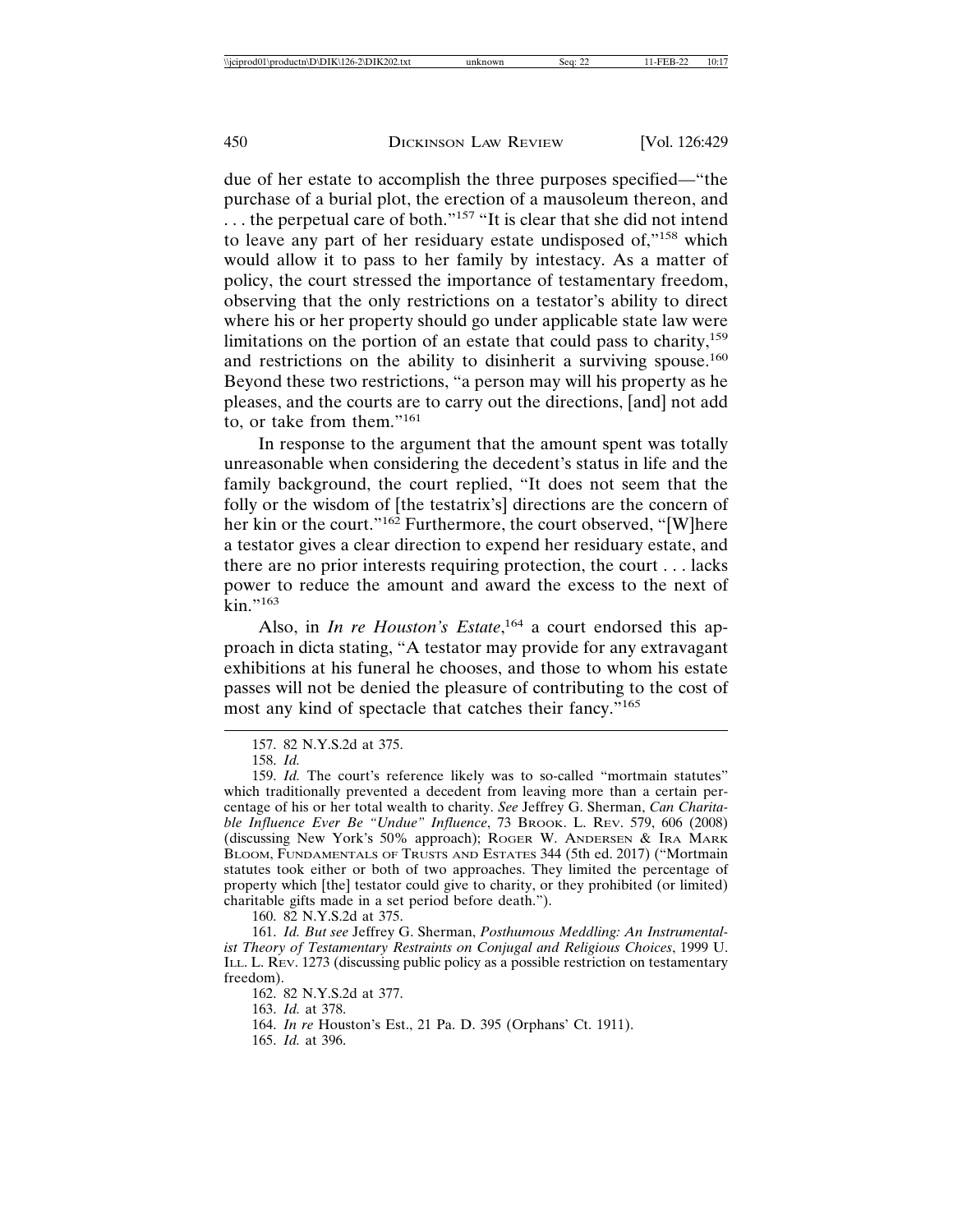In contrast, when the decedent's will is equivocal about the funeral expenses, courts will "retain control over the amount that will be allowed to be expended."166 For example, in *In re Carney*, the decedent's will stated that the executors shall use the residue of her estate, which came to approximately \$5,000, "for the keeping of my grave and to use the money as they should see fit for same."167 The cemetery quoted a price of \$1,000 for perpetual care, and the court authorized the executors to pay the cemetery only \$1,000 for perpetual care and directed the executors to distribute the balance to the decedent's intestate takers. Also, in *In re Zernek*, 168 the decedent in her will "direct[ed] that approximately \$8,000 of my estate ... be devoted to my funeral expenses," including the purchase of a "deluxe crypt where my remains shall be permanently interred."<sup>169</sup> The court concluded that the word approximately gave the executor discretion, and the court authorized the executor's proposal to spend only \$3,000 on the decedent's funeral and pay the balance to the residuary beneficiary.

One case addressing whether a corpse that had been buried for ten months should be exhumed speculates, in dicta, that a court could refuse to enforce "absurd or preposterous directions" in a will regarding the disposition of the decedent's body.170 In *In re Estate of Moyer*, 171 Thomas Milton Moyer's will stated his "desire to be cremated as directed by the executor."172 After his death, his mother had him buried. Later, the executor petitioned the court to have the body exhumed and then cremated. The communications between the executor and the decedent's mother at the burial time were in dispute. The trial court ordered the corpse to be exhumed, and cremated, and the mother appealed. The Utah Supreme Court observed, "The matter of the disposition of the dead, and what happens after death, have always been among the serious concerns of mankind, [and] that it is not subject entirely to the desires, or the whim or caprice of the individual, but is subject to control by law."173 Generally, "so long as [the method of disposing of the body is] within the limits of reason and decency as related to the accepted customs of mankind,"174 then a clear direction in the testator's will

<sup>166.</sup> *In re* Carney's Est., 132 N.Y.S.2d 196, 197 (Sur. Ct. 1954).

<sup>167.</sup> *Id.* (emphasis added).

<sup>168.</sup> *In re* Estate of Zernek, 174 N.Y.S.2d 212 (Sur. Ct. 1958).

<sup>169.</sup> *Id.* at 213 (emphasis added).

<sup>170.</sup> *In re* Estate of Moyer, 577 P.2d 108, 110 (Utah 1978).

<sup>171.</sup> *In re* Estate of Moyer, 577 P.2d 108.

<sup>172.</sup> *Id.* at 109.

<sup>173.</sup> *Id.* at 110.

<sup>174.</sup> *Id.*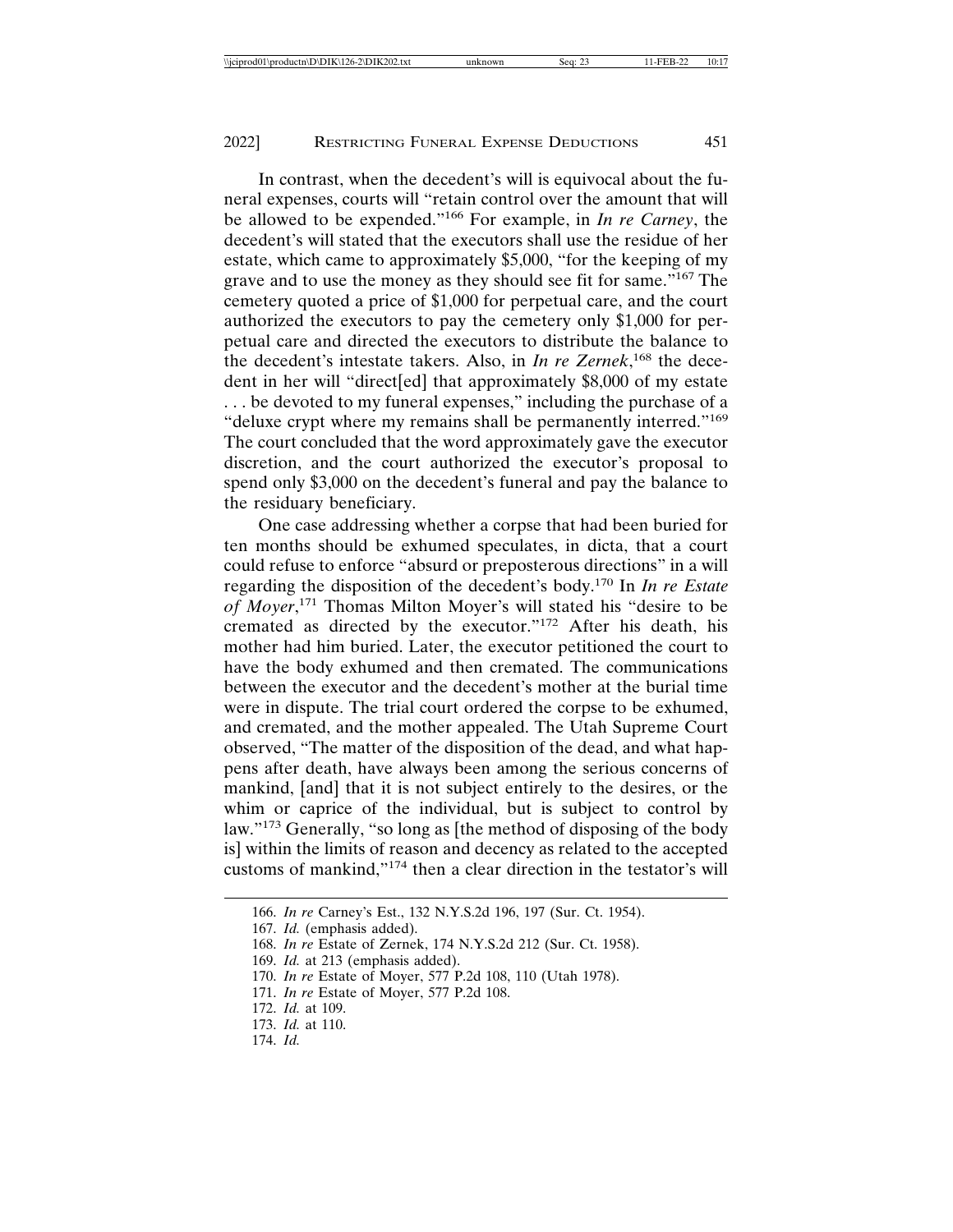should be binding. But the court stated that a decedent does not have an absolute right to direct an "absurd or preposterous" disposition of the corpse "that would require extravagant waste of useful property or resources or be offensive to the normal sensibilities of society in respect of the dead."<sup>175</sup> Nothing in the opinion indicated that the court would consider burial in perpetuity within a separate tomb an "absurd or preposterous disposition." In resolving the dispute between the parties, the court referred to the well-established policy of not exhuming the dead "except for the most compelling of reasons,"176 and the Utah Supreme Court reversed the lower court and directed that the deceased "should remain buried where he  $i$ s."177

# III. RECHARACTERIZING BIG-MONEY BURIALS AND REFORMING THE TAX LAW

This Article asserts that the amounts paid for big-money burials actually are two types of expenses. First, a reasonable amount is an involuntary expense because payment of those amounts are mandated by  $law^{178}$  and social custom, and a tax deduction is appropriate from the federal estate tax. Second, the excess portion of burial expenses represents a personal choice that should not be deductible because it is a voluntary choice by which the decedent is choosing funeral over family.

The federal statute allowing a deduction for funeral expenses fails to recognize this distinction; instead, it defers to state probate laws, allowing a tax deduction for any amount that is allowable under state probate law.179 When dealing with big-money burials, provided that all of the decedent's creditors will be paid, state probate law merely considers the desires of the decedent on the one hand with the interests of the surviving family or other beneficiaries for a bigger inheritance on the other hand. Not surprisingly, state probate laws allow a decedent great testamentary freedom,<sup>180</sup> which in turn allows for an unrestrained tax deduction.

#### *A. Policies for Recharacterizing—Motives for Burials*

In evaluating whether funeral expenses can have a dual character, it is appropriate to consider the reasons for burials or other

<sup>175.</sup> *Id.*

<sup>176.</sup> *Id.* at 110–11.

<sup>177.</sup> *Id.* at 111.

<sup>178.</sup> *See infra* note 258 and accompanying text.

<sup>179.</sup> I.R.C. § 2053(a).

<sup>180.</sup> *See supra* notes 149–65 and accompanying text.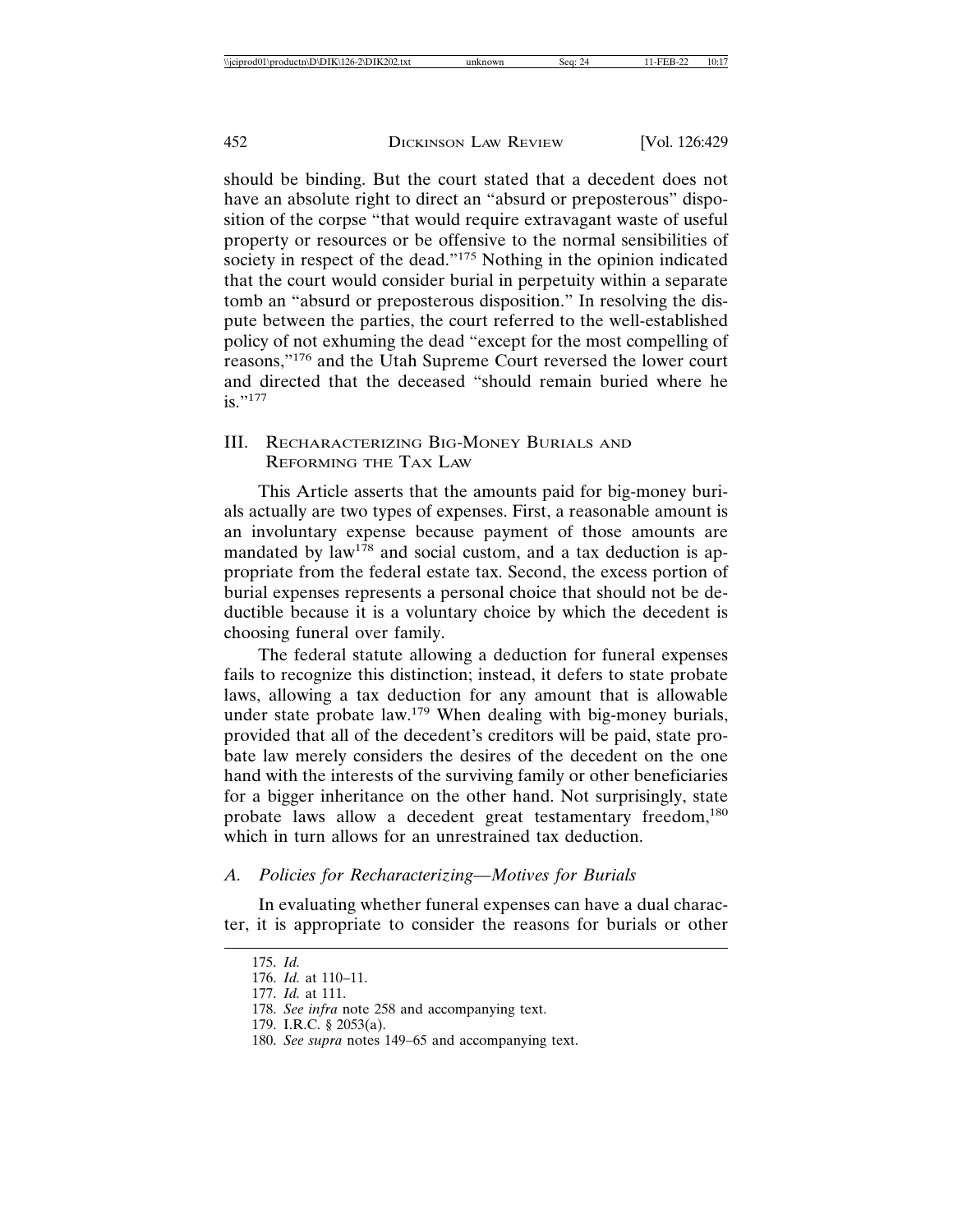respectable dispositions. Four frequent motivations involved when disposing of a corpse are (i) a desire to treat the decedent with respect,<sup>181</sup> (ii) a wish to help survivors deal with their grief, including providing closure, (iii) a need to prevent the spread of disease, and (iv) a wish to minimize the unpleasantness associated with death.<sup>182</sup> People can feel strongly about these matters, but one may still ask whether a resource-intensive, government-subsidized, big-money burial for the wealthy is a necessary response to these concerns and motivations.

First, the desire to treat the decedent with respect raises questions about whether, and for how long, the corpse is the decedent. Many ancient peoples stressed the importance of the corpse. Some believed a decedent's spirit separated at death but lingered near the corpse post-mortem, and the ultimate peace or comfort of the spirit could depend on the treatment of the body after death.<sup>183</sup> The ancient Egyptians believed the preservation of the body was necessary for the decedent to enjoy the afterlife.184 These beliefs inspired great concerns about the treatment of the corpse and led to such practices as mummifying the corpses of the pharaohs and other wealthy individuals. The Egyptians also filled their pyramids and other burial spaces with food and drink, and other items, which the corpse and the spirit might need after death.<sup>185</sup>

In contrast, today, many people associate a person's identity more with his or her conscious brain activity than his or her physical

<sup>181.</sup> *See* PEACEFUL RETURN https:/bit.ly/31nl2C1 [https://perma.cc/V7CP-UQP4] (last visited Sept. 27, 2021) ("By burying our deceased loved ones, we show our love and respect for their bodies—and thus their lives.").

<sup>182.</sup> *See* Marsh, *supra* note 11, at 1330 n.22 ("[T]he body . . . [is a] physical representation of death."); Chiappelli & Chiappelli, *supra* note 32, at 24 ("[P]eople [have] a desire to render death more aesthetically pleasing.").

<sup>183.</sup> *See* Murphy, *supra* note 11, at 385 ("The Egyptians believed the body must be preserved . . ."). *But see id*. ("The Greeks . . . burned the body . . . [to] set the soul free.").

<sup>184.</sup> Erich Brenner, *Human Body Preservation—Old and New Techniques*, 224 J. ANAT. 316, 317 (2014) ("In several ancient cultures, not only the Egyptian culture, eternal life was associated with a preserved body; those whose body decayed would be excluded from the afterlife."); PERCIVAL E. JACKSON, THE LAW OF CADAVERS AND OF BURIAL AND BURIAL PLACES 4 (1937) ("[I]n Egypt [if the body was not] preserved . . . the [person] might lose the prospect of life beyond the grave.").

<sup>185.</sup> Joshua J. Mark, *Grave Goods in Ancient Egypt*, WORLD HIST. ENCYCLO-PEDIA, (Apr. 27, 2017), https://bit.ly/2XNwiWz [https://perma.cc/7UD9-REJ3] ("The primary purpose of grave goods [was] . . . to provide the dead with what they would need in the afterlife . . . [including their] [f]avorite foods . . . and drink," such as beer).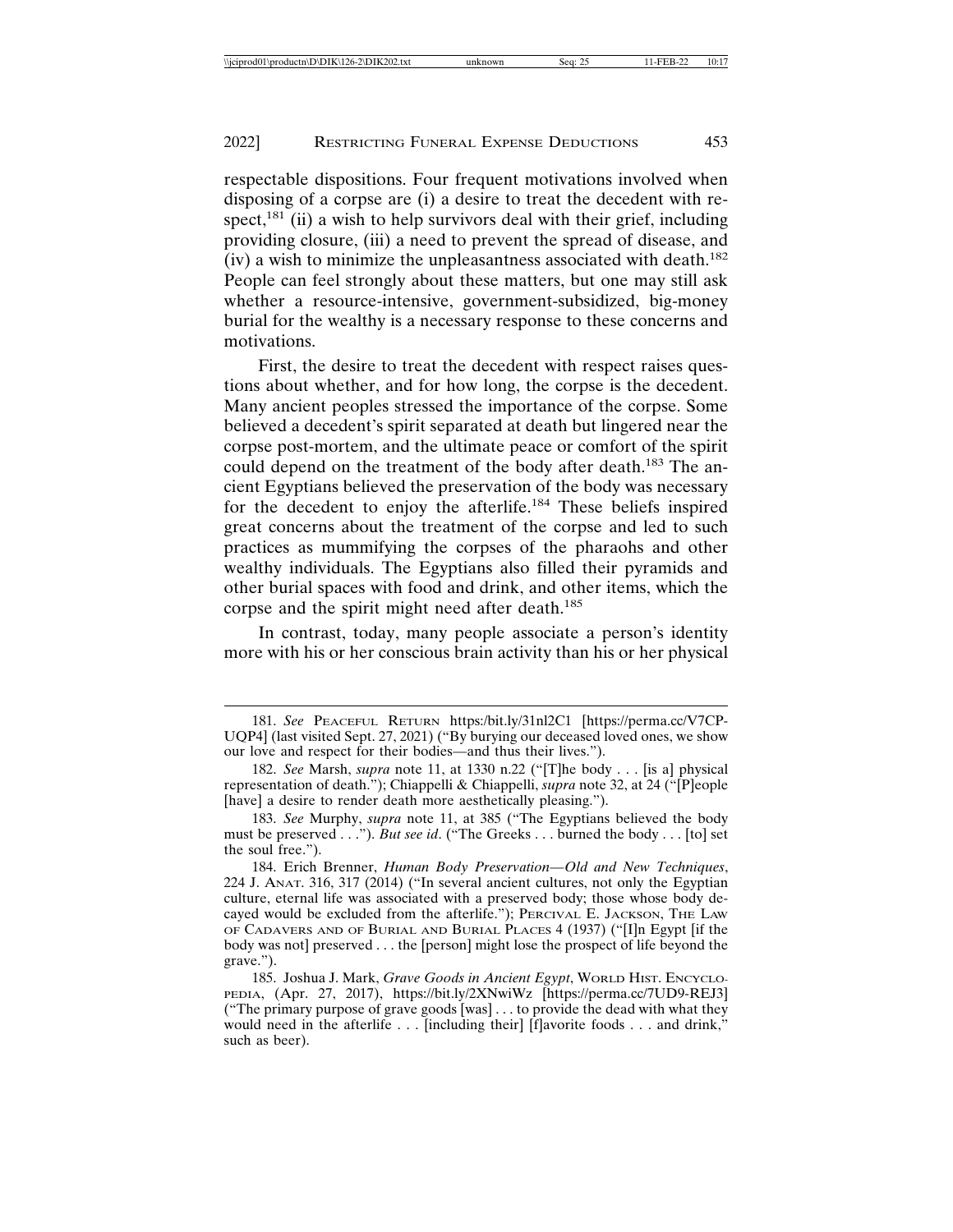body.186 They sometimes speculate about preserving that consciousness after death with technology.187 If a person's identity is the person's conscious brain function, that identity terminates promptly after death because all brain function will cease within minutes after respiratory and circulatory failure.<sup>188</sup> One article states, "It doesn't take long before your body starts to lose what makes you you. Just a few minutes after death, one of the first things to go is your brain."189 Perhaps consistent with this view, the National Conference of Commissioners on Uniform State Laws revised their definition of death in 1980 to include that a person is dead when all of his or her brain function ceases.<sup>190</sup> Previously, "death" was defined solely as the cessation of respiratory and circulatory functions.

For those who believe the corpse is at least part of the person's identity after brain death, that view may change at some point in the decomposition process.191 Various sources describe decomposition in gruesome detail.<sup>192</sup> For these purposes, it is sufficient to point out that even if the corpse is embalmed and buried under-

188. *See* Gina Echevarria & Shira Polan, *What Happens to a Human Body After 100 Years Inside a Coffin*, INSIDER (Aug. 16, 2019, 9:00 AM), https://bit.ly/ 3CFoTrA [https://perma.cc/K5VB-LLNX].

<sup>186.</sup> *See, e.g.,* George Northoff, *Brain and Self—a Neurophilosophical Account*, CHILD & ADOLESCENT PSYCHIATRY MENTAL HEALTH, July 13, 2013, at 1, 1 ("Another concept of self . . . starts from what we can experience in our consciousness.").

<sup>187.</sup> *See, e.g*., Michael Graziano, *Why You Should Believe in the Digital Afterlife*, ATL. (July 14, 2016) https://bit.ly/3CTgMaN [https://perma.cc/QVE2-BS6M] ("A professor of neuroscience says it will one day be possible to live on in a computer after death."); Antonio Regalado, *A Startup is Pitching a Mind-Uploading Service That is "100 Percent Fatal*,*"* MIT TECH. REV. (Mar. 13,2018), https://bit.ly/ 3q0bl6V [https://perma.cc/F36M-YJFD] (discussing the concept of "transhumanism").

<sup>189.</sup> *Id.* ("Just a few minutes after death," the brain cells collapse and release water.).

<sup>190.</sup> UNIF. DETERMINATION OF DEATH ACT § 1 (amended 2008), 12A U.L.A. 781 ("An individual who has sustained either (1) irreversible cessation of circulatory and respiratory functions, or (2) irreversible cessation of all functions of the entire brain, including the stem, is dead."); Frederick J. White III & J. Kelly Elrod, *Organ Donation After Cardiac Death: A Louisiana Hospital Ethics Committee Perspective,* 39 S.U. L. REV. 71, 77 (2011) ("A [2007] review of statutory definitions of death found that [14] states and the District of Columbia have adopted the Uniform Determination of Death Act, [18] have adopted a modification of the UDDA, [14] have adopted other statutory provisions defining death, and [4] have adopted no statute doing so.").

<sup>191.</sup> *See* Goldman, *supr*a note 15 ("When an infant chimpanzee dies, his or her mother will carry the lifeless body around for days . . . weeks or months. . . . She only stops interacting with the corpse when it has decomposed so much that it is no longer recognizable.").

<sup>192.</sup> *See, e.g*., Echevarria & Polan, *supra* note 188, at 3 ("By 50 years in your tissue will have liquefied and disappeared . . . and after 80 years in that coffin, your bones will crack . . .").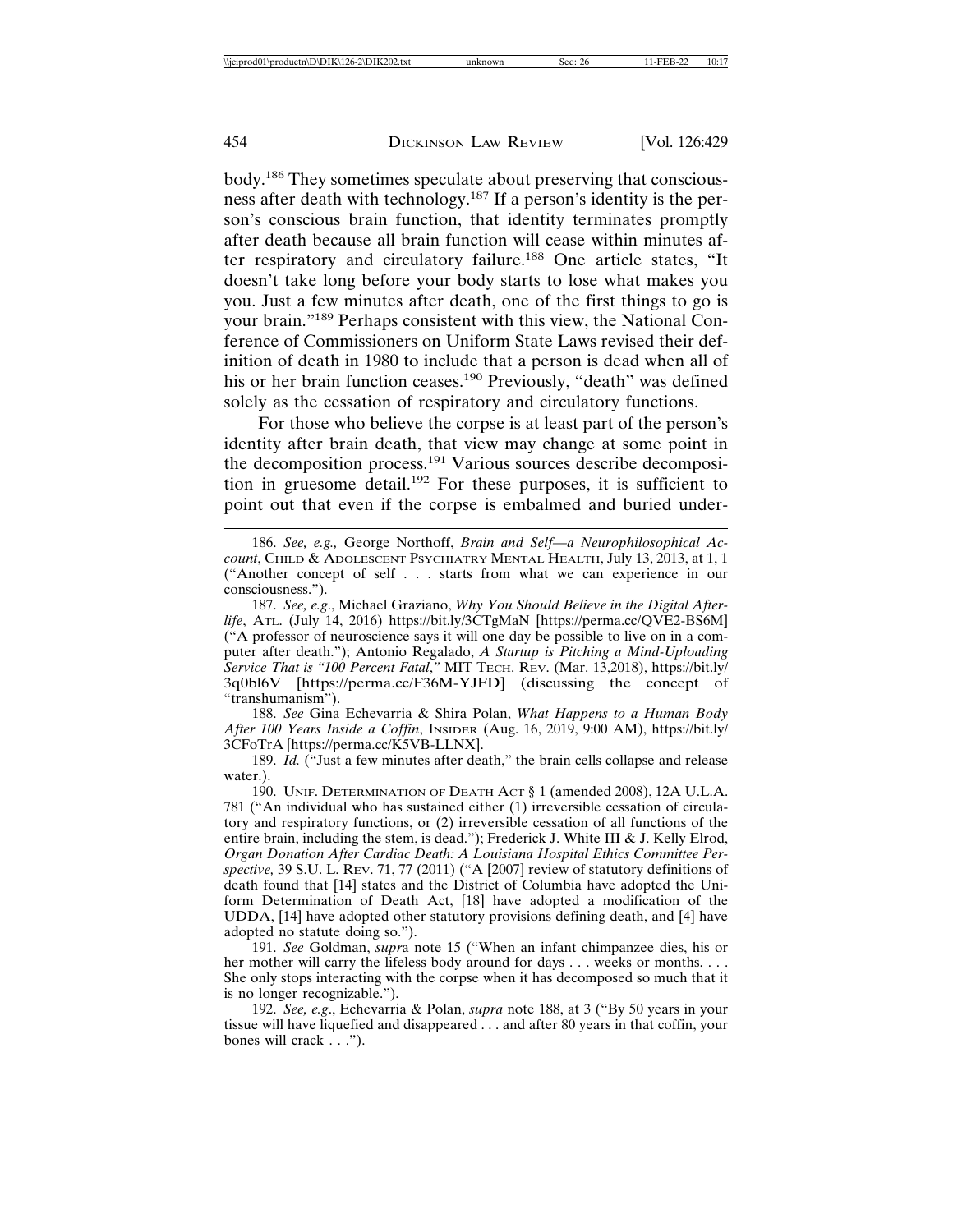ground in a casket, inside a burial vault, and in a relatively cold climate, the body usually will undergo substantial changes within hours, days, and weeks as the body's own microbes break down the internal organs and other flesh.193 Even in such an excellent preservation situation, generally after 50 years, merely a skeleton (and perhaps some tendons) will remain intact.194 As the collagen in the bones deteriorates, even the skeleton will collapse into bits of bone fragment.195 After another 5 decades, or a total of 100 years, even under these favorable preservation conditions, the only thing preserved would likely be the decedent's teeth and some bone fragments.196 With above ground burial, the body will decompose much faster; in a warm climate, a body entombed above ground may substantially decompose within just a year or two.<sup>197</sup> Some people may wish to honor the life or memory of a relative or family friend more than 100 years after his or her death, but perhaps a photo, an item of jewelry, genealogical records, or an online tribute,<sup>198</sup> might suffice instead of a substantial parcel of real estate and a tomb essentially holding only the decedent's teeth. It should be noted that with so many factors involved, rates of decomposition vary.<sup>199</sup>

194. Echevarria & Polan, *supra* note 188, at 3 ("By 50 years in, your tissues will have liquefied and disappeared . . .").

195. *Id.* ("[A]fter 80 years in that coffin, your bones will crack . . .")

196. *Id.* ("A century in, the last of your bones will have collapsed into dust. And only the most durable part of your body, your teeth, will remain.").

197. *See* Wendy Deng, *Cemeteries in New Orleans*, LAKE FOREST COLL., https://bit.ly/3uhWvJ6 [https://perma.cc/UF25-DDG7] (last visited Sept. 28, 2021) (observing that in New Orleans, when the temperature is 100 degrees Fahrenheit outside the tomb, it can reach 200 or 300 degrees Fahrenheit inside the tomb).

198. *See* Jim T. Miller, *How to Make an Online Memorial for a Departed Loved One*, HUFFPOST, https://bit.ly/3ue9TOo [https://perma.cc/852B-F28G] (Dec. 6, 2017).

<sup>193.</sup> AHMET S. UEISIK & PHILIP RUSHBROOK, WORLD HEALTH ORG. REG'L OFF. FOR EUR., THE IMPACT OF CEMETERIES ON THE ENVIRONMENT AND PUBLIC HEALTH: AN INTRODUCTORY BRIEFING 2 (1998) https://bit.ly/3pyuyfe [https:// perma.cc/K9LX-T7A5]; Echevarria & Polan, *supra* note 188, (explaining that when organs and tissue are deprived of oxygen because blood has stopped flowing, the cells making up those organs and tissue die, releasing a great deal of water as those organs and tissues are roughly 70% water; also, the trillions of microbes in the gut will no longer be contained by the immune system).

<sup>199.</sup> *See Facts: What Happens to a Body After Death*, MEMORIAL PAGES, https://bit.ly/39OxZpo [https://perma.cc/9HL9-K8X5] (last visited Sept. 28, 2021) ("People who are dead for decades could still look fine while others of the same era completely decomposed. There are just too many factors that affect the rate of decomposition to give a definite answer."); Colin Dwyer, *Salvador Dal´ı's Remains Exhumed, Revealing a Perfectly Arranged Mustache*, NPR (July 21, 2017, 1:33 PM), https://n.pr/3iicvG5 [https://perma.cc/M247-KCDD]; Gorvett, *supra* note 70 (discussing "40-year old corpses in Germany that remain mysteriously fresh after decades in the ground").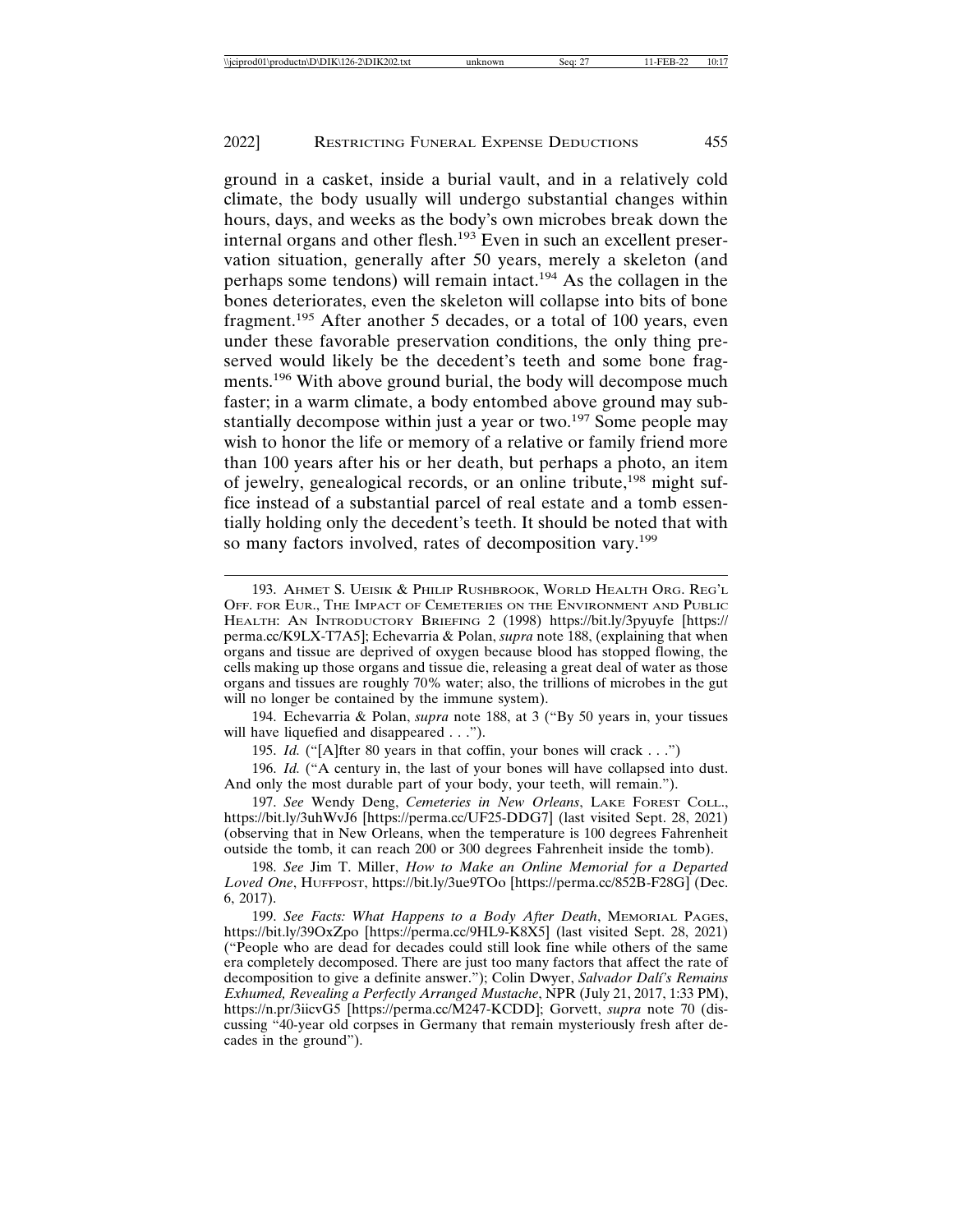Second, helping survivors deal with their grief and providing closure is certainly a personal topic about which reasonable people can have different beliefs that all deserve respect. Some people feel a need to see the corpse; others do not. With the rise of embalming since the U.S. Civil  $\hat{W}ar,^{200}$  a large segment of the U.S. population expects an opportunity to view a recently deceased's corpse. One can certainly appreciate parents, a spouse, and other relatives and close friends of a Civil War soldier killed on a distant battlefield wanting to see the corpse of that person who was so healthy and vibrant just weeks, months, or a year or two earlier. On one hand, it could help provide closure when death was distant and unexpected. On the other hand, perhaps the need for public viewing is diminished if everyone interested had seen the physical deterioration of the deceased either from disease or simply old age before his or her death. Also, one may question whether a large grave site is necessary to deal with grief, and provide closure, after the decedent's corpse has been buried for over 100 years.

Third, in regard to the need to prevent the spread of disease, the World Health Organization ("WHO") states,

The risk from dead bodies after disasters due to natural hazards is misunderstood by many professionals and the media. . . . Dead bodies from natural disasters generally do not cause epidemics. The risk of disease from dead bodies is real only in cases where the deceased has died of a highly infectious disease or has died in an area where such infectious disease is endemic. . . . The rapid mass burial of victims on public health grounds is not justified. Rushing to dispose of bodies . . . traumatizes families and communities.<sup>201</sup>

Also, with most infectious diseases, the risks will diminish quickly over time.<sup>202</sup>

<sup>200.</sup> *See* Marsh, *supra* note 11, at 1330.

<sup>201.</sup> *Emergencies: Management of Dead* Bodies, WHO (Dec. 11, 2019), https:/ /bit.ly/3GAp09H [https://perma.cc/XH4B-LQEJ]; *see also* PETER N. HOFFMAN & T.D. HEALING, GUIDE TO INFECTION CONTROL IN THE HEALTHCARE SETTING: THE INFECTION HAZARDS OF HUMAN CADAVERS (2018), https://bit.ly/3EYAjZj [https://perma.cc/8DYV-H69C].

<sup>202.</sup> AILEEN MARIA MARTY, ELENA MARIA MARTY-NELSON & ELOISA C. RODRIGUEZ-DOD, *The Intersection of Law, Religion, and Infectious Disease in the Handling and Disposition of Human Remains*, *in* LAW, RELIGION & HEALTH IN THE UNITED STATES 399, 401 (Holly Fernandez Lynch et al. eds, 2017) ("In the case of non-infectious catastrophes [*e.g.*, hurricanes, floods, and earthquakes] cadavers pose only a limited health risk because most of the common communal organisms on the body die quickly as the internal temperature drops and the body desiccates.") (citing Sarah Tomkins, *Priam's Lament, The Intersection of Law and Morality in Post-Katrina New Orleans*, 12 UDC/DCSL L. REV. 93, 106 (2009)).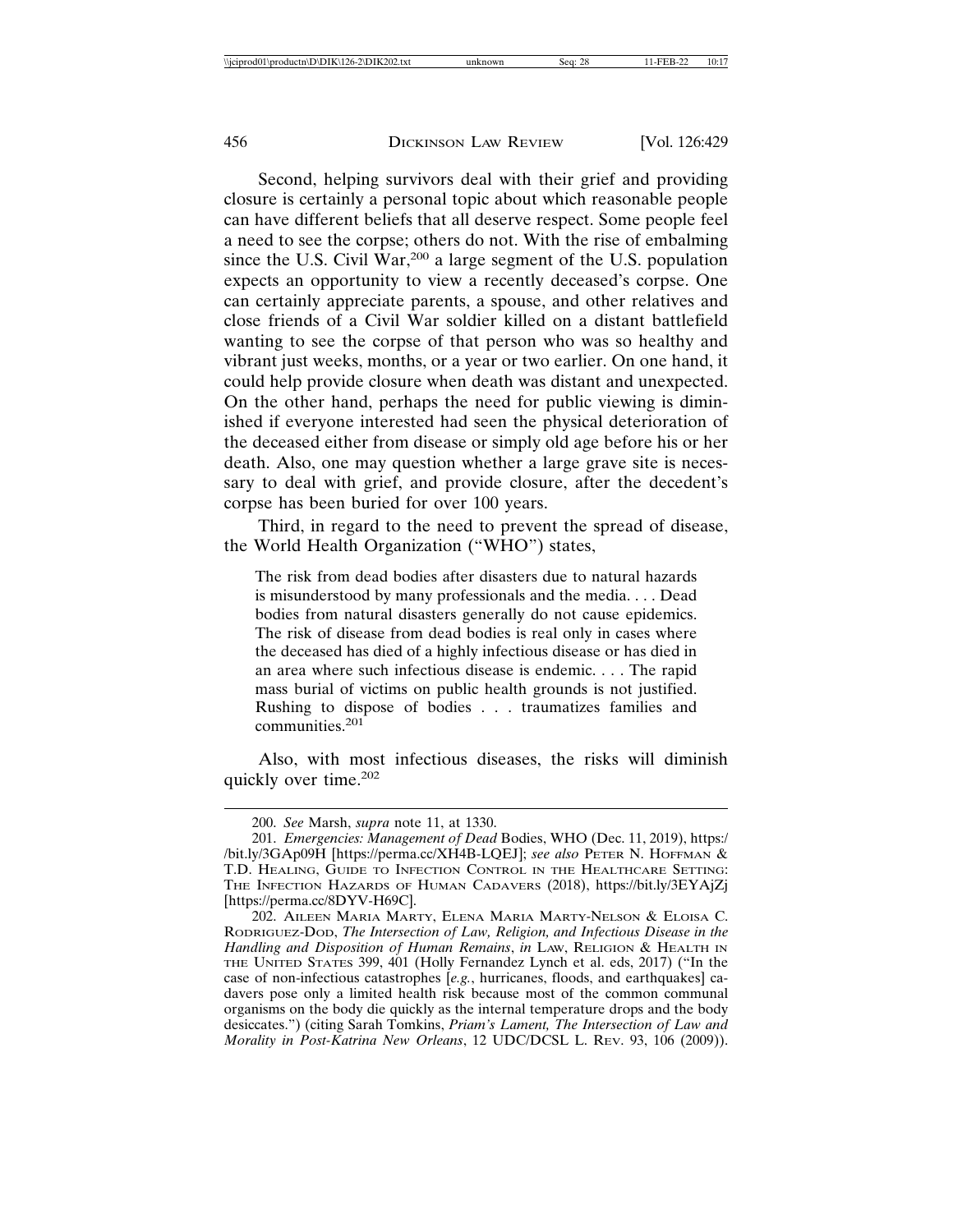Fourth, family and friends may be concerned about the unpleasantness associated with the corpse, particularly because current practices often delay disposition for days and days. As one commentator observed, "Dead bodies are . . . displeasing to look at, and emit a foul odor."203 But the degree of unpleasantness could be reduced by prompt disposition; generally, embalming may be avoided by burying within 24 hours after death.<sup>204</sup>

# *B. A Hint of Bifurcation in State Probate Laws*

Although state probate laws generally impose no restraint on funeral expenses directed in a wealthy individual's will, they often indicate which portion of funeral expenses are an unavoidable obligation, and which portion is a discretionary, personal choice, when dealing with an insolvent estate. When a decedent died insolvent, because his or her debts exceeded his or her assets, the payment of the funeral expenses necessarily will prevent some creditors from being paid, or at least will cause one or more creditors to receive less than the amount owed.205 Arguably, this is disturbing because, in general, the law seeks to pay creditors before allowing the estate to follow the decedent's wishes.<sup>206</sup>

Nevertheless, persons performing autopsies on decedents who had tuberculosis or certain other diseases can be at serious risk. *See* HOFFMAN & HEALING, *supra* note 201. Additionally:

Opening cadavers of individuals infected with tuberculosis is dangerous and workers in morbid anatomy, pathologists, mortuary technicians, and medical students have a comparatively high rate of tuberculin conversion . . . Post mortems or autopsies should be carried out with appropriate personal protective equipment and in a negative pressure or well ventilated room.").

*Id.*

<sup>203.</sup> Belinda McLeod, *What's a Pauper's Funeral? History and Why They Exist Today*, CAKE, https://bit.ly/3uhKSlc [https://perma.cc/VFF2-U6QS] (June 24, 2021).

<sup>204.</sup> *See How Long Can You Delay a Funeral?*, BEYOND THE DASH (May 12, 2021), https://bit.ly/39JrhRG [https://perma.cc/EM8N-Z3MJ] ("[A]fter 24 hours the body will need some level of embalming."); Josh Slocum & Lee Webster, *Quick Guide to Home Funerals by States*, NAT'L HOME FUNERAL ALL., https:// bit.ly/3idtk55 [https://perma.cc/S9HH-2ZFR] (last visited Sept. 27, 2021) (listing the following states and time periods for when refrigeration or embalming would be required: Arizona [24 hours], California [24 hours], Colorado [24 hours], Delaware [24 hours], Hawaii [30 hours], Iowa [72 hours], Kansas [24 hours], Louisiana [30 hours], Minnesota [72 hours], Mississippi [24 hours], Montana [48 hours], New Hampshire [24 hours], New Mexico [24 hours], North Dakota [24 hours], Texas [24 hours], and Virginia [48 hours]).

<sup>205.</sup> MADOFF, IMMORTALITY,*supra* note 51, at 20 ("[T]he funeral expenses [are] allowed to be paid before the other claims . . . .").

<sup>206.</sup> *See, e.g.*, JESSE DUKEMINIER & ROBERT H. SITKOFF, WILLS, TRUSTS, AND ESTATES 48 (9th ed. 2013) ("Creditors must be identified and paid.").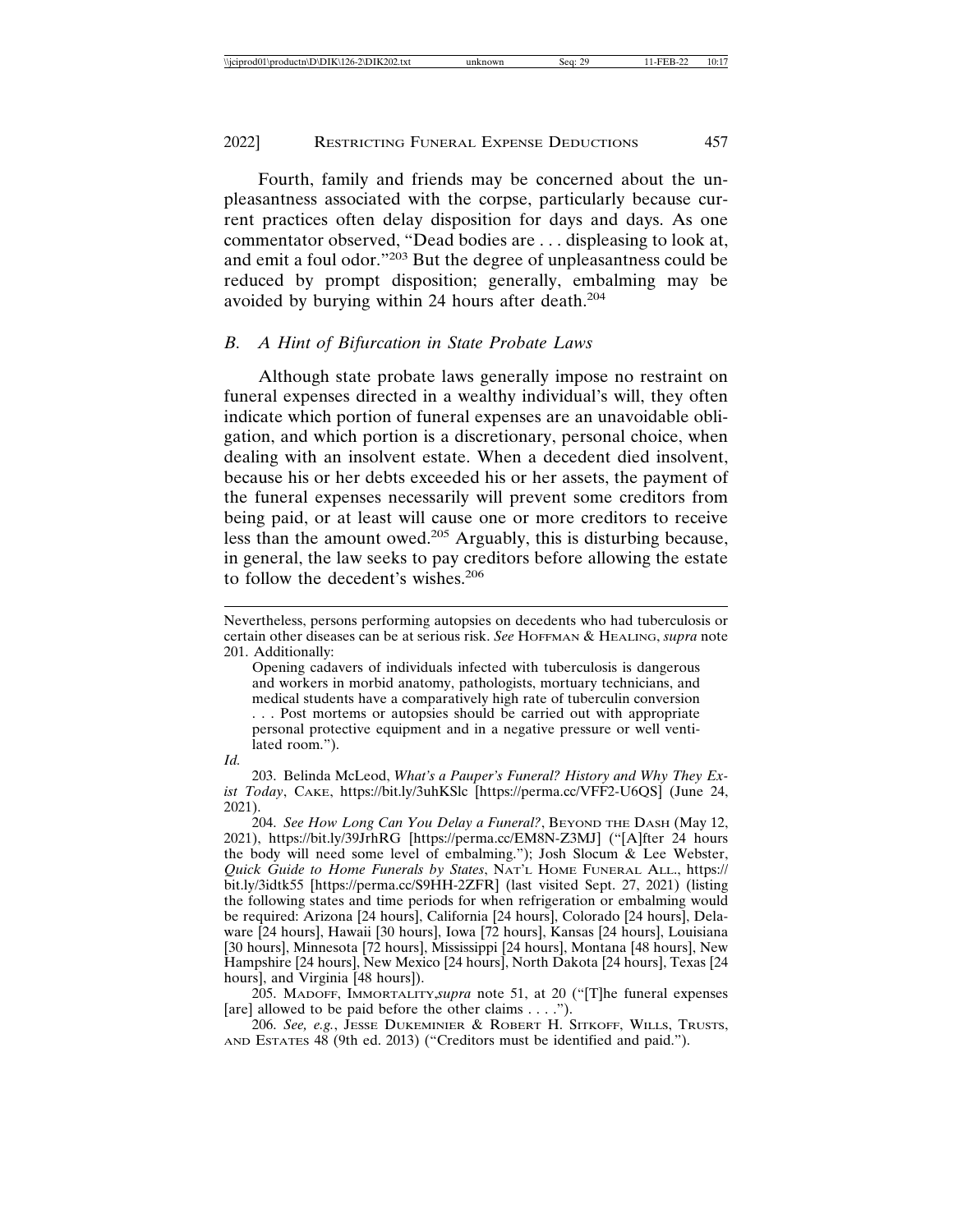Some states have enacted specific statutory maximum amounts when the decedent was insolvent.<sup>207</sup> For example, a statute may provide that funeral expenses up to a specific dollar amount can be paid before any creditors;208 excess funeral expenses would not be entitled to the same preference,<sup>209</sup> and the executor could be personally liable for any excess spent if creditors are not paid because of the excessive funeral expenses.<sup>210</sup>

Other states take a more flexible approach, allowing the estate to pay a reasonable amount for funeral expenses before paying any creditors,211 or as one court stated, an amount within the "extreme limit of reasonableness in view of all the pertinent attendant circumstances."212 This vague approach has led to conflicts between undertakers, executors, and creditors.213 Courts observe that family members or executors must act quickly after death to make the funeral arrangements, and they may be under emotional stress.214 The family or the executor may make poor choices under these circumstances. Courts may use a facts-and-circumstances approach to decide what is reasonable, and key factors courts customarily consider

209. *See In re* Estate of Schwarz, 416 P.2d 760, 763 (Kan. 1966) (concluding that funeral expenses up to the statutory amount of \$400 were entitled to priority above all claims, and the excess amount could be treated as a non-priority claim against the estate because it was still reasonable).

210. *See In re* Estate of Churchill, 223 N.Y.S. 846 (Sur. Ct. 1927); *see also Nat'l Metro. Bank* , 168 F.2d at 572 (demonstrating that if the executor did not agree to be liable for the funeral expenses, and the estate does not have sufficient assets, the undertaker or other provider may not get paid; undertaker billed \$3,863; executors paid only \$1,000, but that was "accepted on account of the funeral bill").

211. Gans, *supra* note 3, § 8, at 1011 ("In some jurisdictions there are statutes . . . [which] provide, in essence, that the estate is chargeable with 'reasonable' funeral expenses.").

212. *In re* Will of Van Valkenburgh, 298 N.Y.S. 819, 822 (Sur. Ct. 1937).

213. *See, e.g*., *In re* Estate of Malgor, 176 P.2d 66 (Cal. Dist. Ct. App. 1947); Pinkham v. Cent. Farmers' Tr. Co., 159 So. 289 (Fla. 1935); *In re* Will of Van Valkenburgh, 298 N.Y.S. at 822 ("[T]he position of Green-Wood Cemetery is wholly unsound  $\dots$  .").

214. *In re* Estate of Primmer, 99 N.Y.S. 830, 832 (Sur. Ct. 1906) (referring to the "desire of the undertaker . . . to furnish as expensive a funeral as he can induce [and the family's] grief . . . [which together can lead the family] to incur expenses which . . . they have no legal right to contract").

<sup>207.</sup> *See, e.g*., Nat'l Metro. Bank v. Joseph Gawler's Sons Inc., 168 F.2d 571 (D.C. Cir. 1948) (discussing a \$600 statutory limitation); Watson v. Cook, 184 A. 908 (Md. 1936) (applying a \$300 restriction); Succession of Burns, 7 So. 2d 359 (La. 1942) (considering a \$200 limit).

<sup>208.</sup> The statute may provide that expenses of administration must be paid first—so that there is an incentive for the executor to administer the estate—then funeral expenses will be paid second, followed by statutory allowances for the surviving spouse and minor children, and then finally creditors. *See* Abbott v. Dep't. of Pub. Welfare, 189 N.E.2d 417 (Ind. 1963).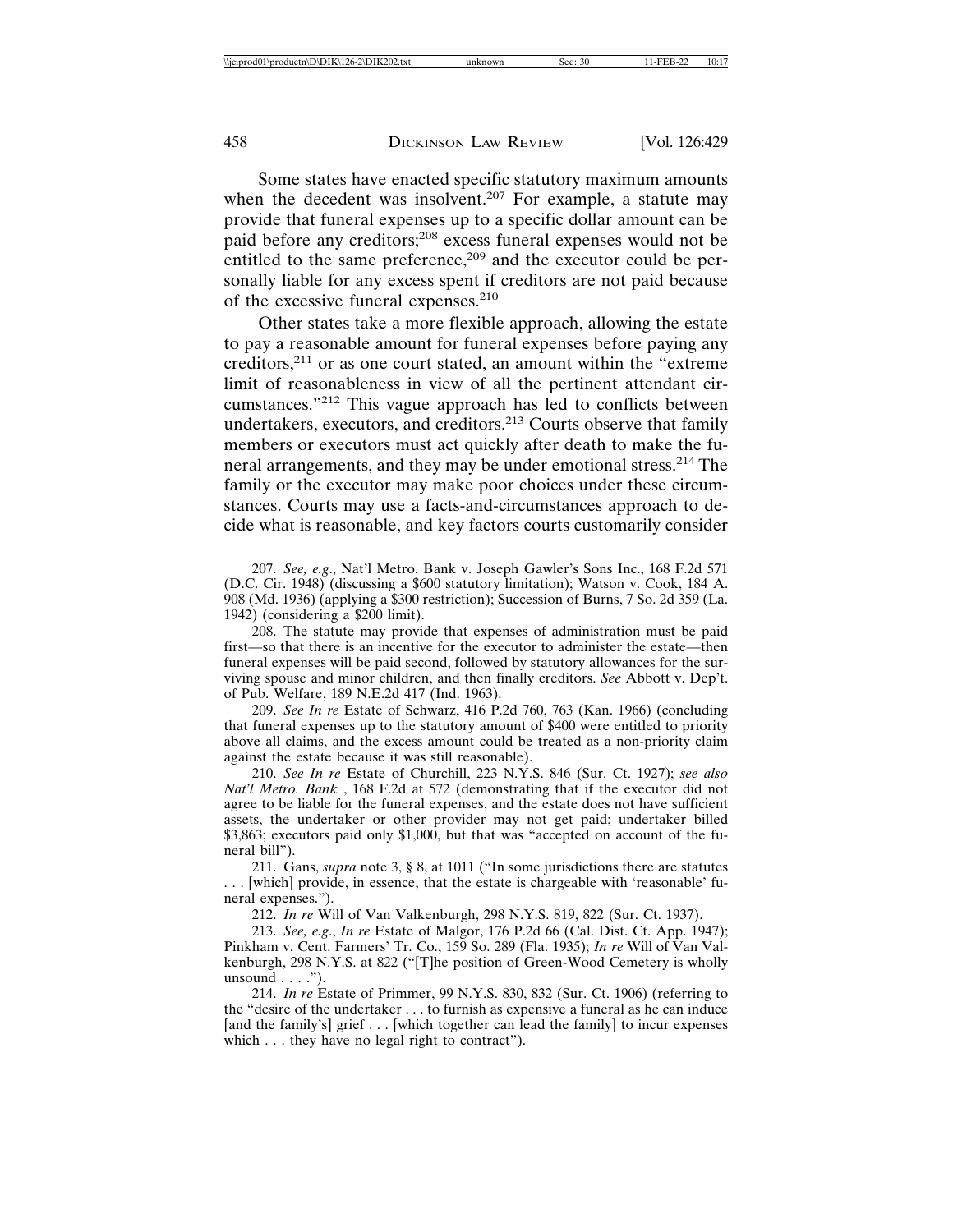are the size of the estate, the "decedent's station in life," and the extent to which the decedent's wishes will conflict with creditor claims.<sup>215</sup>

# *C. The Dubious Regulatory Attempt to Restrain Funeral Expense Deductions*

As discussed earlier, the only restraint in the statute authorizing the funeral expense deduction<sup>216</sup> is the applicable state probate laws. This was emphasized in the case of *Cardeza v. Commis*sioner,<sup>217</sup> discussed earlier in this Article.<sup>218</sup>

In 1954,219 the IRS issued related regulations. If a regulation is contrary to a statute, the regulation is invalid.<sup>220</sup> The IRS regulations provide: "A reasonable expenditure for a tombstone, monument, or mausoleum, or for a burial lot, either for the decedent or his [or her] family, including a reasonable expenditure for its future care, may be deduct[ible] under this heading, provided such an expenditure is allowable by the local law."221 The final clause ("provided such an expenditure is allowable by the local law") indicates the IRS, without a change in the statute, wished to impose a "reasonable" requirement in situations when local probate law might allow unreasonable funeral expenses. A disallowance would require drawing a negative inference from the language of the regulation.

The regulations provide no guidance on whether this asserted reasonable requirement would be evaluated under a federal or state standard, or why this separate reasonable requirement would be consistent with the statute. The statute merely provides that funeral expenses must be allowable under the local probate laws and says nothing about the amount having to be reasonable. It appears that no court case regarding the funeral expense deduction has directly addressed the enforceability of this regulatory reasonableness re-

<sup>215.</sup> *See* Gans, *supra* note 3, § 2, at 997 (1949); *see, e.g*., Foley v. Brocksmit, 93 N.W. 344 (Iowa 1903) (emphasizing the decedent's "status in life"); *In re* Estate of Primmer, 99 N.Y.S. at 830 (referring to the decedent's "style of living and [the] value of the estate").

<sup>216.</sup> I.R.C. § 2053(a)(1).

<sup>217.</sup> Estate of Cardeza v. Comm'r, 5 T.C. 202 (1945), *aff'd* 173 F.2d 19 (3d Cir. 1949).

<sup>218.</sup> *See supra* notes 139–47 and accompanying text.

<sup>219.</sup> *See* Rev. Rul. 57-530, 1957-2 C.B. 621 (referring to the initial publication of the regulations in T.D. 6091, at 1954-2 C.B. 47).

<sup>220.</sup> *See* Ballance v. United States, 347 F.2d 419, 423 (7th Cir. 1965) ("[The treasury regulations] cannot serve to override the statutory provision . . . ."); Estate of Smith v. Comm'r, 510 F.2d 479, 484 (2d Cir. 1975) ("[I]f the Regulation conflicts with the Code . . . [it] is therefore invalid.").

<sup>221.</sup> Treas. Reg. § 20.2053-2 (1954) (emphasis added).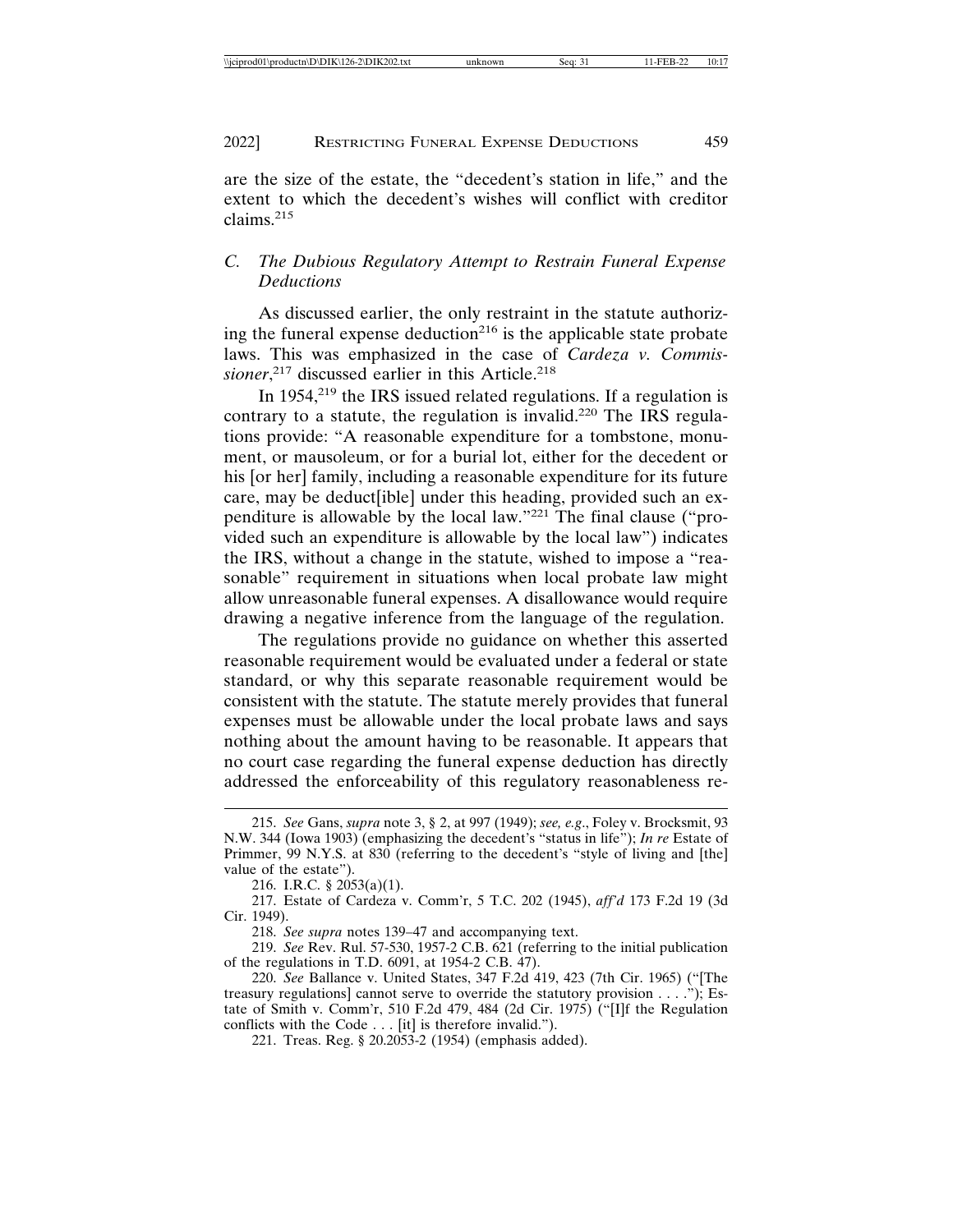quirement,<sup>222</sup> and no case indicates that the IRS has ever attempted to allow part of a funeral expense and disallow the excess under this regulation.

Although the courts have not considered the validity of this particular funeral expense regulation yet, the courts have vigorously debated the validity of another IRS regulation that has some similarities to the IRS's funeral expense regulation. In addition to allowing a deduction for funeral expenses, IRC § 2053(a) also allows a deduction for an estate's administrative expenses.<sup>223</sup> As with funeral expenses, the language of IRC § 2053(a) applicable to administrative expenses provides that the expenses are deductible if they are allowable under the probate laws. In the case of administrative expenses, an IRS regulation states an additional requirement—that the administrative expenses must be necessary to be deductible.<sup>224</sup>

A Sixth Circuit case asserts that the majority of courts have ruled that this regulation on administrative expenses is valid,<sup>225</sup> but a subsequent Congressional Joint Committee Report identifies this as an important tax law conflict among the circuit courts.<sup>226</sup> An especially articulate discussion of when a regulation adding a requirement for deductibility is invalid is Judge Mulligan's dissenting

224. Treas. Reg. § 20.2053–3(d)(2) (1958).

<sup>222.</sup> *See, e.g*., Estate of Davenport v. Comm'r, 92 T.C.M. (CCH) 324, 332 (2006) (observing that "both Michigan law and the Federal regulations suggest a standard of reasonableness in examining the amount of funeral expenditures"); Inglehart v. Comm'r, 77 F.2d 704, 712 (5th Cir. 1935) (disallowing a deduction for \$1,500 paid for perpetual care of the decedent's mausoleum and cemetery plot because nothing indicated the Florida statute allowing reasonable charges for "funeral expenses" included expenditures for care and maintenance of a cemetery plot after burial); Audenried v. Comm'r, 26 T.C. 120, 124–25 (1956) (mentioning a possible "reasonable" restriction, but the court failed to discuss it because any excessive amount for maintenance of the cemetery plot would have been deductible as a charitable contribution to the religious organization operating the cemetery).

<sup>223.</sup> I.R.C. § 2053(a)(2).

<sup>225.</sup> *See* Estate of Millikin v. Comm'r., 125 F.3d 339, 344 (6th Cir. 1997) ("Our decision is consistent with the decision of all the other circuits, with one possible exception, that have considered this issue.").

<sup>226.</sup> *See* STAFF OF JOINT COMM. ON TAX'N, STUDY OF THE OVERALL STATE OF THE FEDERAL TAX SYSTEM AND RECOMMENDATIONS FOR SIMPLIFICATION, PURSUANT TO SECTION 8022(3)(B) OF THE INTERNAL REVENUE CODE OF 1986 75 (Comm. Print 2001), https://bit.ly/3BKKT3v [https://perma.cc/LE7L-PURX] ("[T]he Federal courts have not always agreed on the appropriate balance. . . . [T]he Federal circuit courts currently disagree over the question whether State law alone determines the deductibility of estate administrative expenses under section 2053.").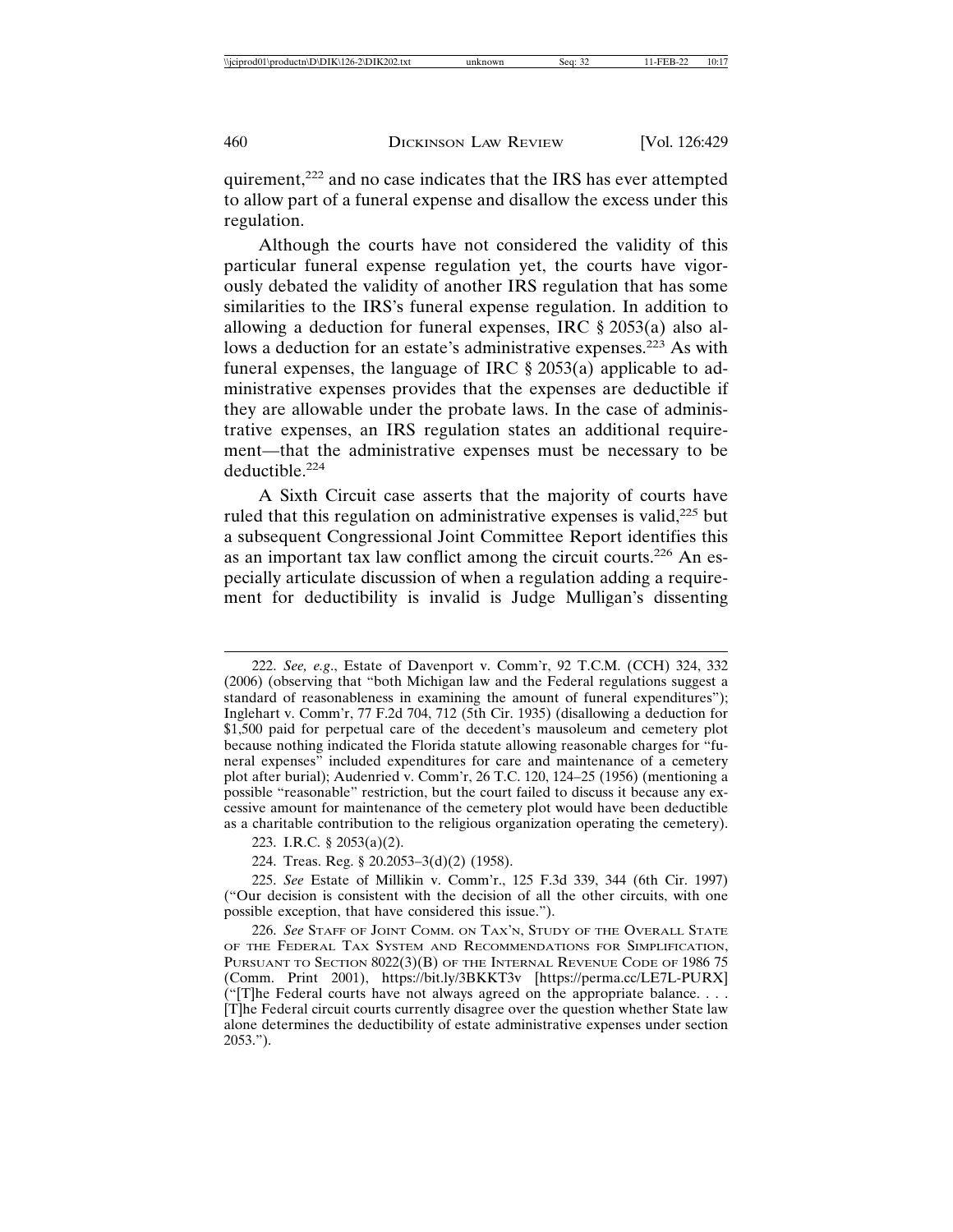opinion in *Estate of Smith v. Commissioner*, 227 which involves the administrative expense regulation.

During his life, David Smith was a struggling New York artist creating large, abstract, sculptures. "During the last 25 years of his life, Smith sold only 75 of his sculptures, and [2] years before he died, of necessity, [he had] entered into a 33-1/3% commission arrangement with a gallery for a [5]-year period."<sup>228</sup> He "died owning 425 pieces, 185 of which were more than [7] feet high."<sup>229</sup>

After his death, his sculptures became more popular. Because of the sculptures, his estate was highly illiquid—"approximately 93% of his total estate" was sculptures.<sup>230</sup> After his death, his executors "began an orderly process of gradual liquidation of the Estate's holdings" through the gallery, and after 8 years, the estate had paid over \$1.5 million in commissions to the gallery. The probate court (the New York Surrogate Court) allowed all of these commissions as valid expenses against the estate, and the estate claimed a deduction for the entire \$1.5 million in commissions paid on its federal estate tax return.

On audit, the IRS disallowed the estate's deduction of the commissions in excess of \$750,447, arguing in part that after selling about half the sculptures, and paying the related commissions, the estate had enough money to pay the estate tax and other expenses, so that the estate then could have distributed the remaining sculptures, in kind, to the beneficiaries. The IRS argued that the additional sales, and the commissions paid on those additional sales, were not necessary under the IRS regulations. The Tax Court agreed.

On appeal, the estate argued that the regulation imposing the necessary requirement was invalid because the statute merely required that an expense be allowable under the applicable probate law.<sup>231</sup> The two-judge majority refused to decide if the regulation was valid<sup>232</sup> because "there was some question as to whether the [excess commissions] were in fact incurred for the benefit of the estate  $\ldots$  [or] the individual beneficiaries."<sup>233</sup> As a result, the ma-

230. *Id.* at 485.

231. *Id.* at 482 (majority opinion).

232. *Id.* at 483.

<sup>227.</sup> *See* Estate of Smith v. Comm'r, 510 F.2d 479, 483 (2d Cir. 1975) (Mulligan, J., dissenting).

<sup>228.</sup> *Id.* at 484. The estate renewed the commission agreement with the gallery in 1968 and 1970, but the court's opinion fails to state the gallery's percentage commission under the renewal agreements. *Id.* at 480 (majority opinion).

<sup>229.</sup> *Id.* at 484 (Mulligan, J., dissenting).

<sup>233.</sup> *Id.* at 482.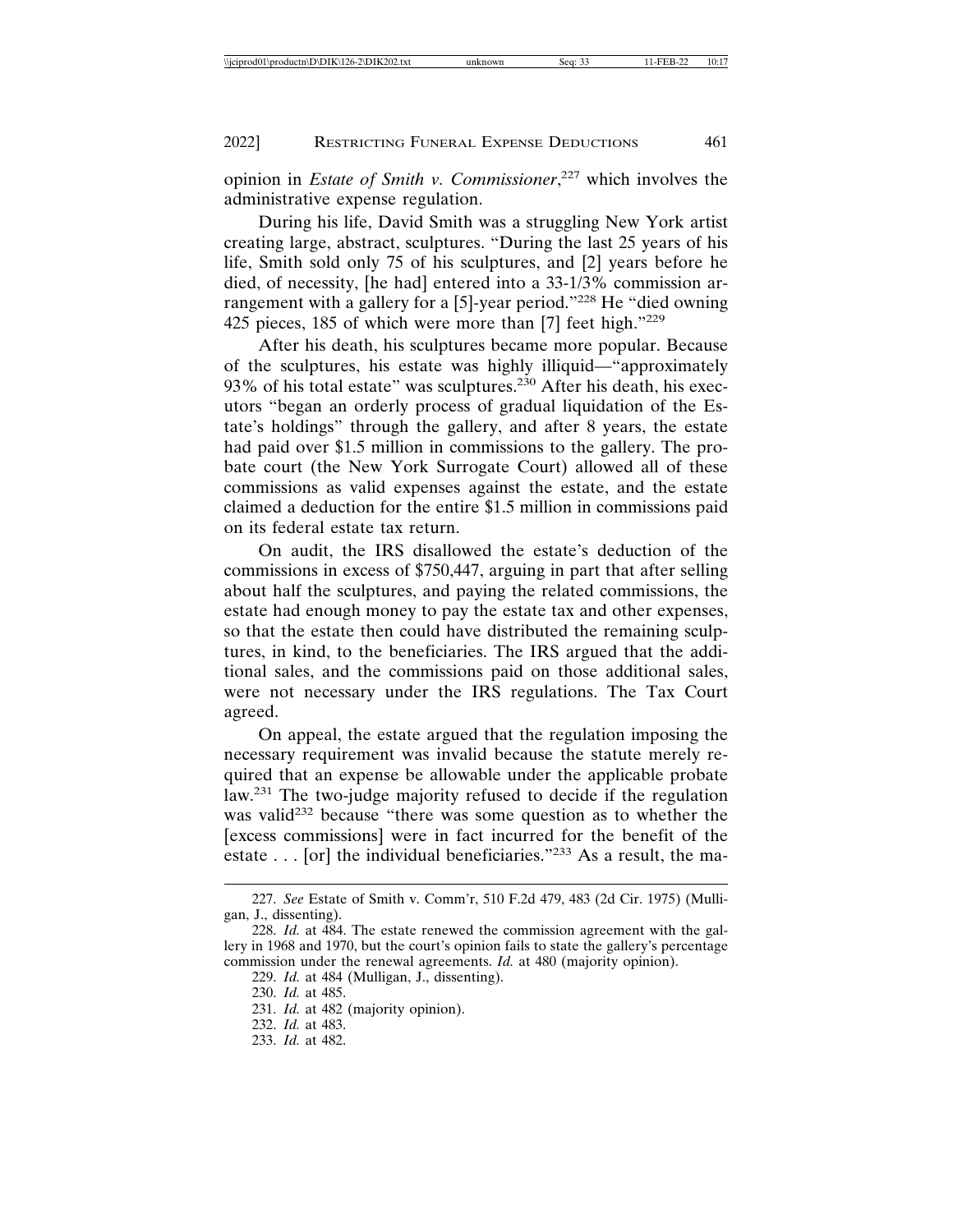jority decided the excess commissions were not truly "administrative expenses" of the estate, and therefore they were not deductible under IRC  $\S 2053(a)(2).^{234}$ 

The dissenting judge (Judge Mulligan) rejected the majority's assertion that it did not rely on the necessary requirement of the regulation in disallowing the deduction. Instead, the dissenting judge said the majority was "focusing" on it,<sup>235</sup> and that "I cannot agree that the issue can be . . . circumvented."<sup>236</sup> Further, the dissent pointed out that the statute "unambiguously" and "explicitly left the matter in the hands of the [state] probate court,"<sup>237</sup> and cited a series of cases holding that "the plain meaning of the statute controls and . . . Congress intended deductibility to be determined by state law."238 The dissenting judge concluded that because the regulation conflicted with the statute and was contrary to Congressional intent, it was invalid.<sup>239</sup>

The Seventh Circuit found the same IRS regulation invalid in *Ballance v. United States*. 240 In that case, the estate did not promptly pay some of the decedent's debts after his death because cash was not available. The estate consisted largely of leasehold and partnership assets which could only be sold quickly at a sacrifice.<sup>241</sup> As a result, the estate sold the assets over time in an orderly fashion. Because it failed to pay the decedent's debts promptly, it paid interest on the amounts due. The estate sought to deduct those interest payments as administrative expenses, and the IRS challenged. The Seventh Circuit observed that the interest payments were allowable under the applicable probate laws, and therefore were deductible under IRC § 2053 because Congress left the determination of deductibility to the applicable state law.<sup>242</sup> The court concluded that the IRS's attempt to add a separate necessary requirement in the regulations was invalid as it was contrary to the statute. Subse-

242. *Id.* at 423.

<sup>234.</sup> *Id.* at 482–83.

<sup>235.</sup> *Id.* at 484. As part of its opinion, the Second Circuit majority recited the lower court's conclusion that the excess commissions were not necessary, and the Second Circuit majority said that conclusion was not clearly erroneous. 510 F.2d at 482 (majority opinion).

<sup>236.</sup> *Id.* at 484.

<sup>237.</sup> *Id.* at 483 (Mulligan, J., dissenting).

<sup>238.</sup> *Id.*

<sup>239.</sup> *Id.* at 484.

<sup>240.</sup> Ballance v. United States, 347 F.2d 419, 423 (7th Cir. 1965).

<sup>241.</sup> *Id.* at 420.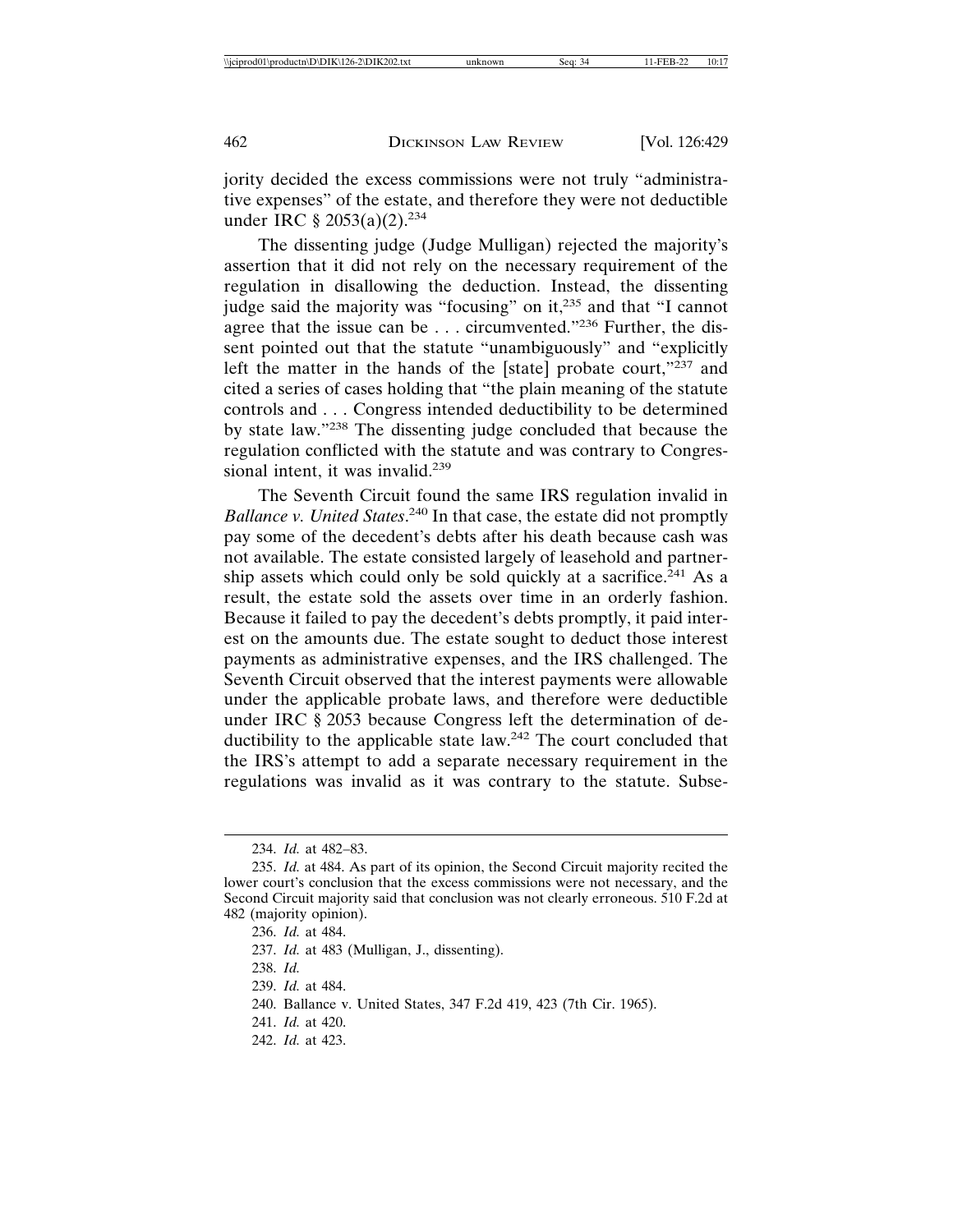quently, the IRS issued a formal notice that it would "not accept the decision in Ballance."<sup>243</sup>

A different circuit court, the Sixth Circuit, initially concluded that the IRS's attempted regulatory addition of the necessary requirement was invalid. In *Estate of Park v. Commissioner*, 244 the executors sold the decedent's residence and separate cottage for \$78,000 and incurred \$2,350 in selling costs. The IRS challenged the deduction of the selling costs as administrative expenses under the regulation arguing they were not necessary because the estate could have distributed the property to the beneficiaries, in kind, so the sales were merely to benefit the beneficiaries.<sup>245</sup> The Tax Court agreed with the IRS, relying on the Second Circuit's majority opinion in the *Smith* case.<sup>246</sup> The Sixth Circuit reversed and agreed with the taxpayer that the regulation was invalid, stating "Congress has left the deductibility of administrative expenses to be governed by state law."<sup>247</sup>

However, subsequently, in *Estate of Millikin v. Commissioner*, 248 the Sixth Circuit concluded that *Estate of Park* was "no longer good law, and [overturned] that decision."<sup>249</sup> In *Millikin*, the IRS argued that the "statutory phrase 'administrative expenses' is not self-defining, and that the Treasury Regulation . . . provides a permissible construction of the statute to which [the court] must defer."<sup>250</sup> The Sixth Circuit agreed with the IRS arguments, $251$  and then asserted that its conclusion on the issue was consistent with opinions from five other circuits and was contrary to only one circuit.252 This generalization of the cases seems contrary to a subse-

243. *In re* Union Com. Bank, Transferee v. Comm'r. of Internal Revenue, 339 F.2d 163 (6th Cir. 1964), *action on dec.*, 1968 WL 16304 (Feb. 23, 1968).

244. Estate of Park v. Comm'r, 475 F.2d 673 (6th Cir. 1973).

245. *Id.* at 675.

246. *Id.*; *see supra* notes 227–39 and accompanying text (discussing the *Smith* case).

247. *Park*, 475 F.2d at 676.

248. Estate of Millikin v. Comm'r, 125 F.3d 339 (6th Cir. 1997).

249. *Id.* at 343.

250. *Id.* (citing Chevron, U.S.A., Inc. v. Natural Res. Def. Council, Inc., 467 U.S. 837, 842–43 (1984)) (establishing a two-part test for determining the validity of a regulation: (1) if Congress has "directly spoken to the precise question at issue . . . that is the end of the matter, for the court, as well as the agency, must give effect to the unambiguously expressed intent of Congress;" (2) but "if the statute is silent or ambiguous with respect to the specific issue, the question for the court is whether the agency's answer is based on a permissible construction of the statute.").

251. *Id.* at 343. 252. *Id.* at 344.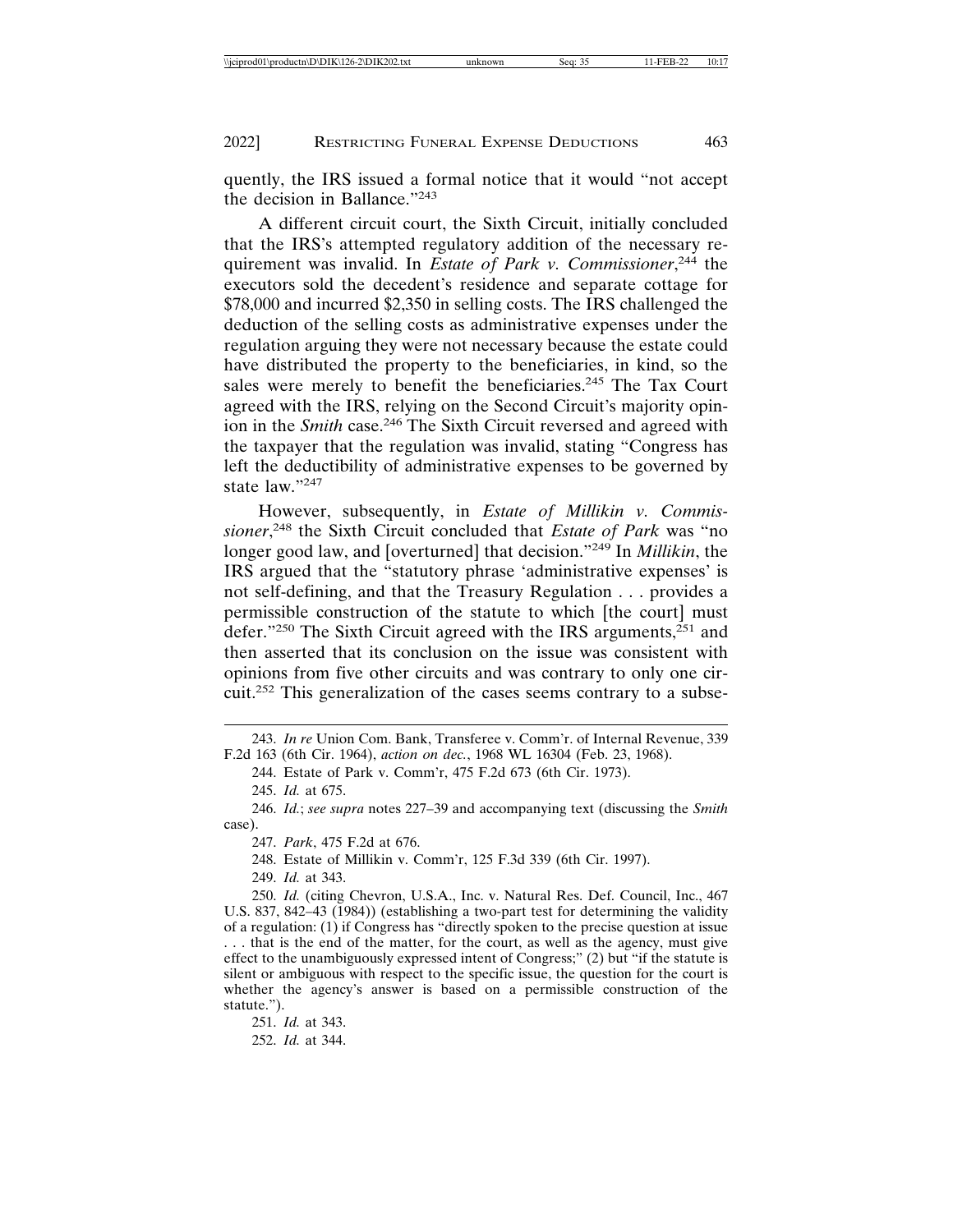quent Congressional Joint Committee on Taxation report<sup>253</sup> and appears to overstate the courts' approvals of the regulation.<sup>254</sup>

While the regulation for the deductibility of administrative expenses shares some features with the regulation for the deductibility of funeral expenses, there are important differences. On the one hand, the regulations involve the same statutory language, and in each case the IRS is trying to impose an extra requirement for deductibility even though IRC § 2053(a) bases deductibility exclusively on the state probate law determination. On the other hand, funeral expenses and administrative expenses have some fundamental differences. As demonstrated in the cases discussed above, the executor often has discretion with certain administrative expenses; with funeral expenses, the executor can choose to follow the decedent's instructions in the will or seek a court order invalidating the decedent's instructions. Also, with funeral expenses, the executor often must act quickly and perhaps courts should be less likely to second-guess their decisions. Finally, the IRS regulations assert that funeral expenses must be reasonable, in contrast to the IRS regulations on administrative expenses that seek to impose a necessity test; a reasonable test seems more vague and intrusive—is it an objective or subjective test? Is it a federal standard or a state standard? Can every funeral expense be nit-picked for reasonableness if the executor or family member making the arrangements fails to obtain multiple bids and fails to choose the low bidder?

<sup>253.</sup> *See* STAFF OF JOINT COMM. ON TAX'N, *supra* note 226, at 12 ("[T]he Federal courts have not always agreed on the appropriate balance. . . . [T]he Federal circuit courts currently disagree over the question whether State law alone determines the deductibility of estate administrative expenses under section 2053.").

<sup>254.</sup> The Sixth Circuit in *Millikin* relies on *Estate of Smith v. Comm'r* even though the two-judge Second Circuit majority in that case refused to rule on the validity of the regulation. *See Millikin*, 125 F.3d at 344 (citing *Smith*, 510 F.2d 479, 482–83 (2d Cir. 1975)). Also, in three of the other four cases relied upon by the Sixth Circuit in *Millikin*, the circuit courts did not analyze whether the *amount* of the expenses were appropriate. *See* Estate of Love v. Comm'r., 923 F.2d 335, 336 (4th Cir. 1991) (involving a payment under a foal-sharing agreement; the decedent was "involved in the business of breeding and racing thoroughbred horses"); Marcus v. DeWitt, 704 F.2d 1227, 1229 (11th Cir. 1983) (regarding expenses of \$1,881.80 in selling property for \$24,450); Hibernia Bank v. United States, 581 F.2d 741, 743 (9th Cir. 1978) (involving interest paid on loans, and there was "no dispute in this case as to whether the interest rate was reasonable or as to the total amount of interest payments").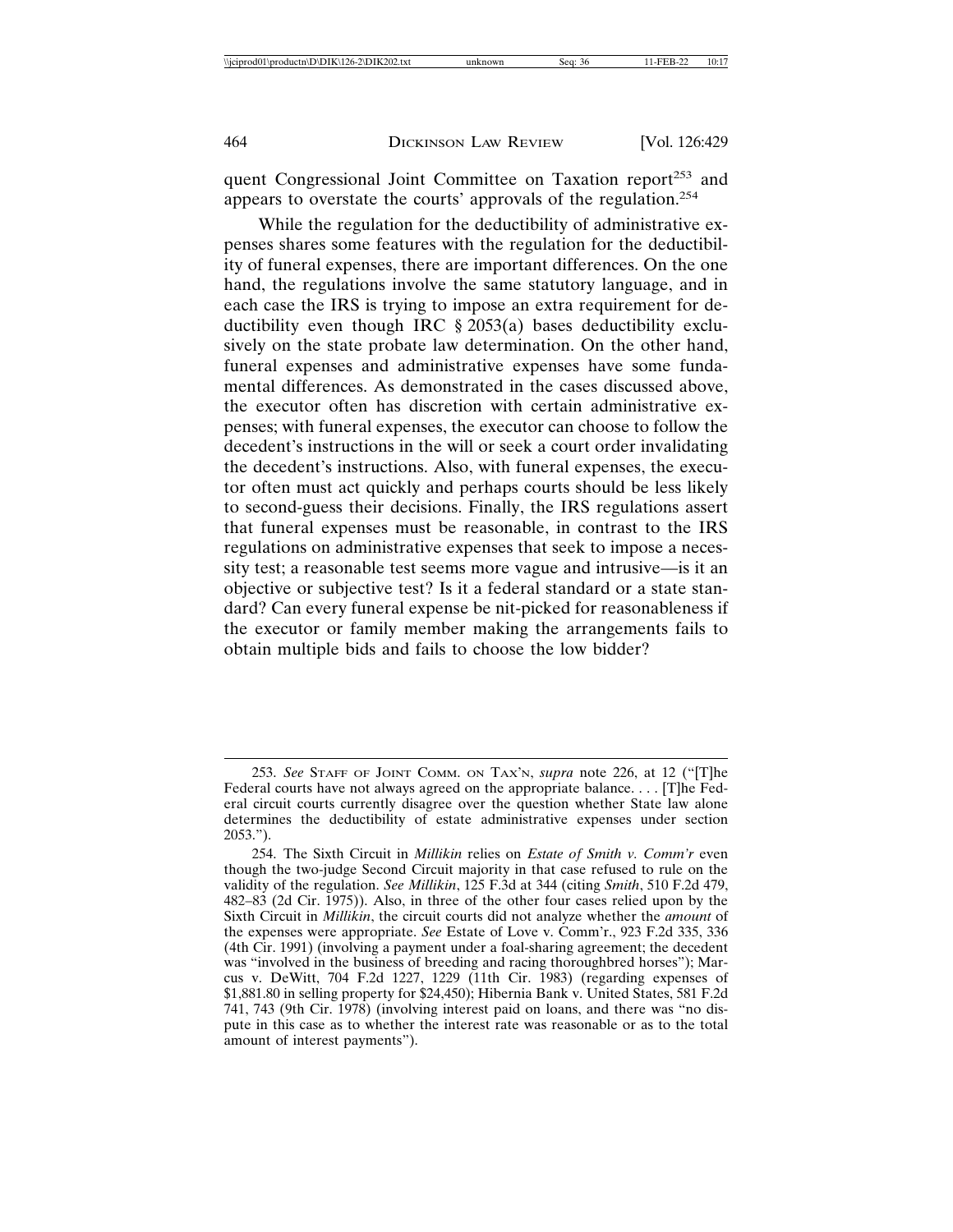#### 2022] RESTRICTING FUNERAL EXPENSE DEDUCTIONS 465

# *D. Reform Options and Considering Cremation and Other Approaches*

Death is unlike any other experience,<sup> $255$ </sup> so analogies to other types of expenses will be imperfect. This Article asserts that bigmoney burials have a dual nature which the current federal tax approach fails to recognize.

This dual nature of funeral expenses, being part obligatory and part personal, poses challenges for determining proper tax treatment. On the one hand, few things are more personal than choosing the disposal method for your corpse, and in general, the tax law does not allow a deduction for personal expenses.256 If an item is deductible, the government effectively subsidizes the purchase based on the taxpayer's tax rate (for decedents dying in 2021, the estate tax is a flat rate of 40 percent).<sup>257</sup> For example, if a taxpayer taxed at a 40 percent rate could deduct the cost of non-business meals, the after-tax cost for the taxpayer of a \$100 gourmet meal would be only \$60 because the tax deduction would save the taxpayer \$40 in taxes otherwise due. Presuming the government needs a specific amount of revenue to operate, the government would then need to raise an extra \$40 from other taxpayers.258 Thus, in the absence of countervailing policy reasons, personal expenses should not be tax deductible because the deduction would promote profligate spending and would allow an individual to manipulate his or her tax liability with personal choices.<sup>259</sup>

On the other hand, the common law imposes an affirmative obligation on the estate to pay for the respectful disposition of the corpse.260 Thus, to some extent, paying funeral expenses is not a

258. *See* Jeffery L. Yablon, *As Certain as Death—Quotations About Taxes (2006 Edition*)*,* 110 TAX NOTES 103, 139 (2006) ("When the Government grants exemptions or allows deductions all taxpayers are affected; the very fact of the exemption or deduction for the donor means that other taxpayers can be said to be indirect and vicarious 'donors.'" (quoting Warren E. Burger)); *see also id.* at 159 ("The more successfully [taxpayers] escape what they owe, the more the rest of us have to pay." (quoting Elliot L. Richardson, former U.S. Attorney)).

259. NEWMAN ET AL., *supra* note 124, at 148.

260. *See e.g*., Nat'l Metro. Bank v. Joseph Gawler's Sons, 168 F.2d 571, 573 (D.C. App. 1948) ("The common law imposed a duty upon an executor or administrator to bury the decedent in a manner suitable to his estate . . . .").

<sup>255.</sup> *See* Brian L. Josias, *Burying the Hatchet in Burial Disputes: Applying Alternative Dispute Resolution to Disputes Concerning the Interment of Bodies*, 79 NOTRE DAME L. REV. 1141, 1144 (2004).

<sup>256.</sup> *See* NEWMAN ET AL., *supra* note 124, at 147–48.

<sup>257.</sup> I.R.C. § 2001(c) (setting forth a graduated "rate schedule" but the amounts of tax that would have been imposed at the rates below 40% listed in the schedule generally will be avoided because of the exemption equivalent under IRC § 2010(c)); Ebeling *2020 supra* note 119 (referring to "today's flat 40% rate").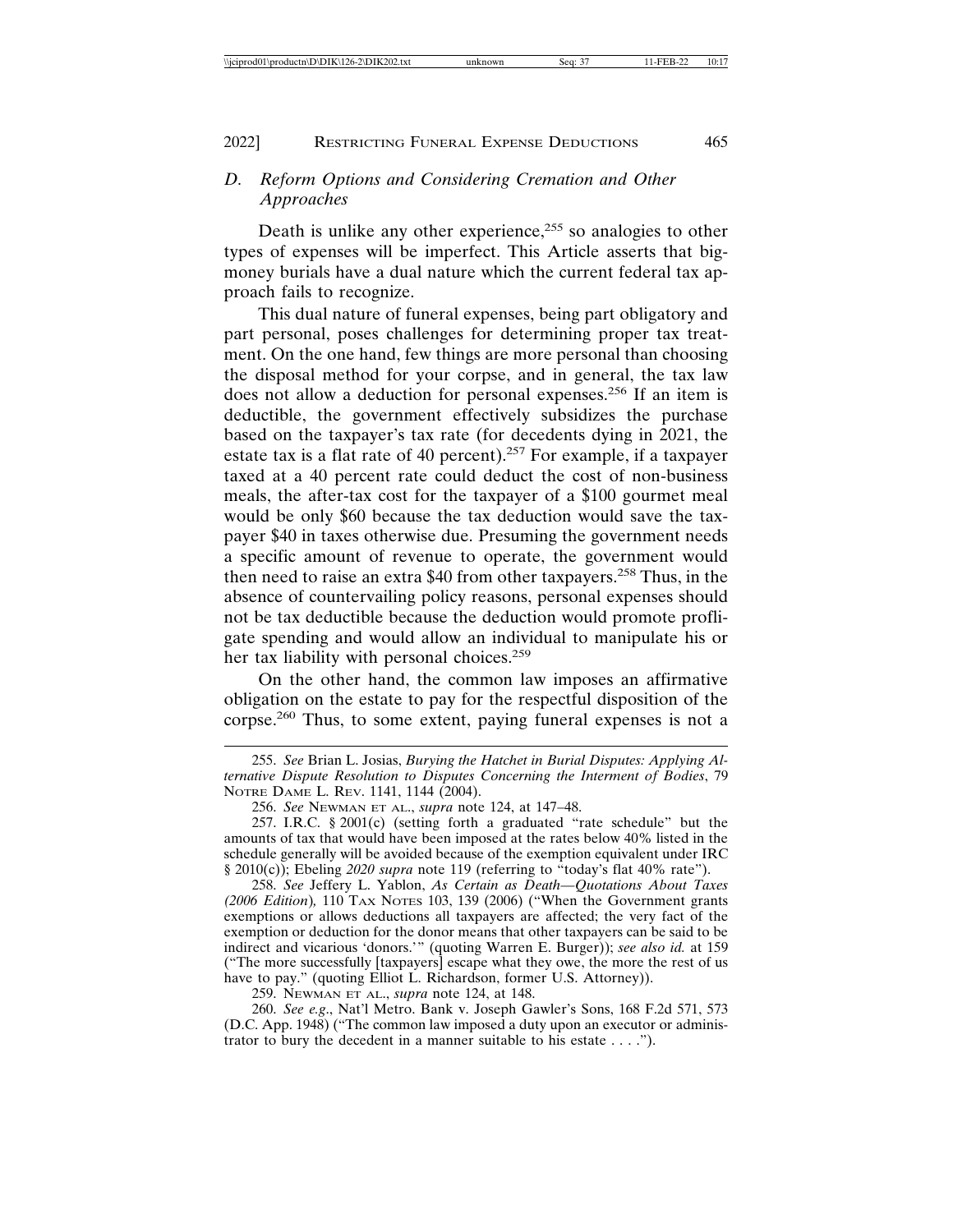personal choice, but is involuntary, like paying binding obligations, debts, or claims against the estate. The federal estate tax is a transfer tax261 that should be calculated on only the decedent's transferable wealth. To the extent funeral expenses are involuntary, the amount paid should be tax deductible.

Given this dual nature of funeral expenses and the various applicable tax policies, there are at least three options for reform. First, Congress could repeal the funeral expense deduction completely. Second, the funeral expense deduction could be capped at a specified dollar amount designed to approximate the cost of a reasonable disposition,<sup>262</sup> and any funeral expenses in excess of the dollar amount would not be deductible. Third, the funeral expense deduction could be made subject to more robust facts-and-circumstances doctrines, such as allowing deductions for only reasonable or non-capricious funeral expenses.

One option would be to simply repeal I.R.C.  $\S 2053(a)(1)$  and preclude an estate from deducting any funeral expenses. Whether the decedent requested a \$3,000 cremation, or a \$1.4 million mausoleum and a \$3 million fund for perpetual care like Leona Helmsley,263 there would be no deduction. Under this approach, those buying a modest funeral rightly could complain they are paying estate tax on money that the decedent could not have transferred to his or her surviving family, and this is contrary to the notion that the estate tax is a tax on the opportunity to transfer wealth. However, the unfairness might be justified because it would simplify tax compliance and administration,<sup>264</sup> and it would not represent a significant monetary burden on those particular taxpayers. Recently,

<sup>261.</sup> West v. Okla. Tax Comm'n., 334 U.S. 717, 727 (1948) ("An . . . estate tax is not levied on the property of which an estate is composed. Rather it is imposed on the . . . privilege of transmitting . . . such benefits."); Sharp v. United States, No. 3:95-CV-217, 1997 WL 364475, at \*8 (E.D. Tenn. Feb. 27, 1997) ("[T]he estate tax is a 'transfer' tax imposed on the privilege of transferring property. The estate tax is imposed on the transferor (*i.e*., the estate), and the focus is on the value of the property in the transferor's hands.").

<sup>262.</sup> *See supra* note 48 and accompanying text (indicating a cost of \$12,500 for the typical American burial); Thompson, *supra* note 45 and accompanying text (indicating a cost of \$3,000 for some cremations).

<sup>263.</sup> *See* McShane, *supra* note 9; Dingman, *supra* note 53 and accompanying text.

<sup>264.</sup> The Congressional Joint Tax Committee specifically identified conflicts between federal and state law under I.R.C.  $\S 2053(a)$  as a source of tax complexity. *See* STAFF OF JOINT COMM. ON TAX'N, *supra* note 226, at 12 ("[T]he Federal courts have not always agreed on the appropriate balance. . . . [T]he Federal circuit courts currently disagree over the question whether State law alone determines the deductibility of estate administrative expenses under section 2053.").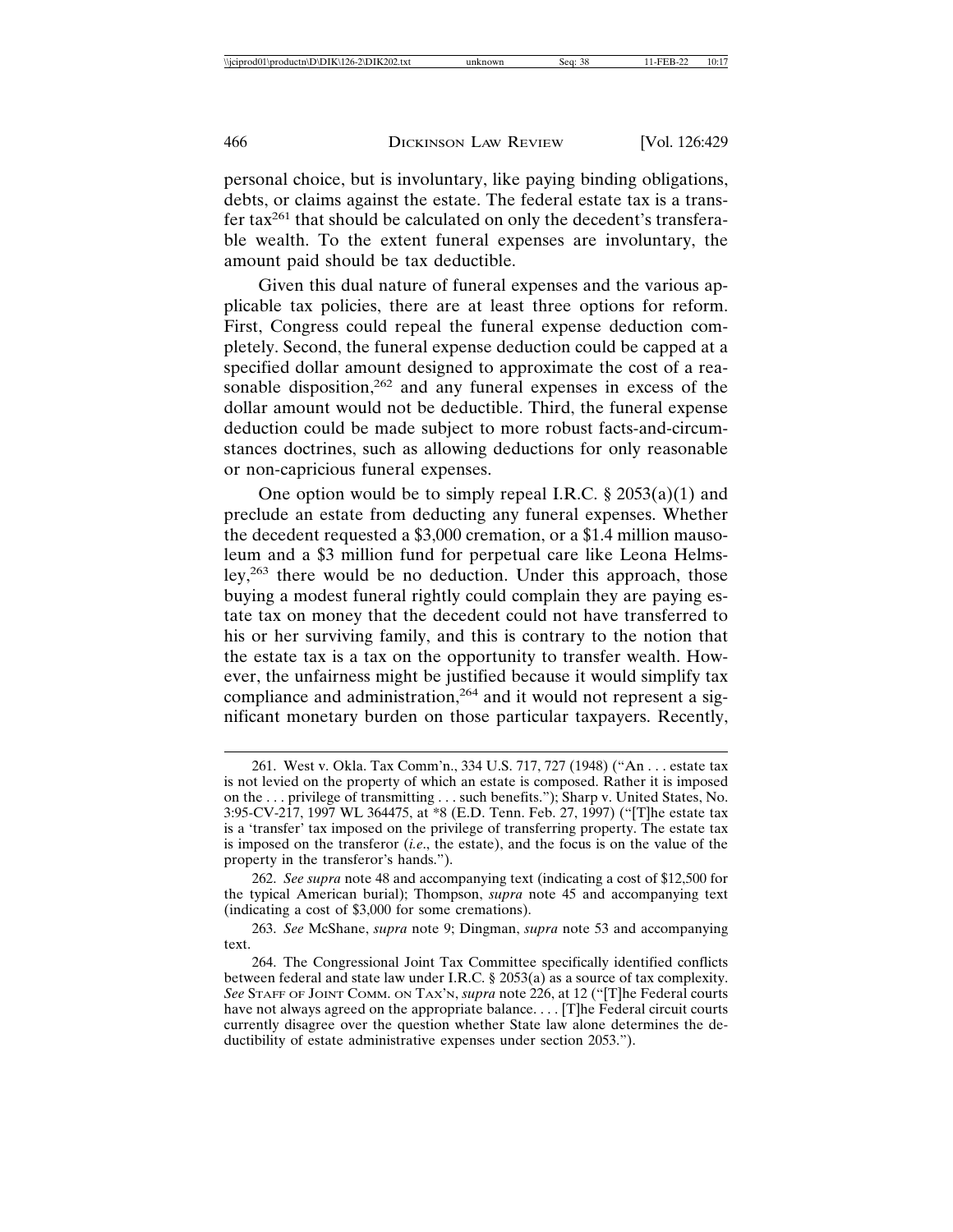the estate tax has only applied to the very wealthy.<sup>265</sup> Requiring those wealthy families which spend a reasonable amount for burial (perhaps  $$12,500$ ) to pay an extra amount  $$5,000$ <sup>266</sup> in taxes may be an acceptable price for simplification and reform, especially in response to prior abuses. Clearly, this approach would be less desirable if the federal government chooses to impose the estate tax on the less wealthy.

An interesting issue is whether wealthy taxpayers could circumvent a disallowance approach by pre-paying funeral expenses during lifetime. For example, an individual could pay \$1.4 million in cash for a mausoleum during lifetime, which would eliminate \$1.4 million of cash that otherwise would be included in his or her gross estate at death. However, in that situation, it might be argued that the individual now owns rights to a \$1.4 million mausoleum—a right which must be included as a separate asset on the estate tax return at its fair market value.<sup>267</sup> This strategy would result in no estate tax savings because the \$1.4 million in cash would be replaced with another \$1.4 million asset, namely the right to use the mausoleum.

A second option, capping the funeral expense deduction at a specific dollar amount, could address the dual nature of funeral expenses. It would allow an estate to deduct funeral expenses up to a designated dollar amount for a respectable disposition and prohibit deduction of higher amounts. The designated dollar amount could be based on the approximate amount most families spend disposing of a loved one's corpse. Because more decedents are cremated than buried these days,  $268$  a case could be made that the cap should be set based on the average cost of a cremation.<sup>269</sup> However, according to a 2019 survey, almost 40 percent of U.S. decedents are still buried,<sup>270</sup> sometimes for religious reasons,<sup>271</sup> so perhaps the cap should be based on the average cost of a typical American burial.272 The

- 270. *See supra* note 46 and accompanying text.
- 271. *See infra* notes 296–309 and accompanying text.
- 272. *See supra* note 48 and accompanying text (indicating a cost of \$12,500).

<sup>265.</sup> *See supra* note 127 and accompanying text.

<sup>266.</sup> If the estate paid \$12,500 for a typical American burial, *see supra* note 48 and accompanying text, and the estate could deduct that amount, an estate taxed at a 40 percent rate would save \$5,000 in taxes otherwise payable. [\$12,500 x 40% = \$5,000].

<sup>267.</sup> *See* I.R.C. § 2031(a) ("The value of the gross estate of the decedent shall be determined by including . . . the value at the time of his death of all property, real or personal, tangible or intangible, wherever situated.").

<sup>268.</sup> *See supra* note 41 and accompanying text.

<sup>269.</sup> *See supra* note 45 (indicating a cost of \$800 to \$4,000).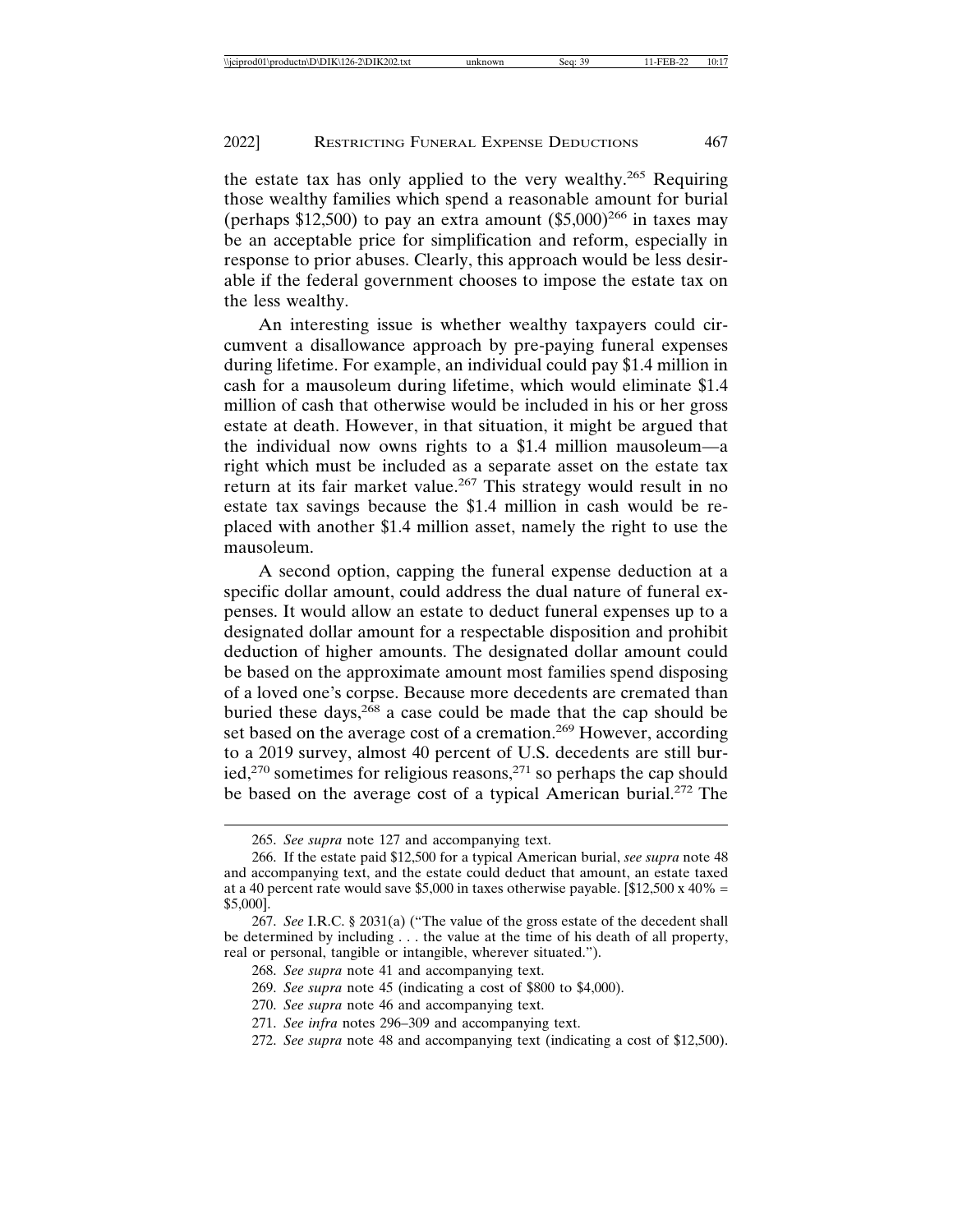cap could be adjusted for inflation over time in increments of a round number, such as  $$500.<sup>273</sup>$ 

Under this approach, an estate could deduct funeral costs actually paid, and allowable under state probate laws, up to a maximum dollar amount.274 Any funeral expenses exceeding the cap would be treated like a nondeductible personal expense. Although taxpayers desiring exorbitant, land-hoarding burials might argue this would impose estate tax on amounts the decedent did not transfer to his or her beneficiaries, it could be argued that the decedent could have transferred that money to his or her beneficiaries by foregoing the excessive spending—the decedent made a personal choice for funeral over family (or other beneficiaries).

Caps to limit tax benefits are common. The gift tax annual exclusion is capped at \$15,000 per individual donee per year for 2021, indexed for inflation in increments of \$1,000.275 The deduction for contributions to health savings accounts generally are capped at \$2,250 (for self-only coverage) or  $$4,500$  (for family coverage).<sup>276</sup> The annual exclusion for amounts contributed to a  $401(k)$  plan generally is capped at \$19,500 in 2021.277 The home mortgage interest deduction is capped at the amount of interest on \$1 million (\$500,000 in the case of a married individual filing a separate return) of home mortgage acquisition indebtedness. $278$ 

A third option might be to strengthen existing doctrines that may apply to funeral expenses under current law. As discussed above, $279$  the "reasonableness" test under IRS regulations may be invalid as imposing an additional requirement not stated in the statute. In addition, under the precise language of the regulations, it is unclear whether the IRS even intended the reasonableness test to apply to all types of funeral expenses. The regulations specifically refer to "a tombstone, monument or mausoleum . . . a burial lot . . . [and an] expenditure for its future care,"280 but conspicuously, there is no mention of other types of funeral expenses. As a result, commentators indicate that even if the regulation is valid, an estate

<sup>273.</sup> Other dollar thresholds under tax rules are adjusted for inflation over time. *See, e.g.*, I.R.C. § 2503(b)(2) (rounding inflation adjustments "to the next lowest multiple of \$1,000" for the gift tax annual exclusion).

<sup>274.</sup> At a 40 percent tax rate, a \$12,500 deduction would save the taxpayer \$5,000 in estate taxes.

<sup>275.</sup> I.R.C. § 2503(b)(2).

<sup>276.</sup> *Id.* § 223(b)(2).

<sup>277.</sup> I.R.S. News Release IR-2019-179 (Nov. 6, 2019).

<sup>278.</sup> I.R.C. § 163(h)(3)(B)(ii).

<sup>279.</sup> *See supra* notes 219–52 and accompanying text.

<sup>280.</sup> Treas. Reg. § 20.2053-2 (1958).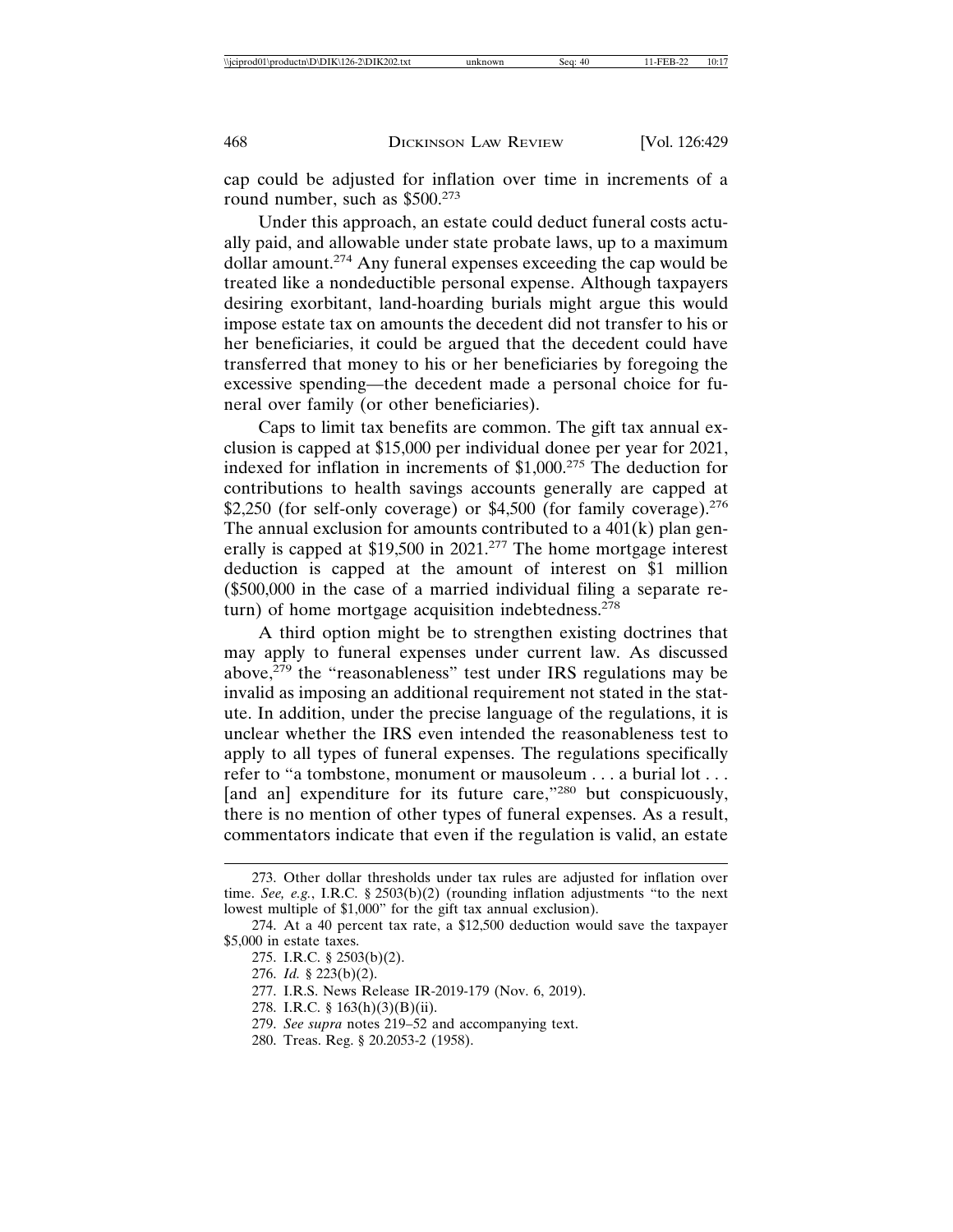could purchase, and deduct the cost of, a fabulously expensive casket as long as the expenditure is allowed under the applicable probate law.<sup>281</sup>

Congress could correct these deficiencies by amending I.R.C.  $\frac{\sqrt{2053(a)(1)}}{2053(a)(1)}$  to allow a deduction for only reasonable funeral expenses. However, this could create more complexity, and a slew of new issues. In particular, would the reasonableness test be an objective or subjective test? What facts and circumstances would be considered when deciding if an expenditure was reasonable? Would the deduction depend on the size of the estate, the social status of the decedent, or the religious beliefs of the decedent? Would reasonableness depend on the region of the United States involved and the cost-of-living? Would it be a question of law or fact?

Also, the Restatement of Trusts (First) § 124 comment g provides that in the case of a trust, a trustee need not follow a "capricious" direction, and in fact may be surcharged for so doing. It provides the following illustration: "A bequeaths \$1,000 to B 'in trust' to throw that money into the sea. B holds the money upon a resulting trust for the estate of A and is liable to the estate of A if he throws the money into the sea."282 The Restatement comment provides, "A purpose is not capricious merely because no living person benefits from its performance, provided it satisfies a natural desire which normal people have with respect to the disposition of their property."283 The only reference to funeral expenses is that, "[S]uch purposes as the erection or maintenance of tombstones . . . is not capricious unless the value of the property to be devoted to these purposes is unreasonably large."<sup>284</sup>

This approach leaves many questions unanswered. Does this test apply if the decedent did not create a trust? Will courts adopt this Restatement approach? Does this apply to funeral expenses other than the cost of erecting or maintaining a tombstone? Does it apply to the acquisition of a burial plot, mausoleum, and arrangements for perpetual care of the plot and mausoleum? How should the "capriciousness" test apply to particular circumstances? When the estate tax only applies to the very wealthy, does it make any sense to apply a test based on the "natural desires which normal people have?" As Restatement provisions are not binding on the

<sup>281.</sup> STEPHENS ET AL., *supra* note 135, ? 5.03[1][a] (discussing in sentence 6–7, a "solid silver casket").

<sup>282.</sup> RESTATEMENT OF TRUSTS (FIRST) § 124, cmt. g, illus. 5 (AM. L. INST. 1935).

<sup>283.</sup> *Id.* at cmt. g.

<sup>284.</sup> *Id.*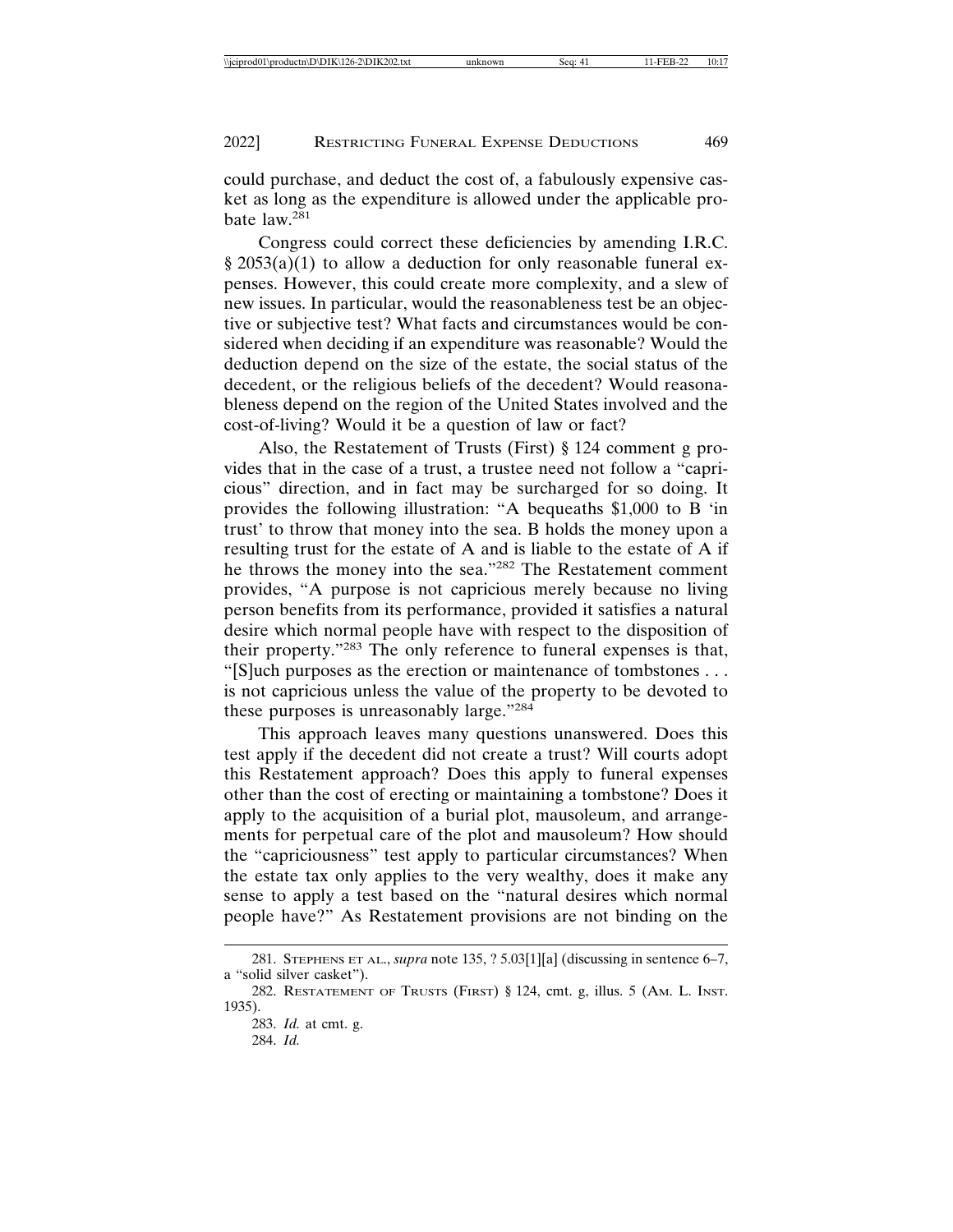courts,285 it seems unlikely that any modification of the Restatement provision would bring certainty to this area.

# *E. Choosing a Reform Option*

The most viable and appropriate reform approach may be to impose a monetary cap on the amount of funeral expenses that may be deducted. The dollar amount could approximate the cost of a typical American burial.

Other disposal methods may be cheaper, or more expensive, so the cost of a typical American burial may function as a middle ground. Cremation is among the cheaper alternatives. Although chosen for only 4 percent of the dead in 1947,<sup>286</sup> cremation rates surpassed burial rates for the first time in  $2015$ ,<sup>287</sup> and experts predict that 78 percent will choose cremation by 2040.288 Cremation tends to be substantially cheaper than burial, typically ranging from \$800 to \$3,000.<sup>289</sup> It is possible to make cremation expensive with a costly urn, or other exotic distribution method for the ashes, such as having one's ashes blasted into orbit, or placed in a solid jade urn costing \$60,000,<sup>290</sup> but these are outliers. Among other cheaper alternatives are so-called green burials that by-pass one or more of the elements of the typical American burial such as embalming, the lacquered wood, steel, or brass casket, and the concrete grave liner.291 Also, in several geographic areas, it is the custom to re-use burial plots, greatly reducing land-use.<sup>292</sup>

On the other hand, some available disposal methods can be significantly more expensive. An organization in Utah offered

- 288. *See supra* note 44 and accompanying text.
- 289. Marsden*, supra* note 45.

290. *See* Simon Stewart, *Burial Alternatives—23 Ultimate Ways To Check Out*, Lexikin (Feb. 15, 2017), https://bit.ly/2WG5Eii [https://perma.cc/VT23-PNBS] (regarding blasting your ashes into outer space); BENJAMIN, *supra* note 50, at 117 (regarding the jade urn).

291. *See* Vatomsky, *supra* note 113; Palus, *supra* note 94.

292. *Burial Styles & Traditions*, LAFAYETTE CEMETERY RSCH. PROJECT, https://bit.ly/3A4SAR5 [https://perma.cc/2DA9-86GQ] (last visited Oct. 3, 2021) ("This is a common tradition around the world . . . [it] originated in the Mediterranean region thousands of years ago," inspired by the rocky soil).

<sup>285.</sup> *See In re* Wright Med. Tech. Inc., Conserve Hip Implant Product Liability Litig., 178 F. Supp. 3d 1321, 1349 n.17 (N.D. Ga. 2016) ("The [R]estatement serves an appropriate advisory role . . . in approaching unsettled areas of law. We emphasize, however, that . . . the Restatement . . . is not binding . . . except in so far as we explicitly adopt its various doctrinal principles.").

<sup>286.</sup> *See supra* note 39 and accompanying text.

<sup>287.</sup> *See supra* note 38 and accompanying text.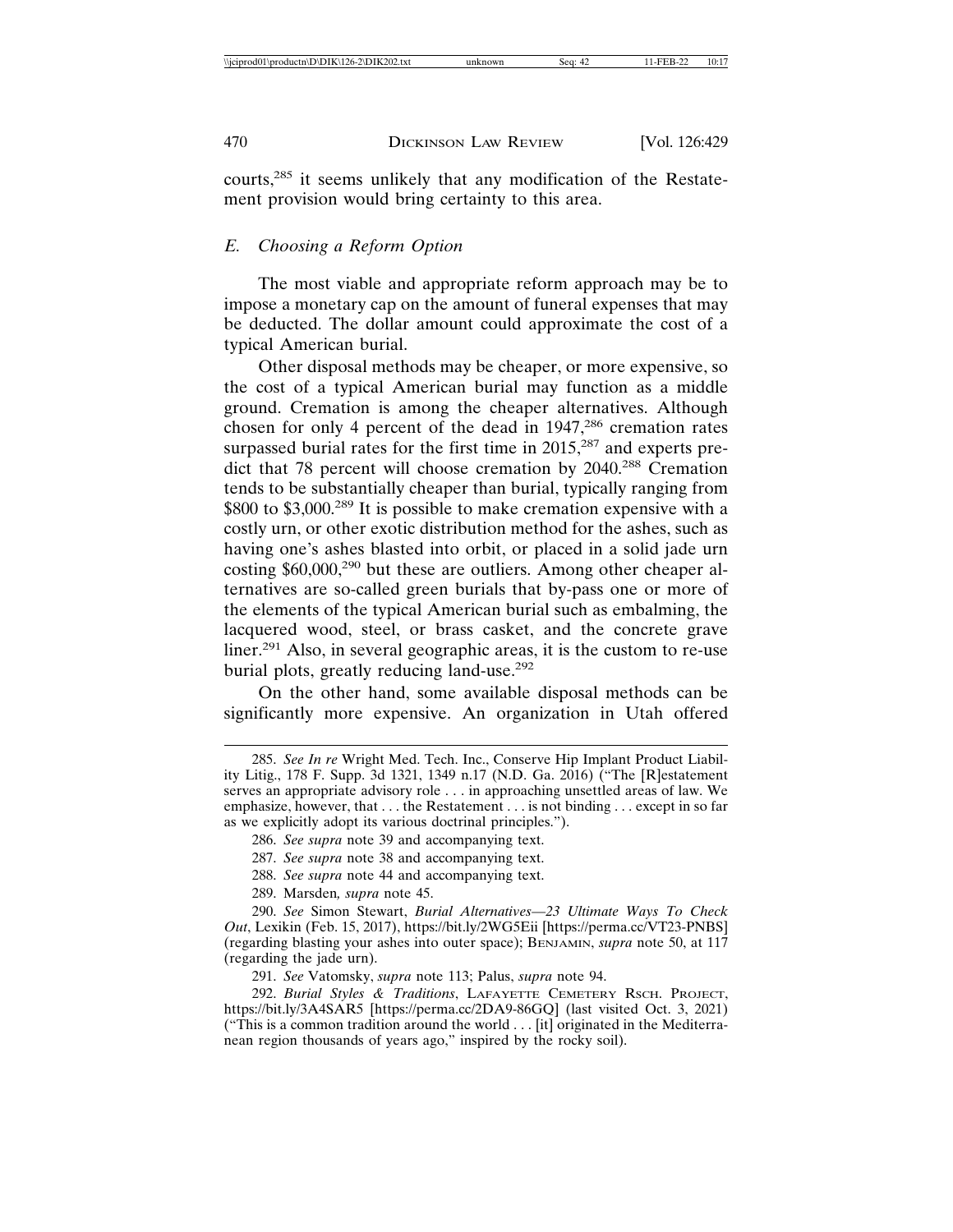mummification, advertising a basic price of \$67,000 in 2014.<sup>293</sup> Costs for cryogenic freezing can run upwards of \$80,000, although there seems to be wide variation in prices and services.<sup>294</sup> And as discussed earlier,<sup>295</sup> the cost of a burial can greatly exceed the normal \$12,500 or so for a typical American burial.

Basing the cap on the typical American burial may be appropriate because many groups are prevented from using cremation or cheaper alternatives because of religious beliefs. The Eastern Orthodox Church prohibits its members from using cremation.<sup>296</sup> Also, "[f]ollowers of Islam disavow cremation . . . [and] must bury the body 'within the day of the death.'"<sup>297</sup>

For members of the Jewish faith, the rules on cremation vary depending on the degree of orthodoxy. Traditional Jewish custom calls for burial in a wooden casket, with no embalming, within 24 hours of death, or at least within 48 hours of death.<sup>298</sup> Orthodox

295. *See supra* notes 9 and 69 and accompanying text (regarding Leona Helmsley).

296. *What Religions Do Not Allow Cremation and Which Do*, METROPOLITAN FUNERAL SERVS., https://bit.ly/3ovnakA [https://perma.cc/39UV-7KJA] (last visited Oct. 3, 2021) ("Eastern Orthodox Church find[s] cremation unappealing because it is a 'departure from the belief in resurrection.'"); *see also New Greek Law Permits Cremation*, N.Y. TIMES (Mar. 2, 2006), https://nyti.ms/2YfRCUJ [https:// perma.cc/79SW-DCJJ] ("In a country where more than 95 percent of the population is Orthodox . . . . For decades the Greek Orthodox Church had strongly opposed cremation."); *Religion and Cremation*, CREMATION.COM, https://bit.ly/ 3FblSRQ [https://perma.cc/4WK8-YPRY] (last visited Oct. 3, 2021) (recognizing Eastern Orthodox Church "does not grant funerals . . . to those who have chosen to be cremated."); *13 Different Religious Perspectives on Cremation*, EVERPLANS, https://bit.ly/3mlNWtf [https://perma.cc/HP88-D6UL] (last visited Oct. 4, 2021).

297. In the Islamic religion, embalming is prohibited, autopsies should be avoided, and the body is wrapped in a shroud, normally without a casket. *What Religions Do Not Allow Cremation and Which Do*, *supra* note 296; *see also*, Helen T. Gray, *How Different Religions Bury Their Dead*, WICHITA EAGLE (May 13, 2011), https://bit.ly/3oCfywP [https://perma.cc/GL43-H88T] (discussing how a Muslim cemetery director stated, "The 24-hour burial is not in the Qur'an but is a cultural practice from the faith's desire to respect the body and avoid decay.").

298. Gray, *supra* note 297.

<sup>293.</sup> Ella Morton, *Modern Mummification for You and Your Pet*, SLATE: AT-LAS OBSCURA (Mar. 28, 2014, 11:49 AM), https://bit.ly/3DnJYHx [https://perma.cc/ 37U2-ZKRE].

<sup>294.</sup> *Frequently Asked Questions*, CRYONICS INST., https://bit.ly/10321dlr [https://perma.cc/X5FE-PFR3] (last visited Oct. 3, 2021) (quoting a price of \$28,000, and noting that competitors may charge up to \$80,000 for head-only preservation and \$200,000 or more for "whole body cryopreservation"); *see also Other Lesser-Used Disposition Options*, SEVEN PONDS, https://bit.ly/2WAdF8e [https:// perma.cc/K7TJ-NDXX] (last visited Oct. 3, 2021) (reporting "cost as little as \$30,000 and as much as \$200,000," and stating that about 250 people have been cryogenically frozen and "significantly more are enrolled in preneed plans"); *see also* Madoff, IMMORTALITY, supra note 51, at 49 (reporting that 150 people have been cryogenically frozen).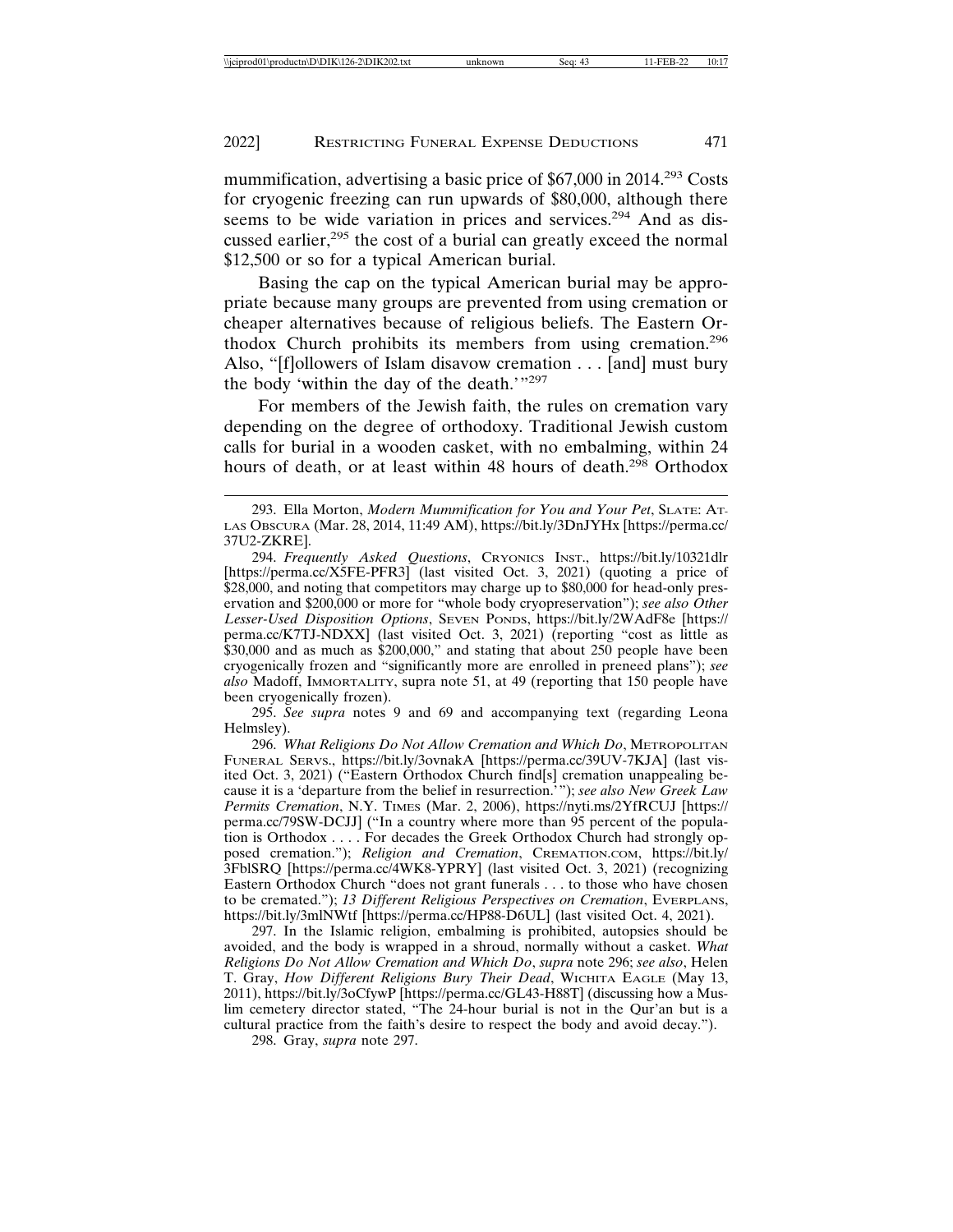Jews prohibit cremation. A "[c]onservative Jewish rabbi may still perform a funeral for a person who has been cremated, [h]owever . . . the rabbi [usually] will not be present for the interment of the ashes. [And] [f]or Reform Jews . . . cremation is becoming an increasingly common practice."<sup>299</sup>

At least three major religions allow cremations but seem to tip the scales in favor of burial. Before 1963, the Catholic Church prohibited cremation and would excommunicate anyone who was cremated.300 The Catholic Church lifted its prohibition on cremation in 1963 but "strongly urges that the full body be present during the funeral rite, and [should be] cremated only after the rites are completed."301 Presuming that the funeral is not going to occur within a day or two of death, this effectively requires refrigeration or embalming even if the decedent will be cremated.<sup>302</sup> The Catholic Church requires that in the case of a cremation, the ashes must be buried rather than being scattered or being retained by the family in an urn.303 Although cremation is allowed, "entombment or burial still remains the preferred method for final disposition."304 For members of the Church of Latter Day Saints, "[c]remation is not prohibited . . . [but] it is not encouraged, and the Church prefers that bodies be buried."305 "Presbyterians generally do not support cremation, and instead prefer that the body remain intact and be buried in the ground."<sup>306</sup>

Other religious faiths seem to give their members an unrestrained choice. "Despite the fact the spiritual founder of Buddhism [was cremated] . . . cremation among Buddhists is acceptable but not mandated."307 Many Protestant denominations allow a traditional funeral if a member is cremated, including the Anglican/Episcopal, Baptist, Lutheran, and Methodist churches.<sup>308</sup>

Thus, several major religious faiths or denominations prohibit cremation or encourage burial. As a result, a tax rule based on the

300. *Religion and Cremation*, *supra* note 296.

- 303. *Religion and Cremation*, *supra* note 296.
- 304. *Id.*
- 305. *13 Different Religious Perspectives on Cremation*, *supra* note 296.

306. *Id.*

<sup>299.</sup> *13 Different Religious Perspectives on Cremation, supra* note 296.

<sup>301.</sup> *Id.*

<sup>302.</sup> *See supra* note 203 and accompanying text.

<sup>307.</sup> *What Religions Do Not Allow Cremation and Which Do*, *supra* note 296.

<sup>308.</sup> *13 Different Religious Perspectives on Cremation*, *supra* note 296 (noting also that "Quakers may be buried or cremated"); *see also Religion and Cremation*, supra note 296 ("Protestant churches as a whole are neutral toward cremation," although "there may be an indicated preference for burial in some of the more conservative denominations.").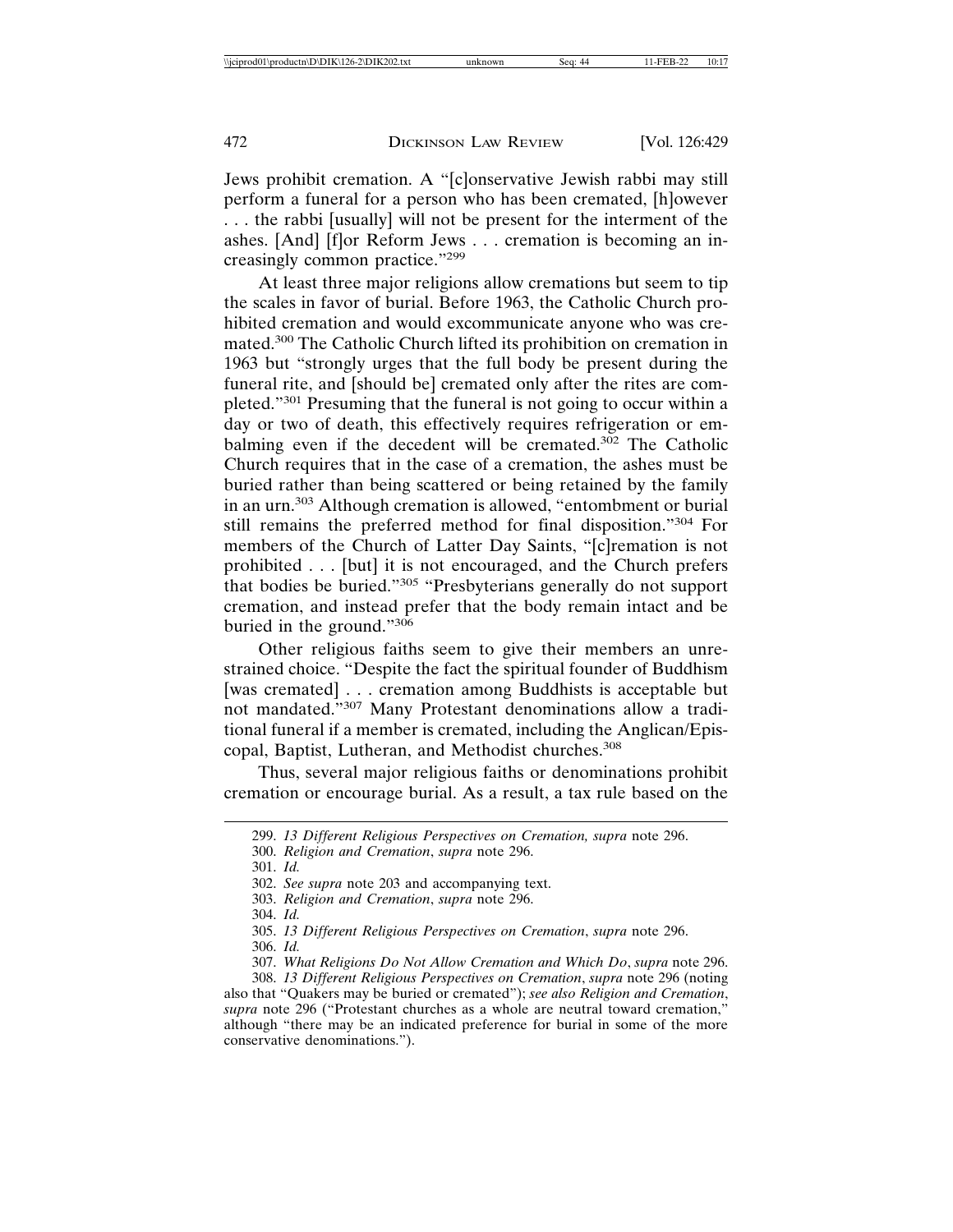typical cost of cremation might be considered unfair for many guided by their religious beliefs.

In regard to mechanics, it may be appropriate to link the maximum funeral expense deduction with the gift tax annual exclusion amount (\$15,000 in 2021).<sup>309</sup> This is already an extremely important benchmark for the U.S. transfer tax system. Each individual, each year, is entitled to transfer an amount equal to the annual gift tax exclusion to any other person without paying gift or estate tax on the transfer.310 This gift tax annual exclusion frequently is used for planning wealth transfers to younger-generation family members.<sup>311</sup> Since the transfer tax system already embraces the exclusion of this amount from the tax base, a new statutory provision could allow the decedent to, in effect, make a final gift to himself or herself in the form of respectable burial. The amount is adjusted for inflation periodically, in \$1,000 increments.<sup>312</sup>

#### **CONCLUSION**

The funeral expense deduction under the federal estate tax encourages the wealthy to spend excessively on burials by subsidizing 40 cents of every dollar spent. Thus, the question posed is whether we should provide this artificial tax incentive to encourage this behavior. As this Article demonstrates, burials, particularly extravagant burials, tend to monopolize valuable property in metropolitan areas, expend valuable resources in maintaining manicured grounds, destroy forests to create caskets, and contribute to environmental pollution from the release of formaldehyde, cement, and various metals into the ground.

This Article describes an array of other methods for disposing of a corpse, and many of them are substantially cheaper and more environmentally-friendly than perpetual burial. Extravagant burials are a personal choice, not a necessity. While society may be comfortable allowing people to choose extravagant burials, a strong case can be made that we should not artificially incentivize this behavior through a generous tax break.

This Article discusses multiple options for reform and recommends capping the estate tax funeral expense deduction at an amount approximating the average cost of a typical American bur-

<sup>309.</sup> I.R.C. § 2503(b); Ashlea Ebeling, *IRS Announces Higher Estate and Gift Tax Limits for 2021*, FORBES (Oct. 26, 2020), https://bit.ly/3mlWksD [https:// perma.cc/2T9G-D98P].

<sup>310.</sup> MADOFF, PRACTICAL GUIDE, *supra* note 127, § 8.03, at 8012–13.

<sup>311.</sup> See *Id.* at 8012–14.

<sup>312.</sup> I.R.C. § 2503(b)(2).